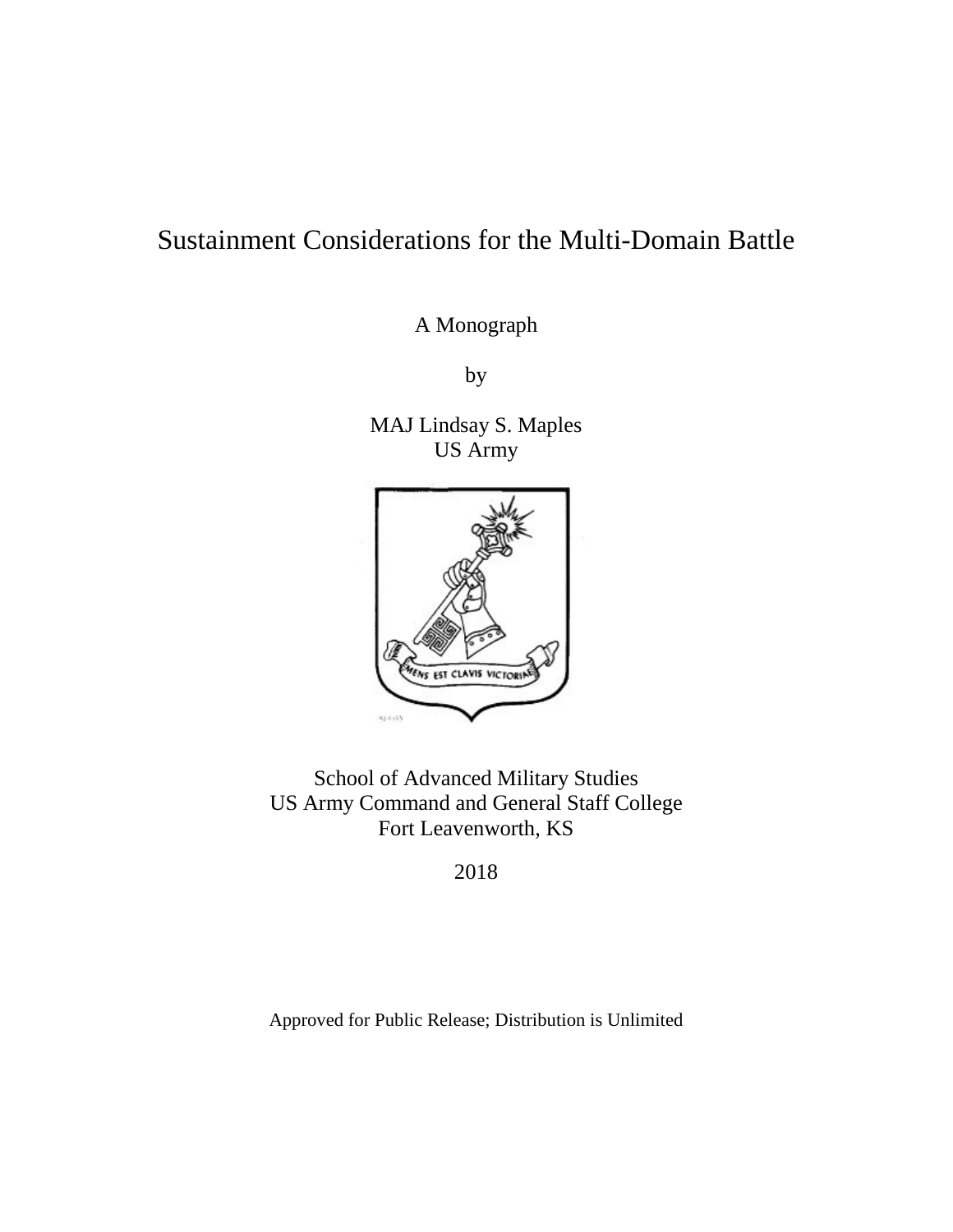| <b>REPORT DOCUMENTATION PAGE</b>                                                                                                                                                                                                                                                                                                                                                                                                                                                                                                                                                                                                                                                                                                                                                                                                                                                                                                                                                                                                                                                                                                                                                                                                                                                                                                                                                                     |  |                                   |                                   |                    |                             | Form Approved<br>OMB No. 0704-0188                                                                                                                                                                                                                                                                                                                                                                                               |
|------------------------------------------------------------------------------------------------------------------------------------------------------------------------------------------------------------------------------------------------------------------------------------------------------------------------------------------------------------------------------------------------------------------------------------------------------------------------------------------------------------------------------------------------------------------------------------------------------------------------------------------------------------------------------------------------------------------------------------------------------------------------------------------------------------------------------------------------------------------------------------------------------------------------------------------------------------------------------------------------------------------------------------------------------------------------------------------------------------------------------------------------------------------------------------------------------------------------------------------------------------------------------------------------------------------------------------------------------------------------------------------------------|--|-----------------------------------|-----------------------------------|--------------------|-----------------------------|----------------------------------------------------------------------------------------------------------------------------------------------------------------------------------------------------------------------------------------------------------------------------------------------------------------------------------------------------------------------------------------------------------------------------------|
| PLEASE DO NOT RETURN YOUR FORM TO THE ABOVE ADDRESS.                                                                                                                                                                                                                                                                                                                                                                                                                                                                                                                                                                                                                                                                                                                                                                                                                                                                                                                                                                                                                                                                                                                                                                                                                                                                                                                                                 |  |                                   |                                   |                    |                             | The public reporting burden for this collection of information is estimated to average 1 hour per response, including the time for reviewing instructions, searching existing data sources,<br>The content of the data needed, and completing and reviewing the collection of information. Send comments regarding this burden estimate or any other aspect of this collection<br>of information, including suggestions for redu |
| 1. REPORT DATE (DD-MM-YYYY)<br>24-05-2018                                                                                                                                                                                                                                                                                                                                                                                                                                                                                                                                                                                                                                                                                                                                                                                                                                                                                                                                                                                                                                                                                                                                                                                                                                                                                                                                                            |  |                                   | 2. REPORT TYPE<br>Master's Thesis |                    |                             | 3. DATES COVERED (From - To)<br>JUL 2017 - MAY 2018                                                                                                                                                                                                                                                                                                                                                                              |
| 4. TITLE AND SUBTITLE                                                                                                                                                                                                                                                                                                                                                                                                                                                                                                                                                                                                                                                                                                                                                                                                                                                                                                                                                                                                                                                                                                                                                                                                                                                                                                                                                                                |  |                                   |                                   |                    |                             | <b>5a. CONTRACT NUMBER</b>                                                                                                                                                                                                                                                                                                                                                                                                       |
| Sustainment Considerations for the Multi-Domain Battle                                                                                                                                                                                                                                                                                                                                                                                                                                                                                                                                                                                                                                                                                                                                                                                                                                                                                                                                                                                                                                                                                                                                                                                                                                                                                                                                               |  |                                   |                                   |                    |                             |                                                                                                                                                                                                                                                                                                                                                                                                                                  |
|                                                                                                                                                                                                                                                                                                                                                                                                                                                                                                                                                                                                                                                                                                                                                                                                                                                                                                                                                                                                                                                                                                                                                                                                                                                                                                                                                                                                      |  |                                   |                                   |                    |                             | 5b. GRANT NUMBER                                                                                                                                                                                                                                                                                                                                                                                                                 |
|                                                                                                                                                                                                                                                                                                                                                                                                                                                                                                                                                                                                                                                                                                                                                                                                                                                                                                                                                                                                                                                                                                                                                                                                                                                                                                                                                                                                      |  |                                   |                                   |                    | 5c. PROGRAM ELEMENT NUMBER  |                                                                                                                                                                                                                                                                                                                                                                                                                                  |
| 6. AUTHOR(S)                                                                                                                                                                                                                                                                                                                                                                                                                                                                                                                                                                                                                                                                                                                                                                                                                                                                                                                                                                                                                                                                                                                                                                                                                                                                                                                                                                                         |  |                                   |                                   |                    |                             | <b>5d. PROJECT NUMBER</b>                                                                                                                                                                                                                                                                                                                                                                                                        |
| MAJ Lindsay S. Maples                                                                                                                                                                                                                                                                                                                                                                                                                                                                                                                                                                                                                                                                                                                                                                                                                                                                                                                                                                                                                                                                                                                                                                                                                                                                                                                                                                                |  |                                   |                                   |                    |                             |                                                                                                                                                                                                                                                                                                                                                                                                                                  |
|                                                                                                                                                                                                                                                                                                                                                                                                                                                                                                                                                                                                                                                                                                                                                                                                                                                                                                                                                                                                                                                                                                                                                                                                                                                                                                                                                                                                      |  |                                   |                                   |                    |                             | <b>5e. TASK NUMBER</b>                                                                                                                                                                                                                                                                                                                                                                                                           |
|                                                                                                                                                                                                                                                                                                                                                                                                                                                                                                                                                                                                                                                                                                                                                                                                                                                                                                                                                                                                                                                                                                                                                                                                                                                                                                                                                                                                      |  |                                   |                                   |                    | <b>5f. WORK UNIT NUMBER</b> |                                                                                                                                                                                                                                                                                                                                                                                                                                  |
|                                                                                                                                                                                                                                                                                                                                                                                                                                                                                                                                                                                                                                                                                                                                                                                                                                                                                                                                                                                                                                                                                                                                                                                                                                                                                                                                                                                                      |  |                                   |                                   |                    |                             |                                                                                                                                                                                                                                                                                                                                                                                                                                  |
| 7. PERFORMING ORGANIZATION NAME(S) AND ADDRESS(ES)                                                                                                                                                                                                                                                                                                                                                                                                                                                                                                                                                                                                                                                                                                                                                                                                                                                                                                                                                                                                                                                                                                                                                                                                                                                                                                                                                   |  |                                   |                                   |                    |                             | 8. PERFORMING ORGANIZATION                                                                                                                                                                                                                                                                                                                                                                                                       |
| U.S. Army Command and General Staff College                                                                                                                                                                                                                                                                                                                                                                                                                                                                                                                                                                                                                                                                                                                                                                                                                                                                                                                                                                                                                                                                                                                                                                                                                                                                                                                                                          |  |                                   |                                   |                    |                             | <b>REPORT NUMBER</b>                                                                                                                                                                                                                                                                                                                                                                                                             |
| ATTN: ATZL-SWD-GD<br>Fort Leavenworth, KS 66027-2301                                                                                                                                                                                                                                                                                                                                                                                                                                                                                                                                                                                                                                                                                                                                                                                                                                                                                                                                                                                                                                                                                                                                                                                                                                                                                                                                                 |  |                                   |                                   |                    |                             |                                                                                                                                                                                                                                                                                                                                                                                                                                  |
|                                                                                                                                                                                                                                                                                                                                                                                                                                                                                                                                                                                                                                                                                                                                                                                                                                                                                                                                                                                                                                                                                                                                                                                                                                                                                                                                                                                                      |  |                                   |                                   |                    |                             |                                                                                                                                                                                                                                                                                                                                                                                                                                  |
| 9. SPONSORING/MONITORING AGENCY NAME(S) AND ADDRESS(ES)                                                                                                                                                                                                                                                                                                                                                                                                                                                                                                                                                                                                                                                                                                                                                                                                                                                                                                                                                                                                                                                                                                                                                                                                                                                                                                                                              |  |                                   |                                   |                    |                             | 10. SPONSOR/MONITOR'S ACRONYM(S)                                                                                                                                                                                                                                                                                                                                                                                                 |
| Advanced Military Studies Program                                                                                                                                                                                                                                                                                                                                                                                                                                                                                                                                                                                                                                                                                                                                                                                                                                                                                                                                                                                                                                                                                                                                                                                                                                                                                                                                                                    |  |                                   |                                   |                    |                             |                                                                                                                                                                                                                                                                                                                                                                                                                                  |
|                                                                                                                                                                                                                                                                                                                                                                                                                                                                                                                                                                                                                                                                                                                                                                                                                                                                                                                                                                                                                                                                                                                                                                                                                                                                                                                                                                                                      |  |                                   |                                   |                    |                             | <b>11. SPONSOR/MONITOR'S REPORT</b><br><b>NUMBER(S)</b>                                                                                                                                                                                                                                                                                                                                                                          |
| <b>12. DISTRIBUTION/AVAILABILITY STATEMENT</b>                                                                                                                                                                                                                                                                                                                                                                                                                                                                                                                                                                                                                                                                                                                                                                                                                                                                                                                                                                                                                                                                                                                                                                                                                                                                                                                                                       |  |                                   |                                   |                    |                             |                                                                                                                                                                                                                                                                                                                                                                                                                                  |
| Approved for Public Release; Distribution is Unlimited.                                                                                                                                                                                                                                                                                                                                                                                                                                                                                                                                                                                                                                                                                                                                                                                                                                                                                                                                                                                                                                                                                                                                                                                                                                                                                                                                              |  |                                   |                                   |                    |                             |                                                                                                                                                                                                                                                                                                                                                                                                                                  |
| <b>13. SUPPLEMENTARY NOTES</b>                                                                                                                                                                                                                                                                                                                                                                                                                                                                                                                                                                                                                                                                                                                                                                                                                                                                                                                                                                                                                                                                                                                                                                                                                                                                                                                                                                       |  |                                   |                                   |                    |                             |                                                                                                                                                                                                                                                                                                                                                                                                                                  |
|                                                                                                                                                                                                                                                                                                                                                                                                                                                                                                                                                                                                                                                                                                                                                                                                                                                                                                                                                                                                                                                                                                                                                                                                                                                                                                                                                                                                      |  |                                   |                                   |                    |                             |                                                                                                                                                                                                                                                                                                                                                                                                                                  |
| 14. ABSTRACT<br>In 2016, Chief of Staff of the Army, General Mark A. Milley described his vision of the future operational environment. This vision<br>encompassed many new challenges for the US Army and the Joint Force. Specifically, the concept of multi-domain battle requires the<br>Joint Force to operate in ways not experienced in the recent past. The potential lack of air supremacy, in particular, will not only force<br>the US military to change the way it fights, but also logistics support to those combat forces. The current capabilities of the US Army<br>sustainment community are not adequate to order to operate successfully in the future operational environment as described by Army<br>leadership. Counter-Anti Access/Area Denial (A2/AD) and dispersed operations present difficult challenges for the sustainment<br>community. In order for the US Army to maintain its core competency of "set the theater," to include theater distribution, the Army<br>sustainment community must conduct capability gap analysis, using the DOTMLPF-P framework, for both counter-A2/AD and<br>dispersed operations challenges. Possible solutions for these challenges include sea basing and cache operations, which encompass<br>$\overline{D}$ $\overline{C}$ $\overline{D}$ $\overline{D}$ are atomic in and or to anoma valent optimum out an anational conclude |  |                                   |                                   |                    |                             |                                                                                                                                                                                                                                                                                                                                                                                                                                  |
| the broadth of the DC                                                                                                                                                                                                                                                                                                                                                                                                                                                                                                                                                                                                                                                                                                                                                                                                                                                                                                                                                                                                                                                                                                                                                                                                                                                                                                                                                                                |  |                                   |                                   |                    |                             |                                                                                                                                                                                                                                                                                                                                                                                                                                  |
| US                                                                                                                                                                                                                                                                                                                                                                                                                                                                                                                                                                                                                                                                                                                                                                                                                                                                                                                                                                                                                                                                                                                                                                                                                                                                                                                                                                                                   |  |                                   |                                   |                    |                             |                                                                                                                                                                                                                                                                                                                                                                                                                                  |
| 16. SECURITY CLASSIFICATION OF:                                                                                                                                                                                                                                                                                                                                                                                                                                                                                                                                                                                                                                                                                                                                                                                                                                                                                                                                                                                                                                                                                                                                                                                                                                                                                                                                                                      |  |                                   | 17. LIMITATION OF                 |                    |                             | 18. NUMBER 19a. NAME OF RESPONSIBLE PERSON                                                                                                                                                                                                                                                                                                                                                                                       |
| a. REPORT                                                                                                                                                                                                                                                                                                                                                                                                                                                                                                                                                                                                                                                                                                                                                                                                                                                                                                                                                                                                                                                                                                                                                                                                                                                                                                                                                                                            |  | <b>b. ABSTRACT   c. THIS PAGE</b> | <b>ABSTRACT</b>                   | ОF<br><b>PAGES</b> |                             | Maj Matthew Rohlfing                                                                                                                                                                                                                                                                                                                                                                                                             |
| $(\mathrm{U})$<br>$(\mathrm{U})$                                                                                                                                                                                                                                                                                                                                                                                                                                                                                                                                                                                                                                                                                                                                                                                                                                                                                                                                                                                                                                                                                                                                                                                                                                                                                                                                                                     |  | (U)                               | $(\mathrm{U})$                    | 36                 |                             | 19b. TELEPHONE NUMBER (Include area code)                                                                                                                                                                                                                                                                                                                                                                                        |
|                                                                                                                                                                                                                                                                                                                                                                                                                                                                                                                                                                                                                                                                                                                                                                                                                                                                                                                                                                                                                                                                                                                                                                                                                                                                                                                                                                                                      |  |                                   |                                   |                    |                             | Standard Form 298 (Rev. 8/98)                                                                                                                                                                                                                                                                                                                                                                                                    |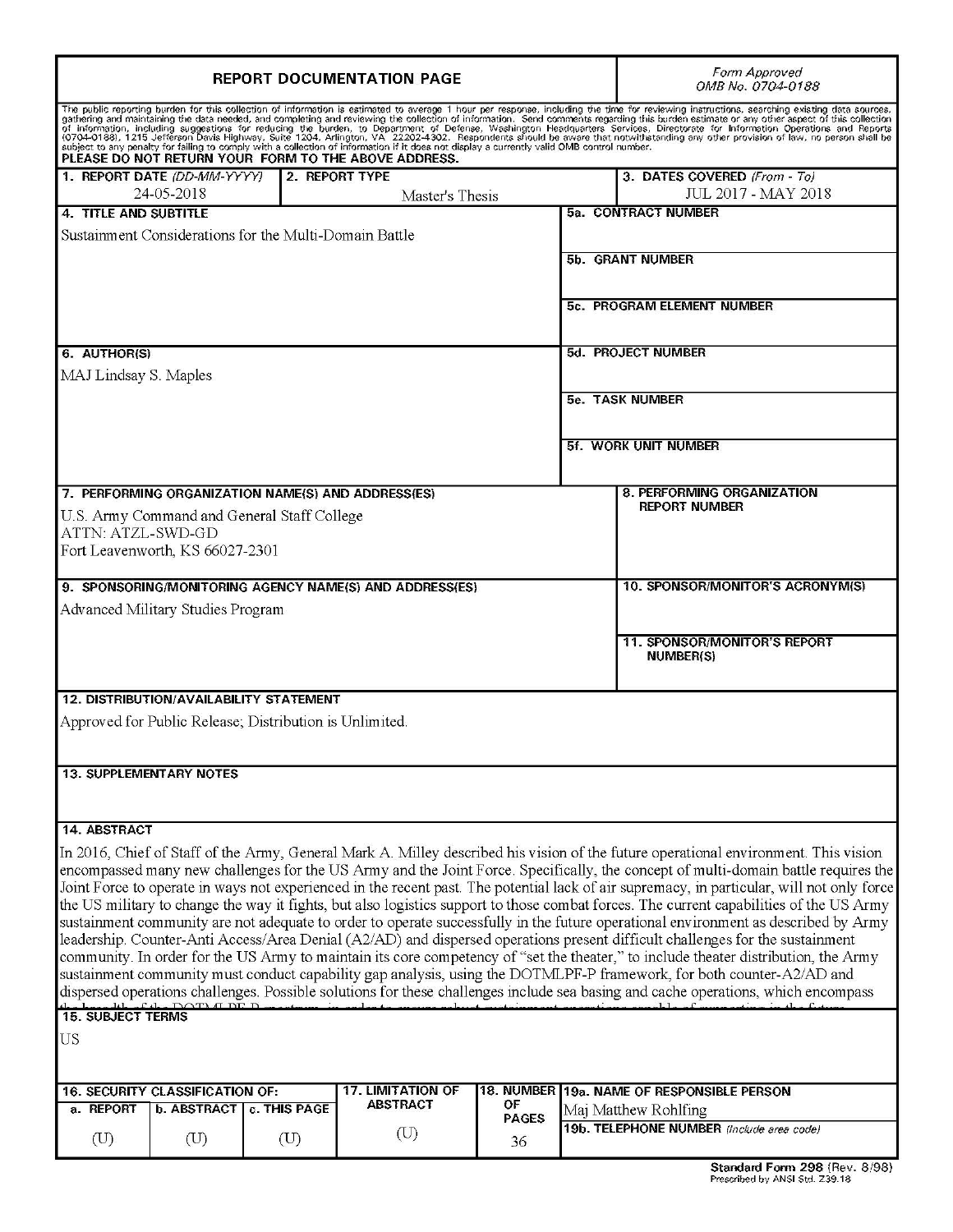# Monograph Approval Page

| Name of Candidate: MAJ Lindsay S. Maples |  |                                                        |  |  |  |
|------------------------------------------|--|--------------------------------------------------------|--|--|--|
| Monograph Title:                         |  | Sustainment Considerations for the Multi-Domain Battle |  |  |  |
| Approved by:                             |  | Monograph Director                                     |  |  |  |
| Eric R. Price, ABD                       |  |                                                        |  |  |  |
| Seminar Leader<br>Eric M. Remoy, COL     |  |                                                        |  |  |  |
|                                          |  |                                                        |  |  |  |
| Deputy Director                          |  |                                                        |  |  |  |
| G. Scott Gorman, PhD                     |  |                                                        |  |  |  |
|                                          |  | Director, School of Advanced Military Studies          |  |  |  |
| James C. Markert, COL                    |  |                                                        |  |  |  |
| Accepted this 24th day of May 2018 by:   |  |                                                        |  |  |  |
|                                          |  | Director, Graduate Degree Programs                     |  |  |  |
| Robert F. Baumann, PhD                   |  |                                                        |  |  |  |

 The opinions and conclusions expressed herein are those of the student author and do not necessarily represent the views of the US Army Command and General Staff College or any other government agency. (References to this study should include the foregoing statement.)

 Fair use determination or copyright permission has been obtained for the inclusion of pictures, maps, graphics, and any other works incorporated into this manuscript. A work of the United States Government is not subject to copyright, however further publication or sale of copyrighted images is not permissible.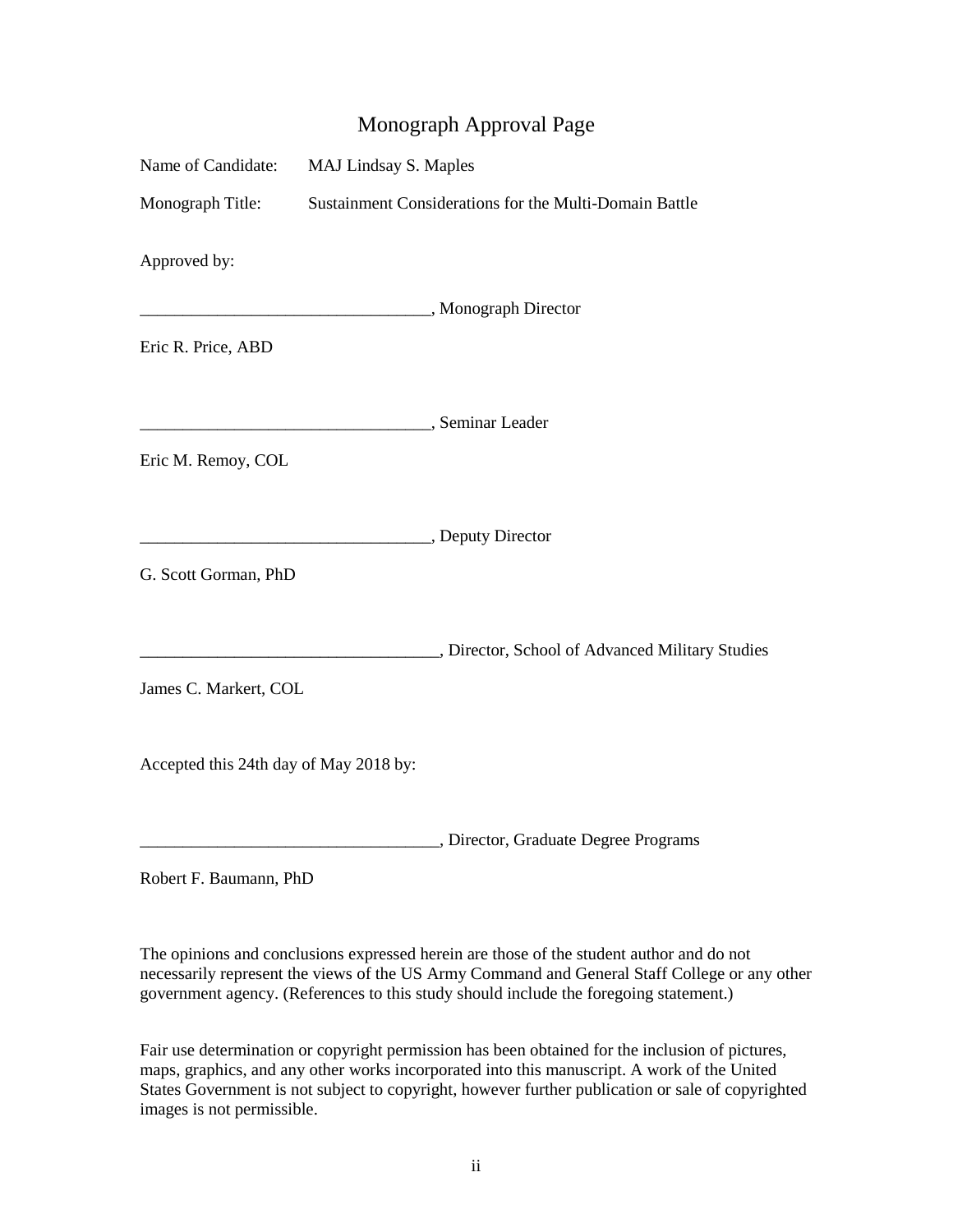## Abstract

<span id="page-3-0"></span> 41 pages. Sustainment Considerations for the Multi-Domain Battle by MAJ Lindsay S. Maples, US Army,

 In 2016, Chief of Staff of the Army, General Mark A. Milley described his vision of the future operational environment. This vision encompassed many new challenges for the US Army and operate in ways not experienced in the recent past. The potential lack of air supremacy, in support to those combat forces. The current capabilities of the US Army sustainment community described by Army leadership. Counter-Anti Access/Area Denial (A2/AD) and dispersed operations present difficult challenges for the sustainment community. In order for the US Army to maintain its core competency of "set the theater," to include theater distribution, the Army sustainment community must conduct capability gap analysis, using the DOTMLPF-P the Joint Force. Specifically, the concept of multi-domain battle requires the Joint Force to particular, will not only force the US military to change the way it fights, but also logistics are not adequate to order to operate successfully in the future operational environment as framework, for both counter-A2/AD and dispersed operations challenges. Possible solutions for these challenges include sea basing and cache operations, which encompass the breadth of the DOTMLPF-P spectrum, in order to ensure robust sustainment operations capable of supporting in the future operational environment.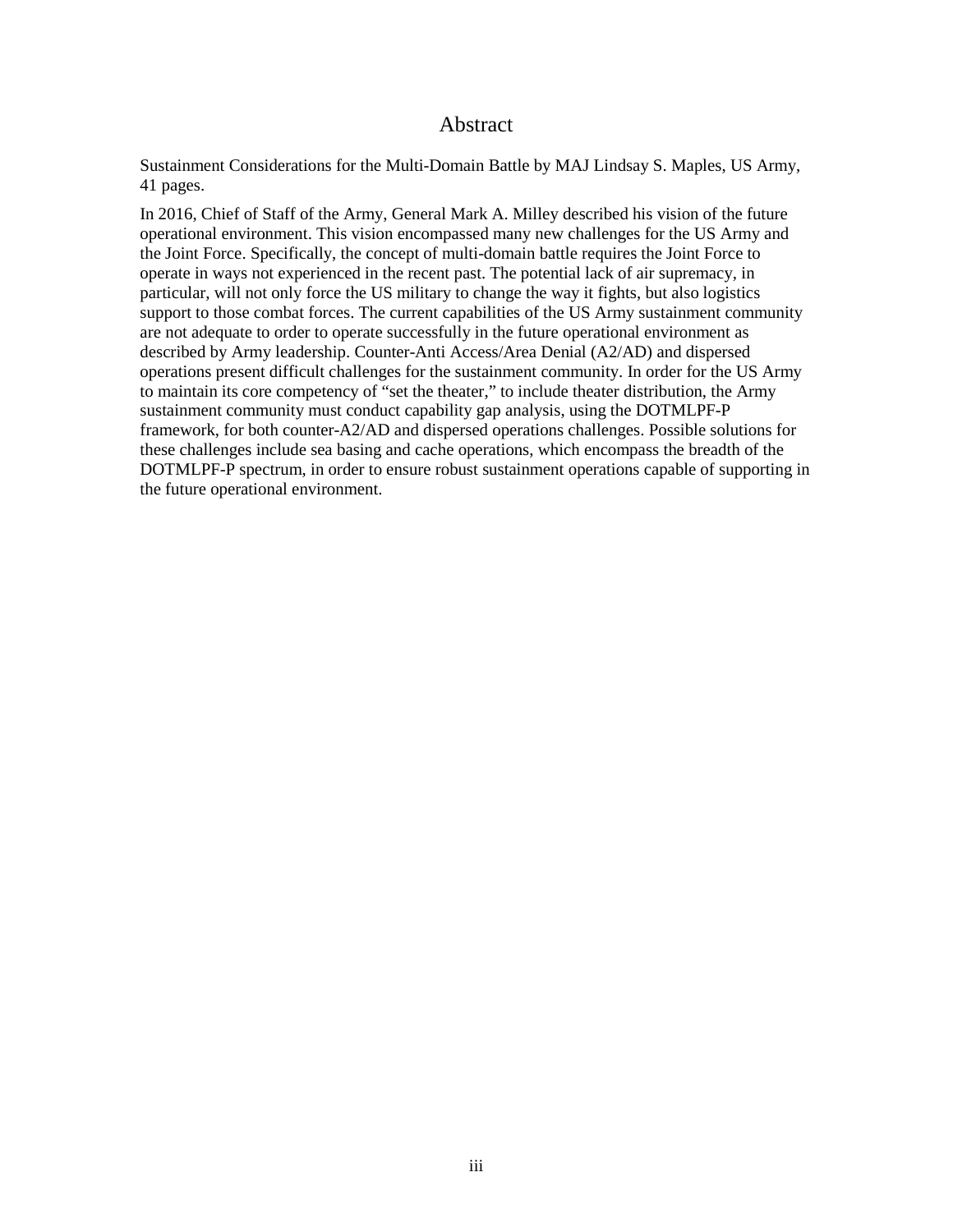| Era of Service Independence and Multi-Domain Battle in Contemporary Use  8 |
|----------------------------------------------------------------------------|
|                                                                            |
|                                                                            |
|                                                                            |
|                                                                            |
|                                                                            |
|                                                                            |
|                                                                            |
|                                                                            |
|                                                                            |
|                                                                            |
|                                                                            |
|                                                                            |
|                                                                            |
|                                                                            |
|                                                                            |
|                                                                            |
|                                                                            |

# Contents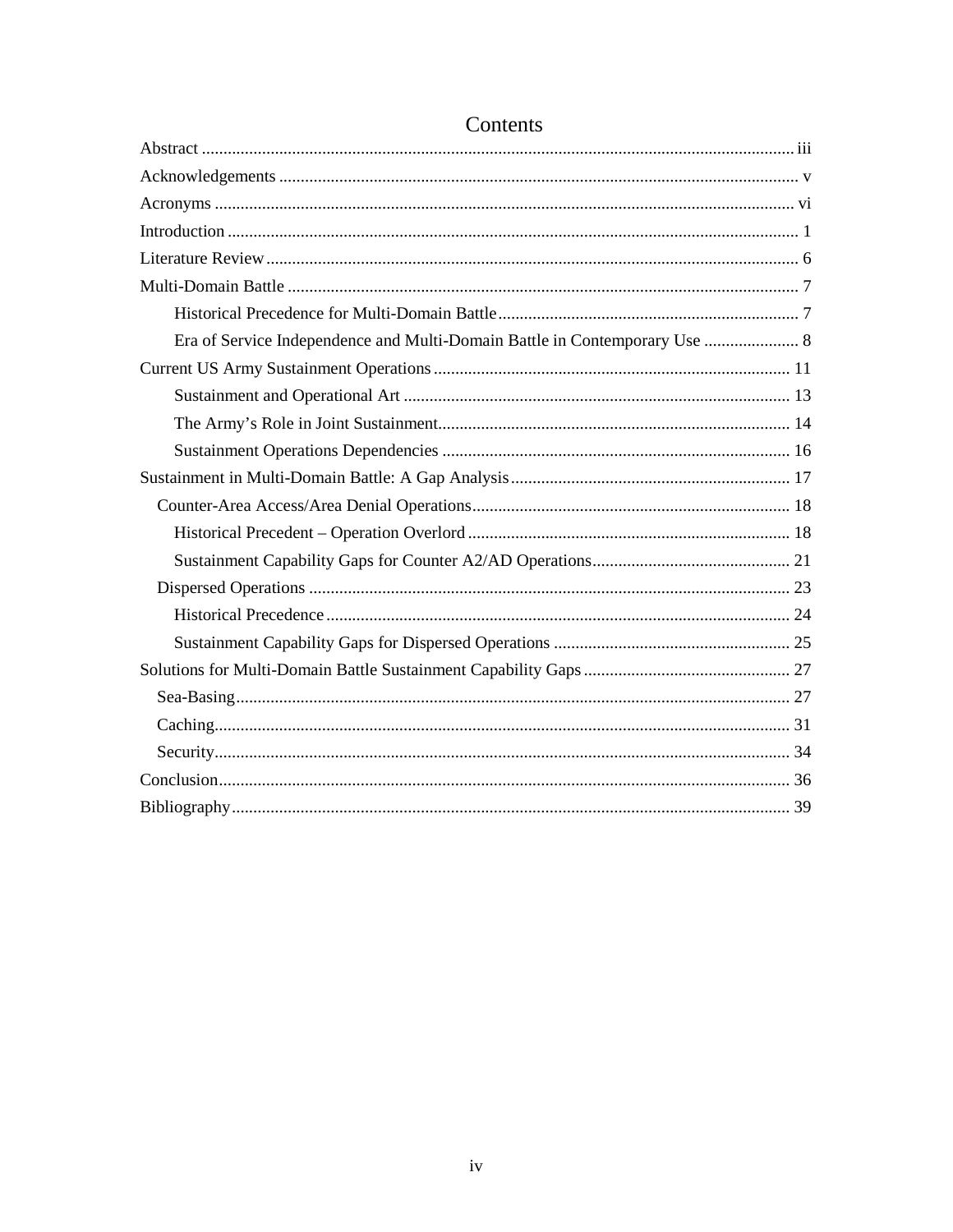# Acknowledgements

<span id="page-5-0"></span> I would like to thank my monograph director, Mr. Eric Price, and my seminar leader, monograph. To the wonderful staff and research librarians at the Combined Arms Research Colonel Eric Remoy, for their invaluable assistance in the development and organization of this Library: a most heartfelt thank you. Most importantly, thank you to my husband, MAJ Cameron Maples, for his unwavering support throughout the year.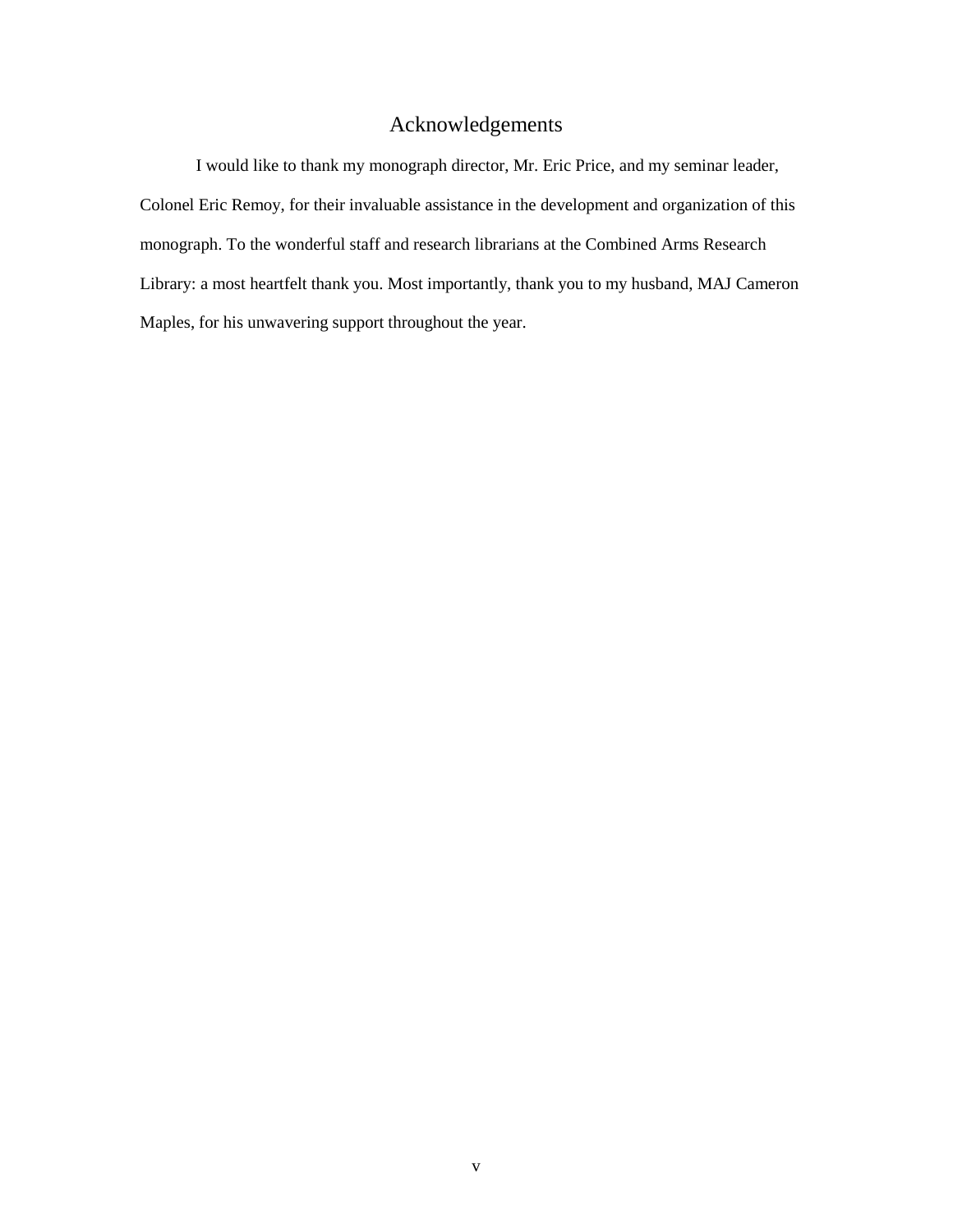# Acronyms

<span id="page-6-0"></span>

| A2/AD          | Anti-Access/Area Denial                                                        |
|----------------|--------------------------------------------------------------------------------|
| <b>ADRP</b>    | Army Doctrine Reference Publication                                            |
| <b>AUSA</b>    | Association of the United States Army                                          |
| AFC-MM         | Army Functional Concept for Movement and Maneuver                              |
| AFC-S          | Army Functional Concept for Sustainment                                        |
| <b>CASEVAC</b> | <b>Casualty Evacuation</b>                                                     |
| DOTMLPF-P      | Doctrine, Organization, Materiel, Leadership, Personnel,<br>Facilities, Policy |
| <b>EMS</b>     | Electromagnetic Spectrum                                                       |
| <b>FM</b>      | <b>Field Manual</b>                                                            |
| <b>GPS</b>     | <b>Global Positioning System</b>                                               |
| <b>IED</b>     | <b>Improvised Explosive Device</b>                                             |
| <b>ISB</b>     | <b>Intermediate Staging Base</b>                                               |
| <b>JCIDS</b>   | Joint Capabilities Integration and Development System                          |
| JP             | Joint Publication                                                              |
| <b>JPADS</b>   | Joint Precision Airdrop System                                                 |
| <b>KSCB</b>    | Khe Sanh Combat Base                                                           |
| <b>MEDEVAC</b> | <b>Medical Evacuation</b>                                                      |
| <b>NVA</b>     | North Vietnamese Army                                                          |
| <b>OEF</b>     | <b>Operation Enduring Freedom</b>                                              |
| OIF            | Operation Iraqi Freedom                                                        |
| POL            | Petroleum, Oil, and Lubricants                                                 |
| <b>RSOI</b>    | Reception, Staging, On-ward Movement, and Integration                          |
| <b>TFW</b>     | <b>Tactical Fighter Wing</b>                                                   |
| <b>TRADOC</b>  | Training and Doctrine Command                                                  |
| <b>UAV</b>     | <b>Unmanned Aerial Vehicle</b>                                                 |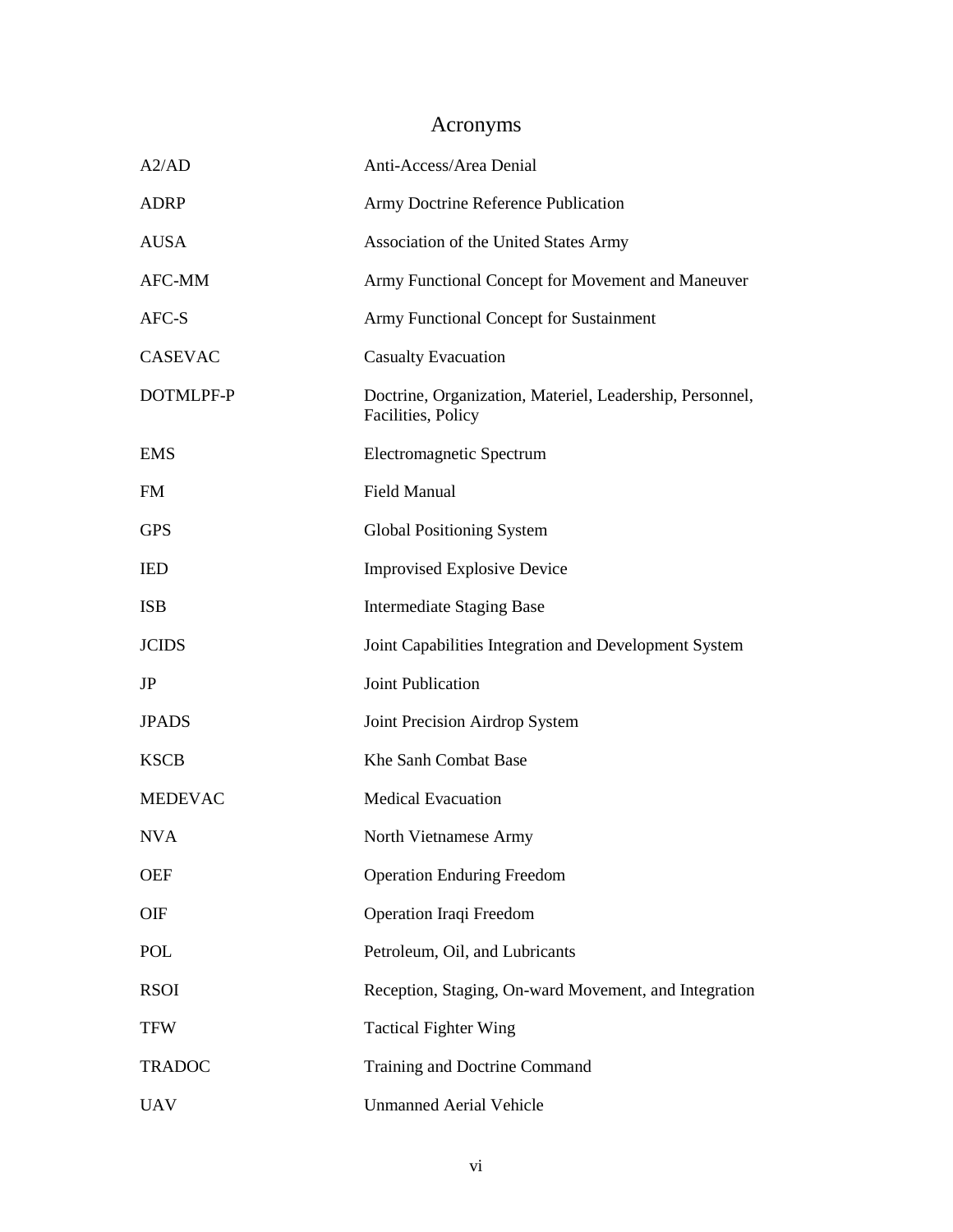# Introduction

<span id="page-7-0"></span> On October 4, 2016, Army Chief of Staff, General Mark Milley, described what he envisioned for the future of warfare to the Association of the US Army (AUSA) Eisenhower Luncheon. General Milley described a future where small units will be constantly on the move, perpetually surrounded, and cut-off from other friendly forces. No longer will US forces enjoy the importantly, Milley stated there will be "somewhat of a role reversal." Forces in the land domain operate in denied areas in order to set conditions for the US Air Force to establish air superiority.<sup>[2](#page-7-2)</sup> This future operational environment demands a relook at an old concept: multi-domain battle, security of air supremacy. Enemy aviation and artillery assets will threaten operations, make supply lines unsecure and extremely dangerous, and immediately target static facilities.<sup>[1](#page-7-1)</sup> Most will be required to assist the other domains. The lack of air supremacy will force the US Army to which requires all domains to assist all other domains in order to achieve mission success.

 Milley also mentioned a few sustainment considerations in his address during the Eisenhower Luncheon. He suggested soldiers producing water for themselves, using three- dimensional printing for repair parts, and autonomous, robotic resupply convoys as potential means to overcome the challenge of non-contiguous operations.<sup>[3](#page-7-3)</sup> While these are good ideas, there are still some significant capability gaps not discussed. To support the force appropriately for anticipated future challenges, the sustainment community must fundamentally change the way it operates by conducting a gap analysis and develop solutions within the doctrinal, organizational, training, materiel, leadership, personnel, facilities, and policy (DOTMLPF-P) spectrum.

<span id="page-7-3"></span><span id="page-7-2"></span><span id="page-7-1"></span><sup>&</sup>lt;sup>1</sup> C. Todd Lopez, "Milley: Army on Cusp of Profound Fundamental Change," US Department of the Army News Service, October 6, 2016, accessed June 25, 2017, [https://www.army.mil/article/176231.](https://www.army.mil/article/176231)

 $<sup>2</sup>$  Ibid.</sup>

 $3$  Ibid.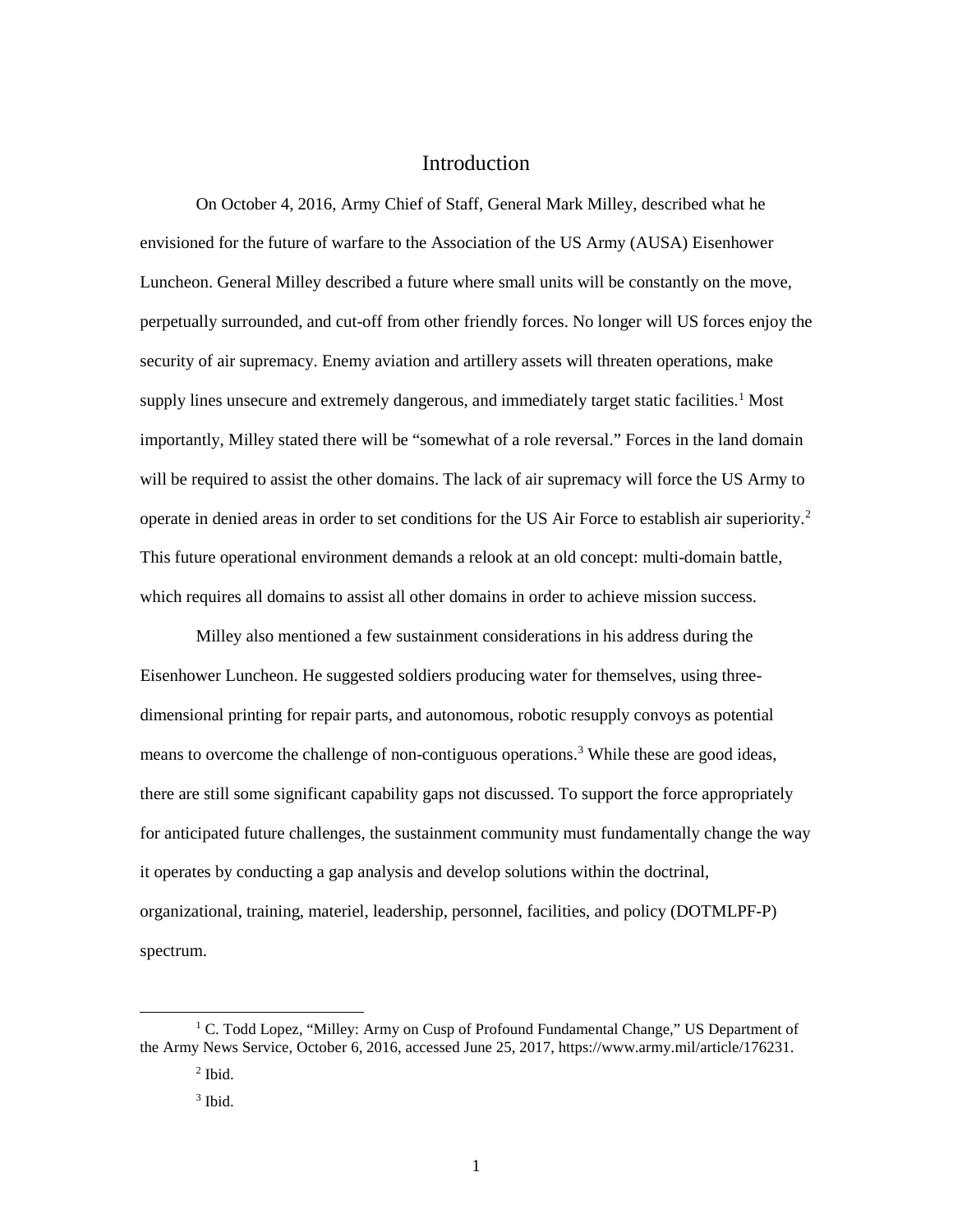quantities of stocks on-shore, and may not even be able to reach shore for a significant amount of significant stocks of equipment and supplies to support combat forces in an area of operations. to success in the multi-domain battlefield. Determining how Army sustainment forces will Anti-Access/Area Denial (A2/AD) is likely to be the first challenge facing sustainment operations in the future operational environment. Sustainment units will not be able to stage large time. Current sustainment operations rely heavily on large basing capabilities that house Joint interoperability with our maritime domain-focused sister services becomes increasingly vital integrate into sea-basing facilities and will sustain combat forces from such bases without access to traditional land lines of communication in an A2/AD environment is absolutely essential to the Joint Force's overall success in future conflicts.

 Small units are expected to conduct dispersed operations in the multi-domain battlefield. Milley's description of dispersed operations in his speech to AUSA envisioned small units operating in extremely austere environments, with little to no contact with higher headquarters, for significant periods of time.<sup>[4](#page-8-0)</sup> How to sustain small forces, while keeping the sustainment footprint small and limited, will present unique challenges that the current organization of sustainment units cannot support. Present-day sustainment organizations reflect the reliance on large basing techniques by their massive size and cumbersome resupply operations. Simply moving certain classes of supply, such as bulk fuel, is a telltale sign of friendly operations and significant target of opportunity for the enemy.

 As it stands, current capabilities of the US Army sustainment community are not leadership. Multi-domain battle presents such a fundamental shift in the conduct of warfare that the same magnitude of change must occur for the sustainment community. Changes in how adequate when it comes to operating in the future operational environment as described by Army sustainment units are organized, manned, trained, equipped, and employed can address the

<span id="page-8-0"></span><sup>4</sup> Lopez, "Milley: Army on Cusp of Profound Fundamental Change."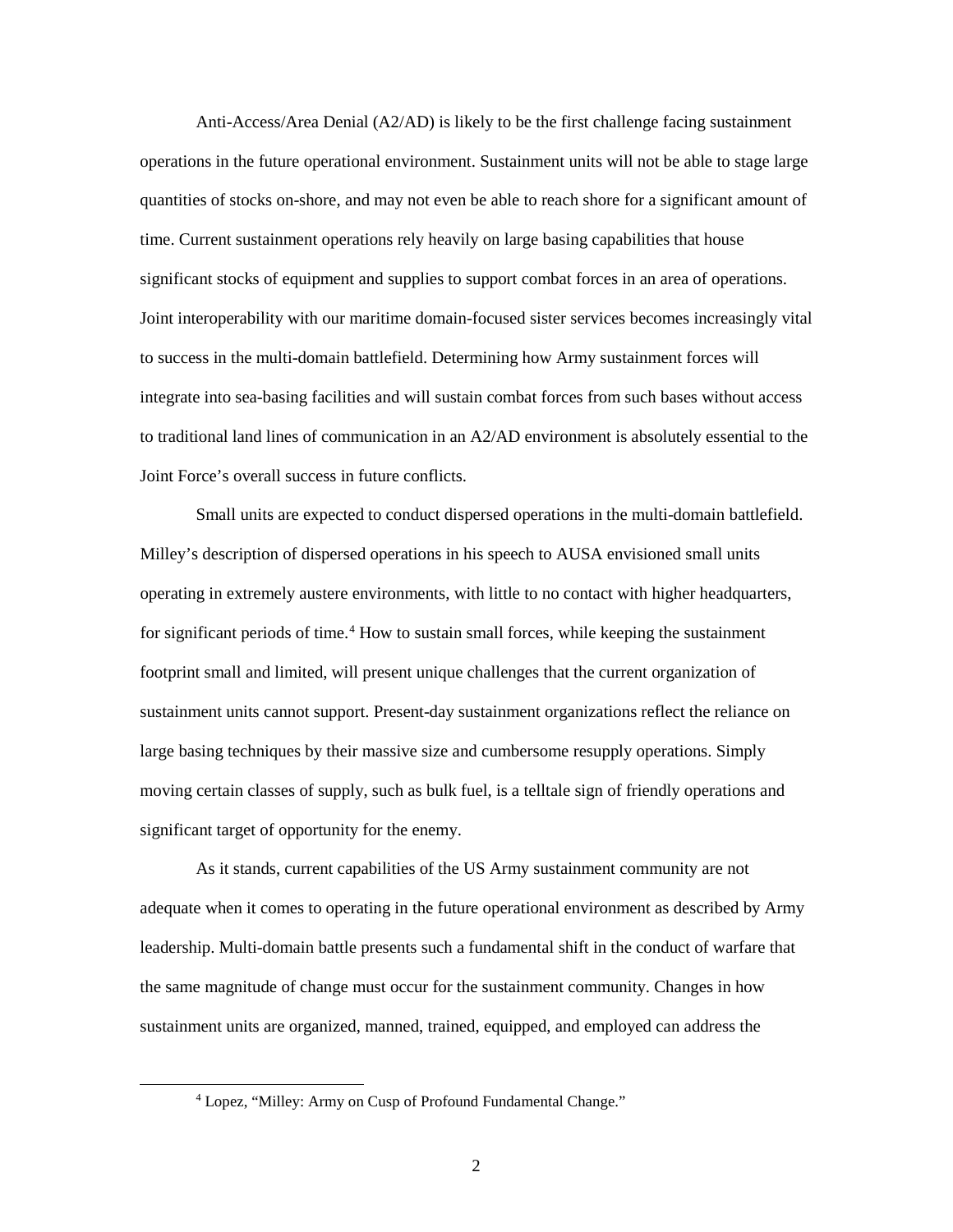capability gaps in existing support capabilities that prevent them from successfully operating in the multi-domain battlefield.

 might prevent such successful mission accomplishment, there must be an assessment of the operations. The use of historical examples of these situations from World War II and the Vietnam War, as well as tactics, techniques, and procedures used by sister services and special operations In order to find potential DOTMLPF-P solutions that can address capability gaps that ability for current US Army sustainment forces to be successful in the multi-domain environment. Although there are many areas of concern for sustainment in the multi-domain battlefield, the two major potential gaps are sustainment operations in A2/AD environments and dispersed forces provides possible solutions to potential capability gaps.

 Capabilities determination, or capabilities development, is the Army's implementation of to identify capabilities required by the warfighter using the DOTMLPF-P framework.<sup>6</sup> confirming and integrating the requirements needed to close the gaps using the DOTMLPF-P and then the formulation of an operational approach that contains the solutions necessary to the Joint Capabilities Integration and Development System (JCIDS).<sup>5</sup> JCIDS is the process used Capabilities development starts with identifying capability gaps (the incongruence between the capabilities we have today and what capabilities we believe we would need in the future), framework, and the development of the resulting solutions.<sup>[7](#page-9-2)</sup> Similar to solving other design problems, gap analysis calls for an understanding of the current state and the desired end state, achieve the desired end state.[8](#page-9-3) 

<span id="page-9-0"></span><sup>5</sup> US Department of the Army, Training and Doctrine Command (TRADOC) Regulation 71-20, *Concept Development, Capabilities Determination, and Capabilities Integration* (Fort Eustis, VA: Government Printing Office, 2013), 37.

 6 Ibid.

 7 Ibid., 39.

<span id="page-9-3"></span><span id="page-9-2"></span><span id="page-9-1"></span> 8 US Department of the Army, Army Techniques Publication (ATP) 5-0.1, *Army Design Methodology* (Washington, DC: Government Printing Office, 2015), 1-3 – 1-5.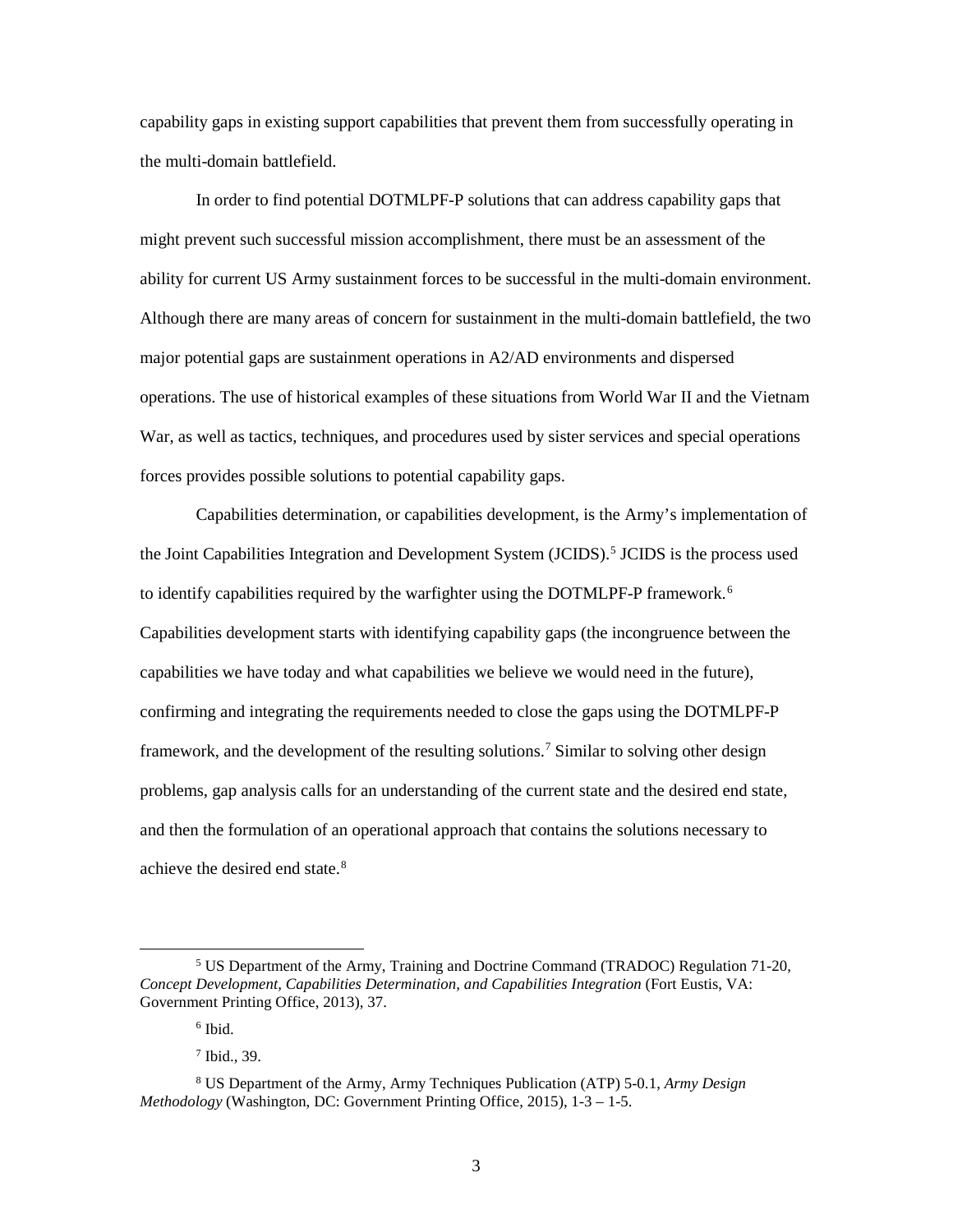ensures consideration for as many solutions as possible.<sup>9</sup> One major concern with capabilities function to incorporate other solutions that may fall into changes or updates to the other non- existing materiel solutions, alternate application of existing materiel solutions, or government off-The DOTMLPF-P framework addresses cost throughout the development process and development is an over-reliance on expensive materiel solutions. DOTMLPF-P is a forcing materiel variables. The "M" for materiel in DOTMLPF-P is further broken down into "big M" and "little m," where "little m" represents solutions based on increased use or quantities of the-shelf and commercial off-the-shelf solutions.<sup>[10](#page-10-1)</sup>

 To determine how the US Army can implement solutions for the multi-domain battle understanding of the effects of multi-domain battle on future operations must first occur. The February 2017. The literature review outlines the major points of the AFC-S. However, a few of plans on overcoming the challenges posed by a peer-level adversary, especially in an A2/AD situation or where the US Army must sustain dispersed forces in remote and austere capability gap across the DOTMLPF-P spectrum to build the sustainment capability necessary to support operations in a multi-domain environment, an analysis of the sustainment community's community addresses a number of issues facing sustainment in the proposed future operational environment and gives a variety of potential solutions and considerations in the TRADOC Pamphlet 525-4-1, *The US Army Functional Concept for Sustainment* (AFC-S), published in these solutions and considerations do not sufficiently address how the sustainment community environments.

 basic understanding of how sustainment forces operate by using the elements of operational art of An explanation of the current structure of US Army sustainment then gives the reader a

<sup>9</sup> US Army, TRADOC Regulation 71-20, *Concept Development*, 68.

<span id="page-10-1"></span><span id="page-10-0"></span><sup>10</sup> Darren W. Rhyne, "U.S.-Coalition Forces and Host Nations: DOTmLPF-P for Contingency Procurements, Part II," *Defense AT&L* (July-August 2014), 24, accessed November 15, 2017, [http://dau.dodlive.mil/files/2014/10/Rhyne1.pdf.](http://dau.dodlive.mil/files/2014/10/Rhyne1.pdf)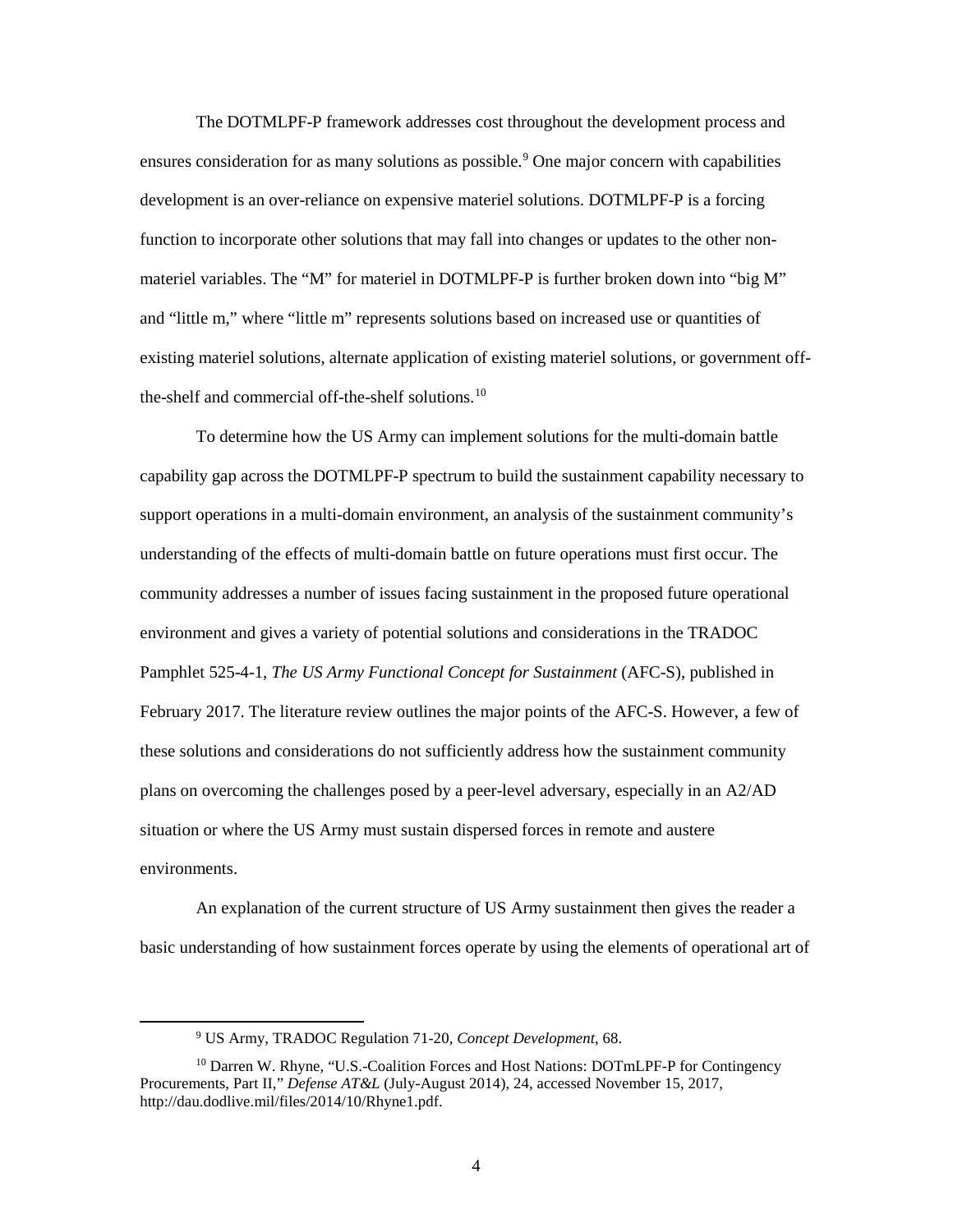vital to the success of the Joint Force. A brief description of this relationship allows the reader understand how important it is for the US Army sustainment community to be successful in the basing to achieve operational reach and maintain tempo. US Army sustainment operations are future operational environment conducting multi-domain battle.

 The latest guidance from Army leadership and current doctrine defines and describes the community's ability to operate in the future operating environment becomes the problem frame. for A2/AD and dispersed operations, do not receive as much attention as they should. concept of multi-domain battlefield. Once current capabilities [current state] and the envisioned future operational environment [end state] are understood, a gap analysis of the sustainment The AFC-S contains much of the gap analysis, but two significant gaps, logistics considerations

 types of logistical challenges presented by these gaps, an examination of the Allied invasion of France in 1944 provides an example of logistics operations in an A2/AD environment and the Battle of Khe Sanh during the Vietnam War provides an example of dispersed operations. Both gaps are then analyzed by determining the disconnects between current sustainment capabilities and the challenges both gaps could potentially present to US Army logistics. Those disconnects are understood by using historical precedents and modern analysis to describe the difficulties presented by A2/AD environments and dispersed operations. To help understand the

 Finally, while the intent is not to give specific solutions to these capability gaps, a number of ideas are explored by using gap analysis and the DOTMLPF-P spectrum. Creating the dispersed operations. A sea-basing solution would require a number of elements across the materiel already exist for sea basing in the US Marine Corps and examples from history show sea not only decrease the survivability of sustainment forces, but could also threaten the security of combat forces. Caching, as a potential solution, is not a new technique for small, dispersed forces. capability to sea-base would enable US Army sustainment forces in an A2/AD environment and DOTMLPF-P spectrum, but such operations are not unprecedented. Doctrine, training, and basing's effectiveness. In regards to dispersed operations, traditional methods of resupply would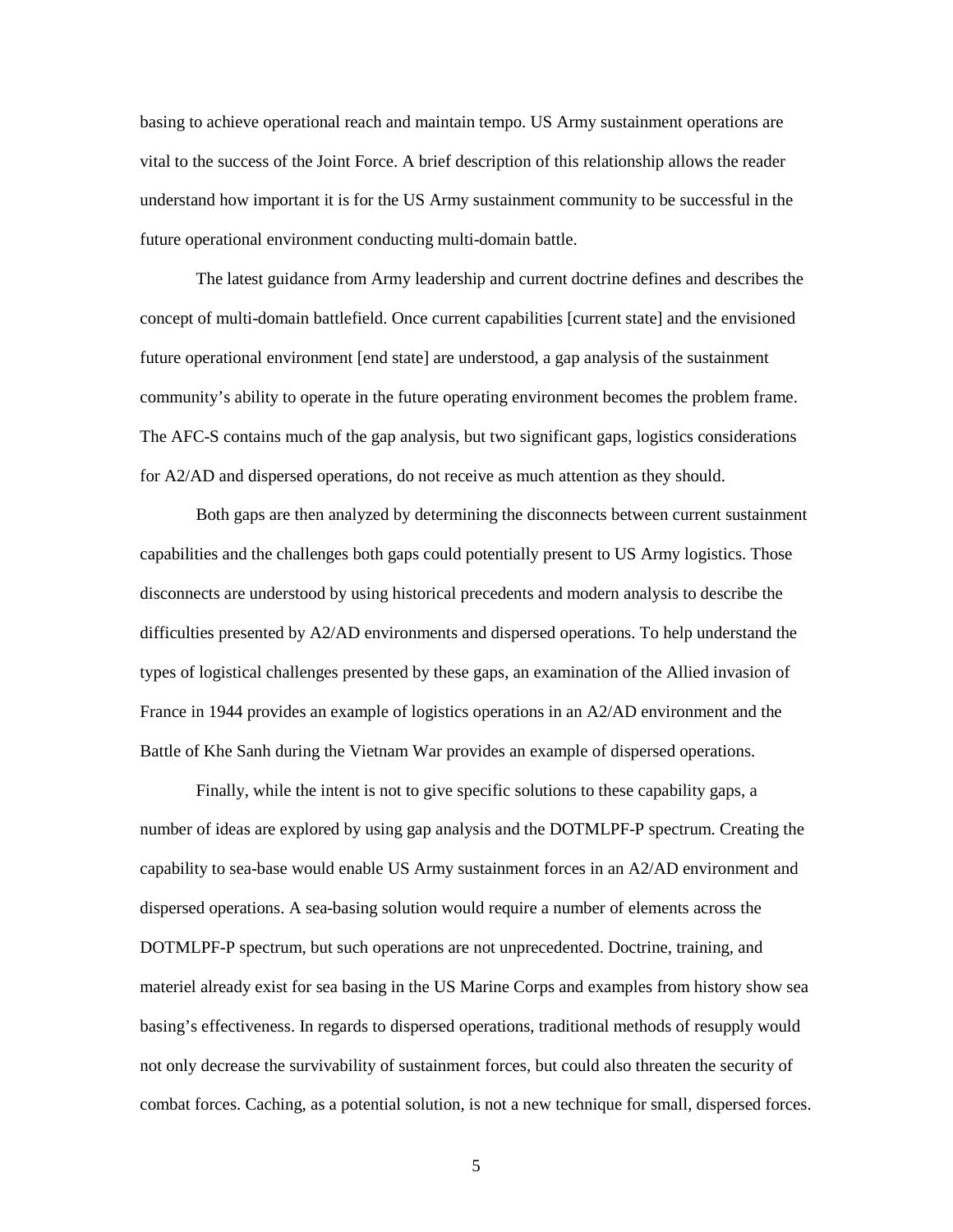Applying such a technique to conventional Army units may require technological adaptations and doctrinal changes. This monograph hopes to encourage creativity and innovation in developing solutions to the challenges that multi-domain battle presents to US Army sustainment.

#### Literature Review

<span id="page-12-0"></span> In response to the US Army Training and Doctrine Command (TRADOC) White Paper:  *Multi-Domain Battle: Combined Arms for the 21st Century*, a number of functional concepts describing the impacts to, and the adaptations required, for the individual warfighting functions first discusses the envisioned future operational environment, which will require US forces to engage in multi-domain battle, and how it relates to sustainment operations. The AFC-S then caused by multi-domain battle considerations. The AFC-S is one such publication. The AFC-S describes the problem as it pertains to sustainment operations in multi-domain battle and offers potential solutions. Finally, the document goes over the Army sustainment key tasks and how their application in multi-domain battle.

 The problem identified in the AFC-S is how the US Army can sustain multi-domain battle in the future operational environment to achieve mission success.<sup>[11](#page-12-1)</sup> The AFC-S's solution domain maneuver, and integrated security operations in the land, air, maritime, space, and cyberspace domains."<sup>12</sup> The AFC-S also outlines a number of components to this solution, such as is to develop an optimized, fluid, integrated, and adaptable sustainment structure, capable of providing the commander with multiple options through "semi-independent operations, crossaddressing mission command and leadership considerations, some technological advancements, and industrial base considerations.

<span id="page-12-2"></span><span id="page-12-1"></span><sup>&</sup>lt;sup>11</sup> US Department of the Army, Training and Doctrine Command (TRADOC) Pamphlet 525-4-1, *The US Army Functional Concept for Sustainment, 2020-2040* (Fort Eustis, VA: Government Printing Office, 2017), 10.

 $12$  Ibid.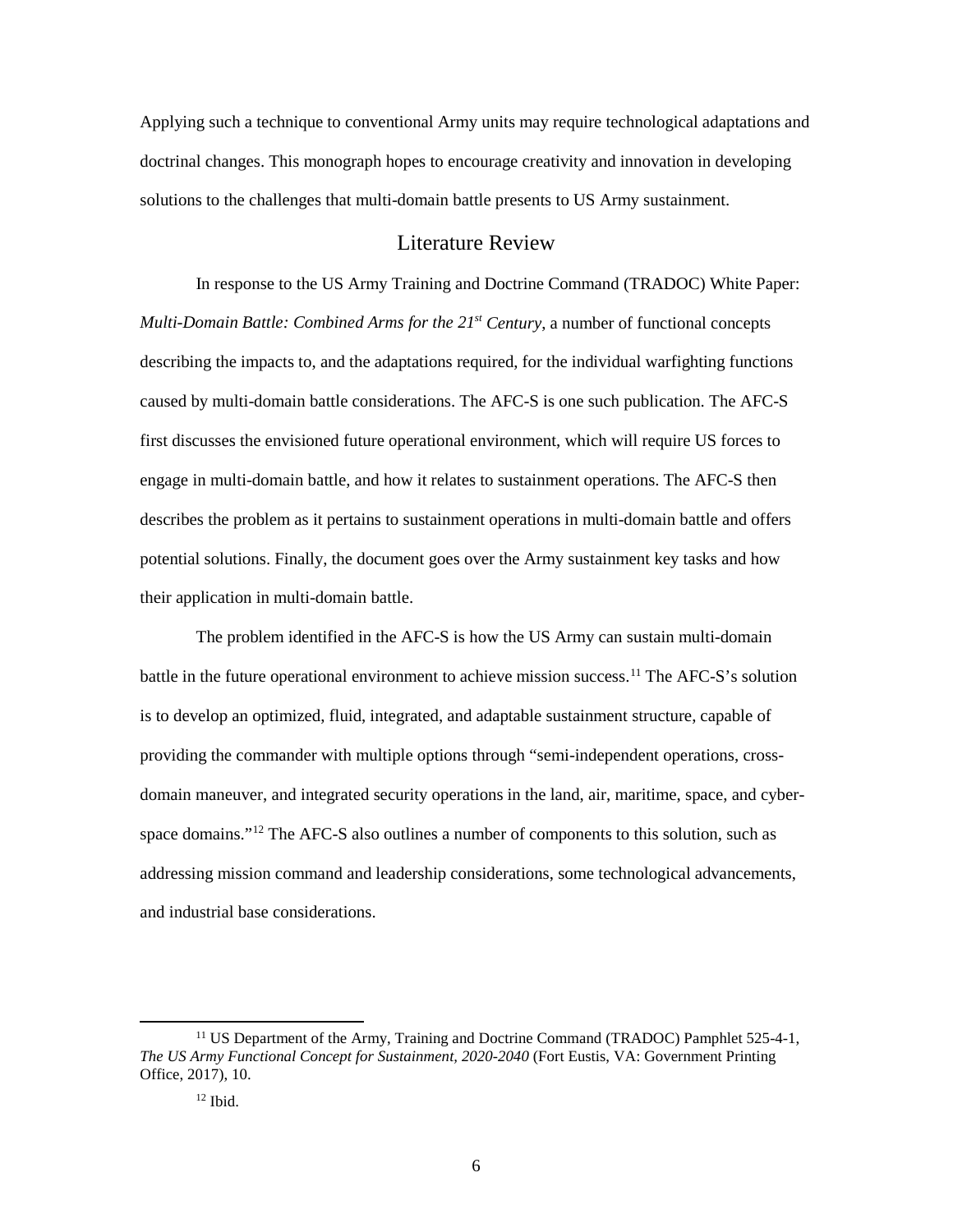Before describing how the concept of multi-domain battle will change sustainment functions, it is While the AFC-S identifies many important components of the solution, it does not sufficiently address how US Army sustainment will face the most challenging gaps: A2/AD and dispersed operations. The growing complexity of the battlefield and the increased sophistication of the enemy will fundamentally change the way sustainment forces support the warfighter. important to understand how the Army currently conducts sustainment operations and proposes what multi-domain battle is to look like.

#### Multi-Domain Battle

<span id="page-13-0"></span> The concept of multi-domain battle is not new. For at least the past seventy years, the integration of the air, land, and maritime domains and synchronization of their capabilities has been a cornerstone of the joint force concept.<sup>[13](#page-13-2)</sup> The Joint Force Component's operational environment (includes cyberspace) and the electro-magnetic spectrum  $(EMS)$ .<sup>[14](#page-13-3)</sup> In the 2017 technology, additional domains beyond air, land, and maritime such as space, EMS (especially cyberspace), and information become increasingly important to military operations.<sup>[15](#page-13-4)</sup> The point domains must enable each other in order to allow the joint force to win the next conflict. environment includes the physical domains of land, maritime, air, and space, and the information publication of FM 3-0 *Operations*, the US Army states that with significant advancements in of multi-domain battle is not merely the combination of these domains, but how the individual

#### <span id="page-13-1"></span>Historical Precedence for Multi-Domain Battle

 As mentioned before, multi-domain battle is not a new concept. An outstanding historical example of multi-domain battle comes from World War II during the American island hopping

<span id="page-13-2"></span><sup>13</sup> US Department of the Army, Field Manual (FM) 3-0, *Operations* (Washington, DC: Government Printing Office, 2017), 1-6.

<span id="page-13-4"></span><span id="page-13-3"></span><sup>14</sup> US Department of Defense, Joint Staff, Joint Publication (JP) 3-0, *Joint Operations*  (Washington, DC: Government Printing Office, 2017), IV-1.

<sup>15</sup> US Army, FM 3-0, *Operations*, 1-6.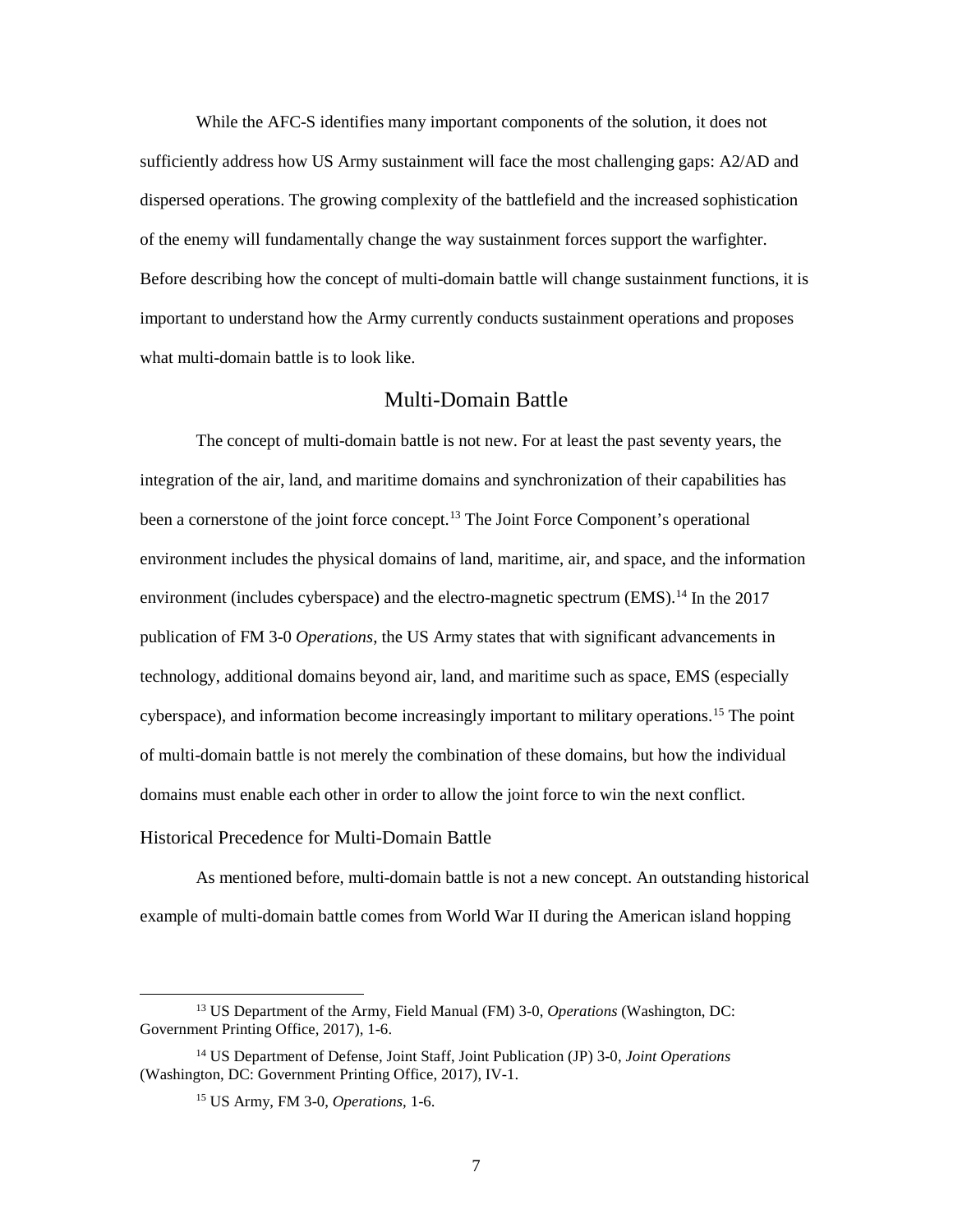campaign in the Pacific theater. The domains of land, maritime, air, and information worked in concert to enable each other in order to advance as close to the Japanese mainland as possible. During the Battle of Guadalcanal, the intent of US operations was to build and maintain an which secured the lodgment and then built and defended the airfield on Guadalcanal. The US Navy, operating the in the maritime domain, deployed the land forces onto the island, provided Initially, the maritime domain enabled the air domain through the use of aircraft carriers. airfield on the island. It was the land domain, manned by the US Marine Corps and the US Army, naval gun fire in support of operations there, and kept them supplied using the sea LOCs.

 and naval forces. Once the United States established its first major foothold in the Pacific during The air domain, at the same time, enabled the land and maritime domains by providing defensive and offensive fires support, and intelligence gathering services. Once established on Guadalcanal by the land domain, the airfield allowed the air domain to continue offensive operations against Japanese land, air, and naval forces in support of all three domains. Also essential to operations in and around Guadalcanal was the information domain. Coast watchers reported Japanese movements to US forces, allowing for early warning of approaching enemy air World War II at Guadalcanal, the land, sea, air, and information domains continued this symbiotic relationship for the duration of the island hopping campaign.<sup>[16](#page-14-1)</sup>

<span id="page-14-0"></span>Era of Service Independence and Multi-Domain Battle in Contemporary Use

 Since the end of World War II, the US military enjoys the freedom of action provided by air supremacy gained primarily by the US Air Force.<sup>[17](#page-14-2)</sup> Air supremacy is "that degree of control of area using air and missile threats."<sup>[18](#page-14-3)</sup> While air supremacy is not considered a prerequisite for the air wherein the opposing force is incapable of effective interference within the operational

<sup>&</sup>lt;sup>16</sup> Richard B. Frank, *Guadalcanal* (New York: Penguin Books, 1992), 600-608.

 $17$  Ibid.

<span id="page-14-3"></span><span id="page-14-2"></span><span id="page-14-1"></span> *Threats* (Washington, DC: Government Printing Office, 2017), I-4. 18 US Department of Defense, Joint Staff, Joint Publication (JP) 3-01, *Countering Air and Missile*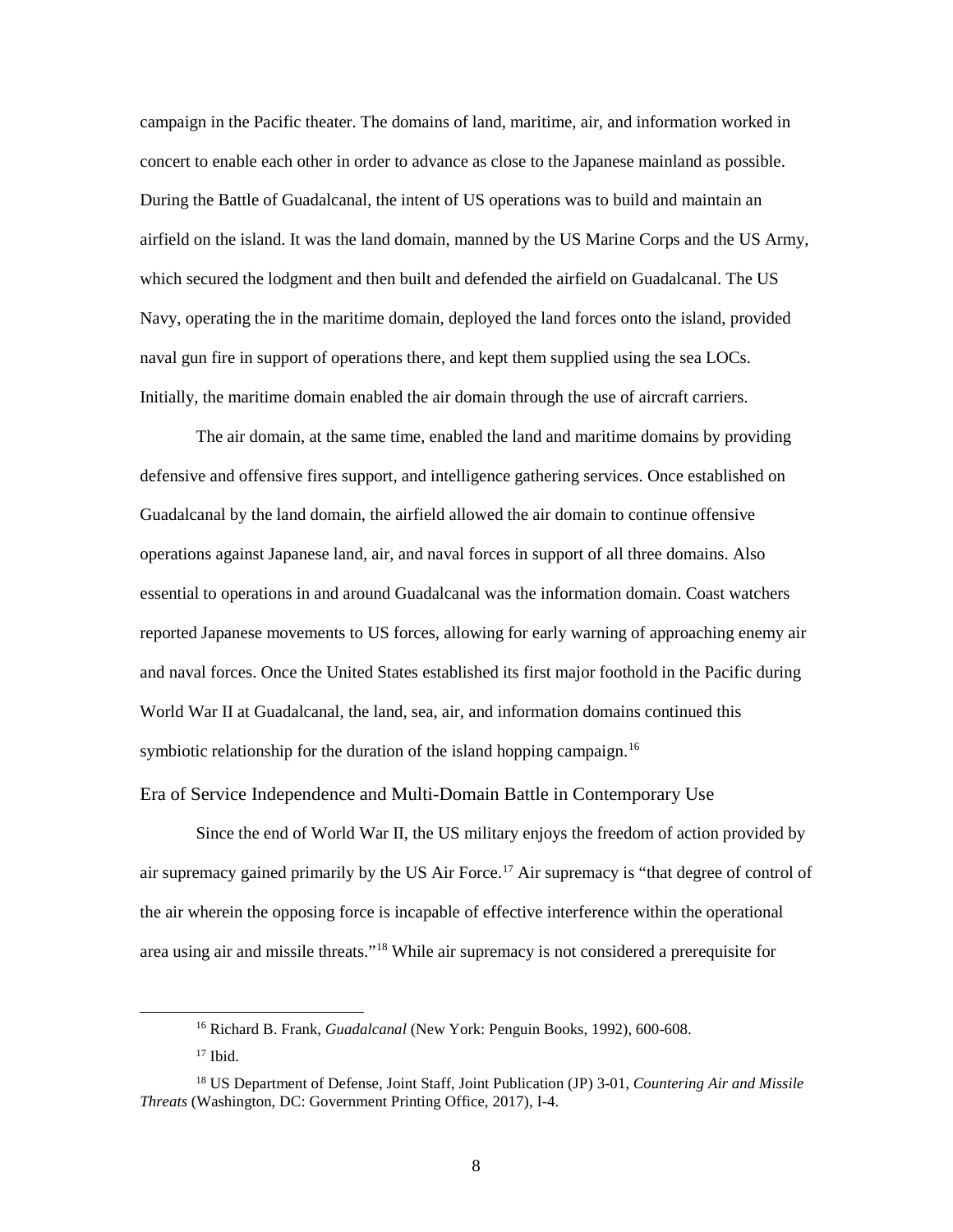conflicts as well as during peacetime operations. Multi-domain battle and the future operating environment, where the United States is in parity or even overmatched against a technologically starting combat operations, the United States achieved as much prior to the conflicts the United States has been involved with since the end of the Cold War, such as Desert Storm, Operation Iraqi Freedom (OIF), and Operation Enduring Freedom (OEF). The land and maritime domains obtained a high degree of freedom of action under the protection of air supremacy in these advanced enemy, the United States will not consistently have air supremacy. In fact, the United States may not even enjoy air superiority.

 According to JP 3-01 *Countering Air and Missile Threats*, air superiority has proven historically to be a prerequisite for mission success. Air superiority prevents enemy air and fires air superiority may be difficult to achieve in future conflicts. The concept of multi-domain battle air superiority is just one example of the intention for multi-domain battle application. FM 3-0 enables the air domain by conducting actions against enemy air defense assets, command and control (C2) nodes, and/or EMS capabilities.<sup>[20](#page-15-1)</sup> assets from interfering with friendly land, maritime, and air actions.[19](#page-15-0) Along with air supremacy, addresses how each domain works to enable each other domain. The requirement for the land, maritime, space, information, and EMS domains to enable the air domain in an effort to achieve *Operations* provides an example of how the Army, as a force operating across multiple domains,

 peer adversary threats challenges how the US Army, along with the rest of the joint force, can The TRADOC White Paper, *Multi-Domain Battle: Combined Arms for the 21st Century*, discusses the changes in the future operational environment where increasing sophistication of defeat such threats. The paper identifies states such as Russia and China as potential peer-level

<span id="page-15-0"></span><sup>19</sup> US Joint Staff, JP 3-01, *Countering Air and Missile Threats*, I-4.

<span id="page-15-1"></span><sup>20</sup> US Army, FM 3-0, *Operations*, 1-18.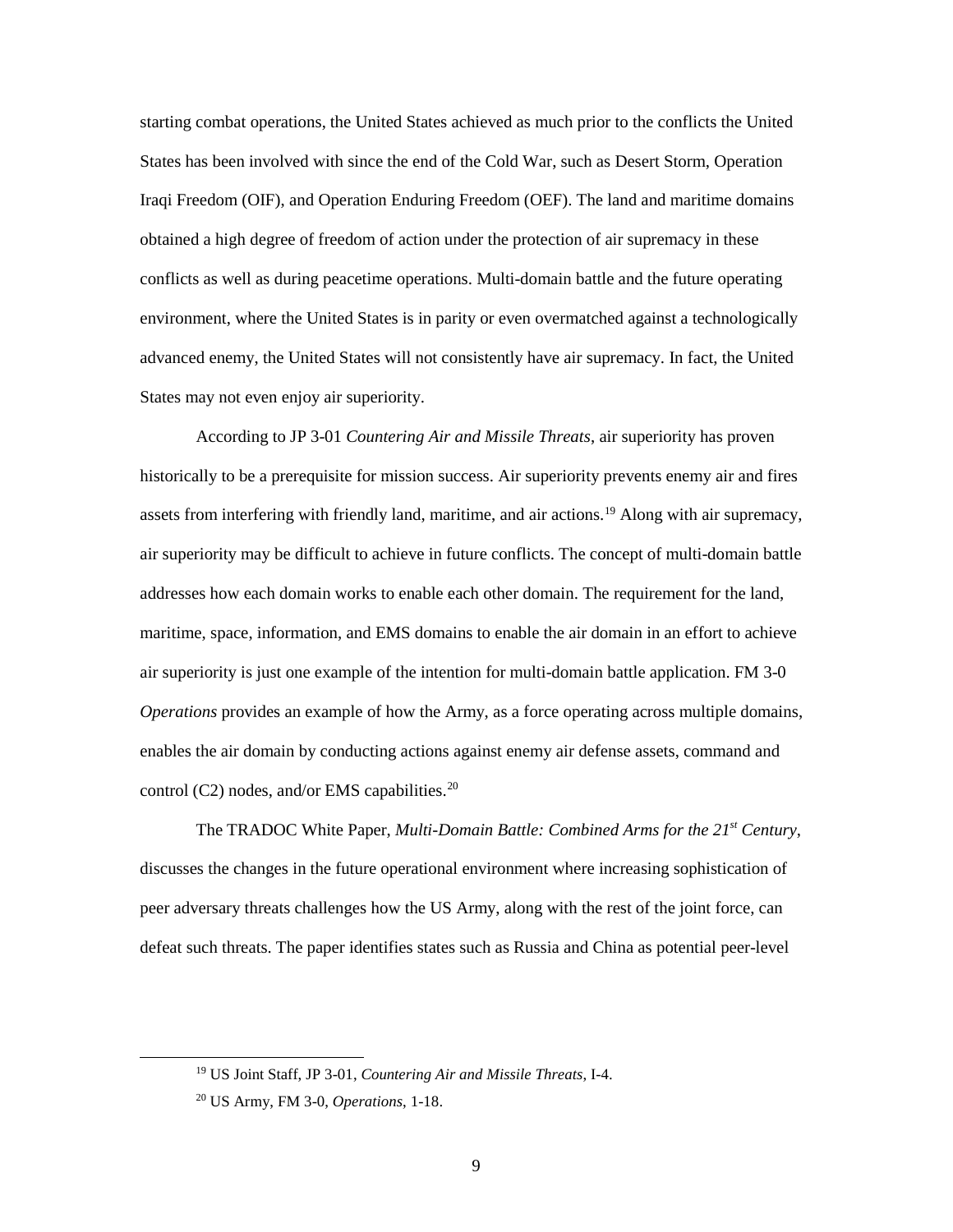enemies.<sup>[21](#page-16-0)</sup> These potential adversaries have the ability to significantly challenge or even overmatch US capabilities in all domains. The United States' involvement in counterinsurgency capabilities through the refocusing of research, development, procurement, and training operations to defeat insurgencies and build functioning governments.<sup>22</sup> Additionally, the proliferation of technology increased the potential for less-than-peer states and non-state actors to by the United States in conflicts since World War II will no longer be initially or continuously available or reliable.<sup>24</sup> The White Paper states, "enemy capabilities now threaten Joint Force operations for the past sixteen years against a technologically inferior enemy degraded US challenge the United States in multiple domains.<sup>[23](#page-16-2)</sup> As such, the air supremacy/superiority enjoyed interdependence, which turns long-assumed strengths into weaknesses."[25](#page-16-4) 

 Future high intensity combat operations will demand fluid joint force interoperability and superiority will cause the remainder of the joint force to conduct operations in severely contested Which, in turn, will enable the other domains in their actions against the enemy.<sup>[26](#page-16-5)</sup> When it comes synchronization in order to defeat a sophisticated enemy. Lack of immediate and assured air environments with actions meant to enable the air domain to gain or regain air superiority. to the US Army, primarily operating in the land domain, these actions to enable the air domain will require ground forces to conduct operations in very austere environments, where

<span id="page-16-0"></span><sup>21</sup> US Department of the Army, Training and Doctrine Command (TRADOC), *Multi-Domain Battle: Combined Arms for the 21<sup>st</sup> Century, White Paper* (Fort Eustis, VA: Government Printing Office, 2017), 2.

 $^{22}$  Ibid., 1.

<span id="page-16-5"></span><span id="page-16-4"></span><span id="page-16-3"></span><span id="page-16-2"></span><span id="page-16-1"></span><sup>&</sup>lt;sup>23</sup> Albert Palazzo and David P. Mclain, "Multi-Domain Battle: A New Concept for Land Forces," *War on the Rocks*, September 15, 2016, accessed February 4, 2018, <https://warontherocks.com/2016/09/multi-domain-battle-a-new-concept-for-land-forces>/.

<sup>24</sup> US Army, TRADOC, *Multi-Domain Battle White Paper*, 1-2.

 25 Ibid.

 26 Ibid.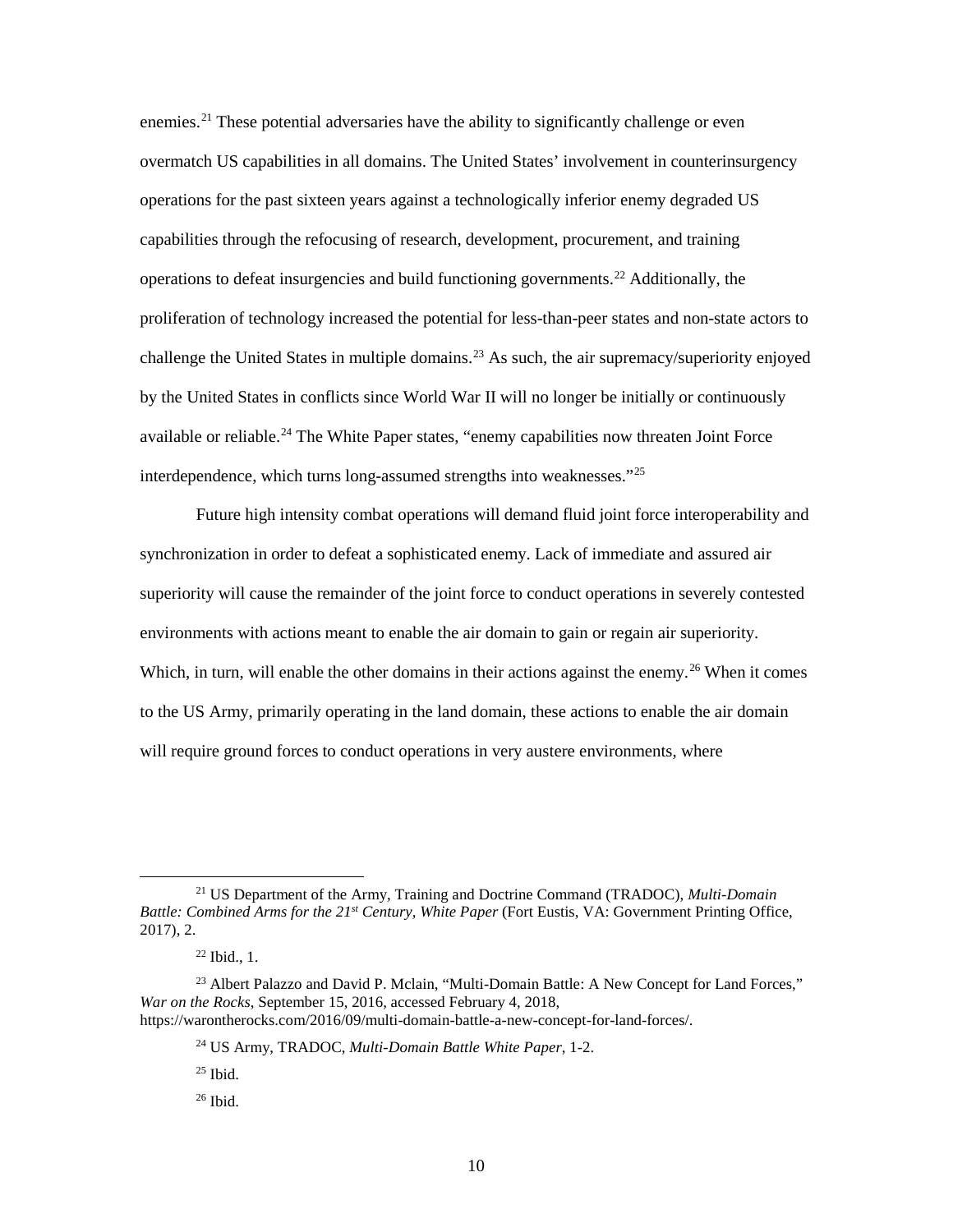enemy, and traditional sustainment operations are no longer feasible to support the fight.<sup>27</sup> communications are significantly degraded, units are separated and potentially surrounded by the

### Current US Army Sustainment Operations

<span id="page-17-0"></span> The operational concept, unified land operations, is the US Army's contribution to defensive, and stability tasks to seize, retain, and exploit the initiative, and consolidate gains."<sup>[29](#page-17-3)</sup> unified action, the Joint operational concept, and is how the Army applies land power to defeat the enemy in support of unified action.<sup>[28](#page-17-2)</sup> The Army does this "through simultaneous offensive, Sustainment for the US Army is a massive and complex element of combat power that aims to allow the US Army the freedom of action to accomplish unified land operations in support of the Joint force.

operational reach, and to prolong endurance."<sup>30</sup> In order to accomplish this enormous mission, the Army sustainment community divides into three elements, managed separately at the strategic level, yet come together in modular and multifunctional units at the operational and tactical According to ADRP 4-0 *Sustainment*, the sustainment warfighting function is "the related tasks and systems that provide support and services to ensure freedom of action, to extend levels. These elements are logistics, health service support, and personnel services. [31](#page-17-5)

 support those forces require to execute their missions. The bulk of logistics operations consist of Logistics is primarily the planning and executing of the movement of forces and the maintenance, transportation, supply, distribution, and field services.<sup>32</sup> Field services includes, but

<sup>27</sup> US Army, TRADOC, *Multi-Domain Battle White Paper*, 3.

<span id="page-17-2"></span><span id="page-17-1"></span><sup>28</sup> US Department of the Army, Army Doctrine Reference Publication (ADRP) 3-0, *Operations*  (Washington, DC: Government Printing Office, 2017), 3-1.

 $^{29}$  Ibid.

<span id="page-17-6"></span><span id="page-17-5"></span><span id="page-17-4"></span><span id="page-17-3"></span> 30 US Department of the Army, Army Doctrine Reference Publication (ADRP) 4-0, *Sustainment*  (Washington, DC: Government Printing Office, 2012), 1-1.

 31 Ibid.

 $32$  Ibid.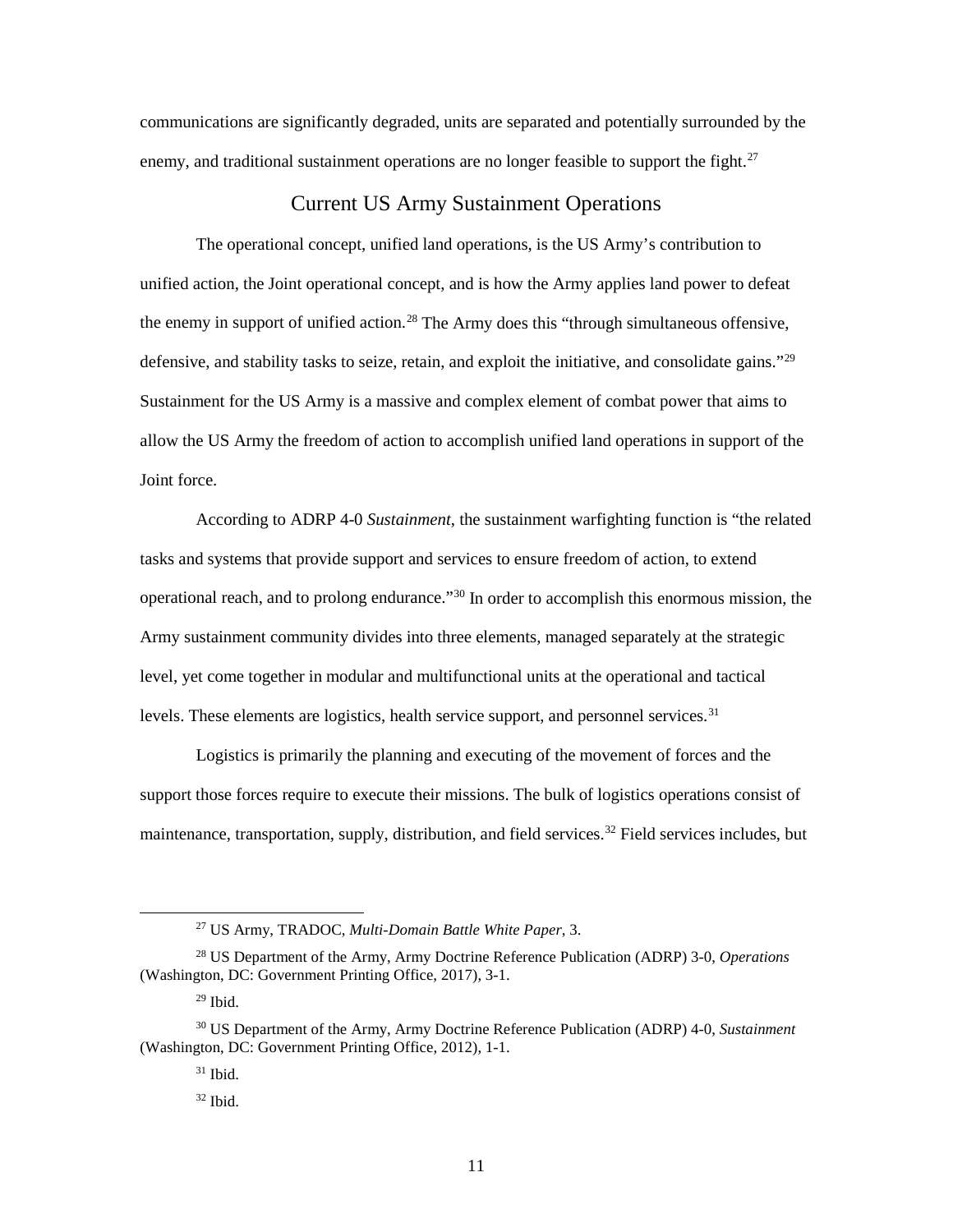is not limited to, aerial delivery, field feeding, and mortuary affairs operations.<sup>33</sup> Logistics is a critical enabler, which allows forces to stay engaged in operations throughout the battlefield and is necessary for successful mission accomplishment.<sup>34</sup>

 The next element of sustainment, heath service support, provides "continual, flexible, and by a combat medic at the point of injury or by medical personnel at a battalion aid station, Role 2 provides greater resuscitative capability than Role 1 and can receive, maintain, and transfuse blood products and Role 3, or hospitalization, which provides the next level of care, to include surgery, rendered by combat support hospitals operating in an area support role.<sup>[36](#page-18-3)</sup> Medical evacuation (MEDEVAC), which provides en-route medical care, or casualty evacuation hour" standard for the conflicts in Iraq and Afghanistan. The "golden hour" requires the endurance, and freedom of action of forces. deployable medical support designed to sustain force projection" and mission accomplishment.<sup>[35](#page-18-2)</sup> The three missions of health service support include casualty care, medical evacuation, and medical logistics. Casualty care is divided into three roles: Role 1 is medical treatment provided (CASEVAC), which provides does not provide en-route medical care, are essential to enhancing casualty prognosis. In 2009, then Secretary of Defense Robert M. Gates mandated the "golden evacuation of all critically injured combat casualties to Role 3 via MEDEVAC within a 60 minute window.<sup>37</sup> Health service support mission capabilities can greatly affect the depth,

 maintain personnel individual readiness and quality of life that enables the Army to achieve Personnel services, the final element of sustainment, provides the services required to

<span id="page-18-0"></span><u>.</u>

<sup>33</sup> US Army, ADRP 4-0, *Sustainment*, 4-4.

<span id="page-18-2"></span><span id="page-18-1"></span><sup>34</sup> US Department of the Army, Field Manual (FM) 4-95, *Logistics Operations* (Washington, DC: Government Printing Office, 2014), 1-1.

<sup>35</sup> US Army, ADRP 4-0, *Sustainment*, 4-11.

 $36$  Ibid.,  $4-11-4-12$ .

<span id="page-18-4"></span><span id="page-18-3"></span><sup>37</sup> Robert M. Gates, *Duty: Memoirs of a Secretary at War* (New York: Random House, 2014), 304-305.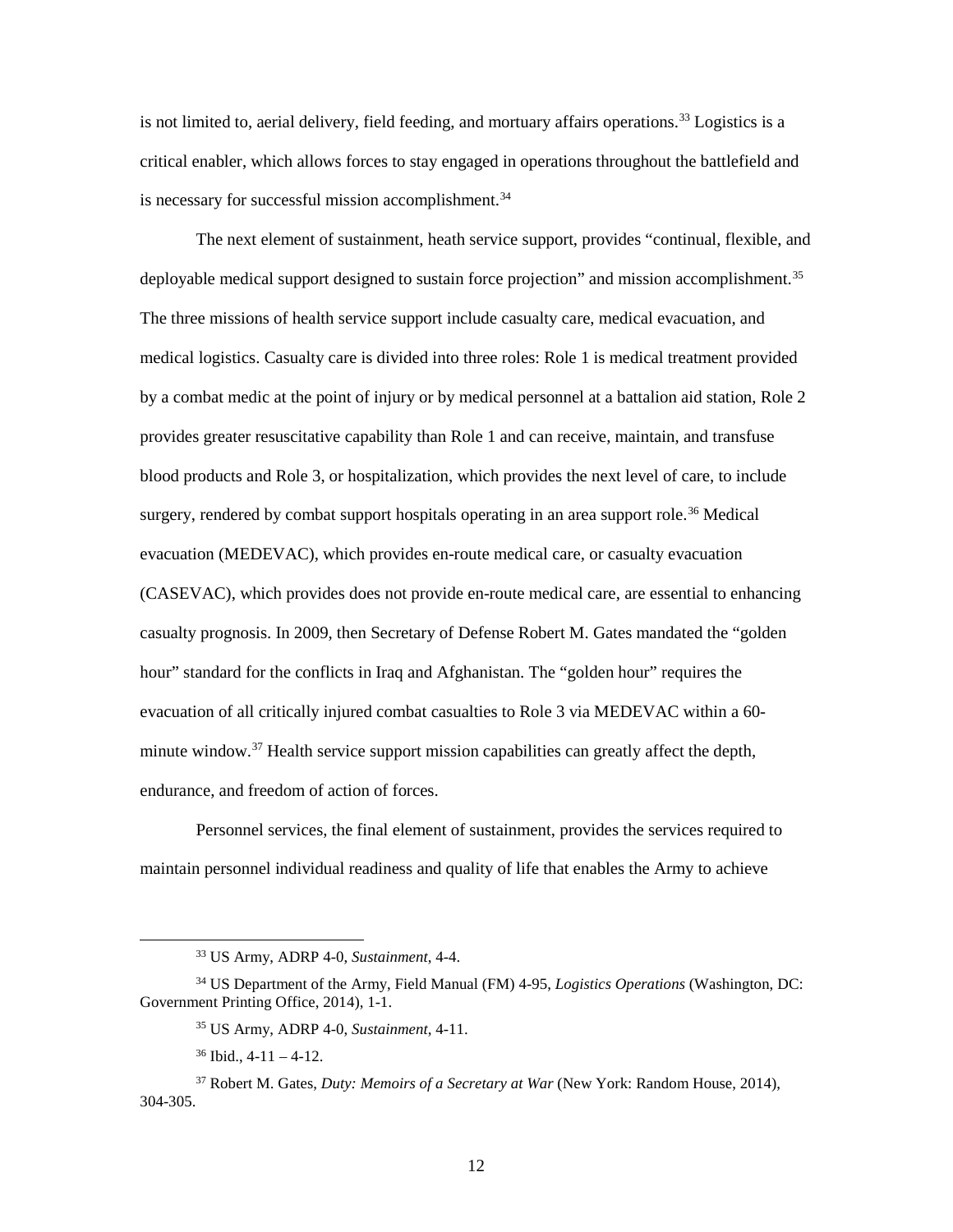endurance. Personal services include human resources, financial management, and legal, religious, and band support.<sup>38</sup> Some of the functions of personnel services that end up directly to the effectiveness of US Army forces, the requirements and capabilities of logistics and health influencing or enabling logistics are postal operations, legal support, and casualty operations management. While personnel services are a key element to sustainment operations and essential service support are sufficient to help describe sustainment considerations for multi-domain battle. Sustainment and Operational Art

<span id="page-19-0"></span> decades, the US Army enjoyed the protective umbrella of air superiority. As a result, the use of Throughout history, militaries sustained their operations using the element of operational art, basing, to enable combat operations. Basing is the use of physical geographic areas to build up, store, and project forces, equipment, supplies, and support elements.<sup>39</sup> As the "teeth" of armies have increased in size and complexity over time, their "tails" have grown exponentially in comparison. As a result, basing became more essential to successful operations. Over the last few basing not only increased, but also grew in size and permanence.

 The leveraging of basing to enable the commander to orchestrate other elements of Army sustainment operations. According to JP 4-0 *Joint Logistics*, a base is "a locality from which operations are projected or supported" that are often located in and leased long-term from operational art, such as tempo and operational reach attributes much of the success of current host nations with which the United States has a status-of-forces agreement.<sup>40</sup>

 The goal of successful sustainment operations is to provide the commander with options but it also "determines the depth and duration" of operations.<sup>[41](#page-19-4)</sup> Operational reach is the ability of

<sup>38</sup> US Army, ADRP 4-0, *Sustainment*, 4-6.

 39 US Army, ADRP 3-0, *Operations*, 2-9 – 2-10.

<span id="page-19-4"></span><span id="page-19-3"></span><span id="page-19-2"></span><span id="page-19-1"></span> 40 US Department of Defense, Joint Staff, Joint Publication (JP) 4-0, *Joint Logistics* (Washington, DC: Government Printing Office, 2013), GL-5.

<sup>41</sup> US Army, ADRP 4-0, *Sustainment*, 1-1.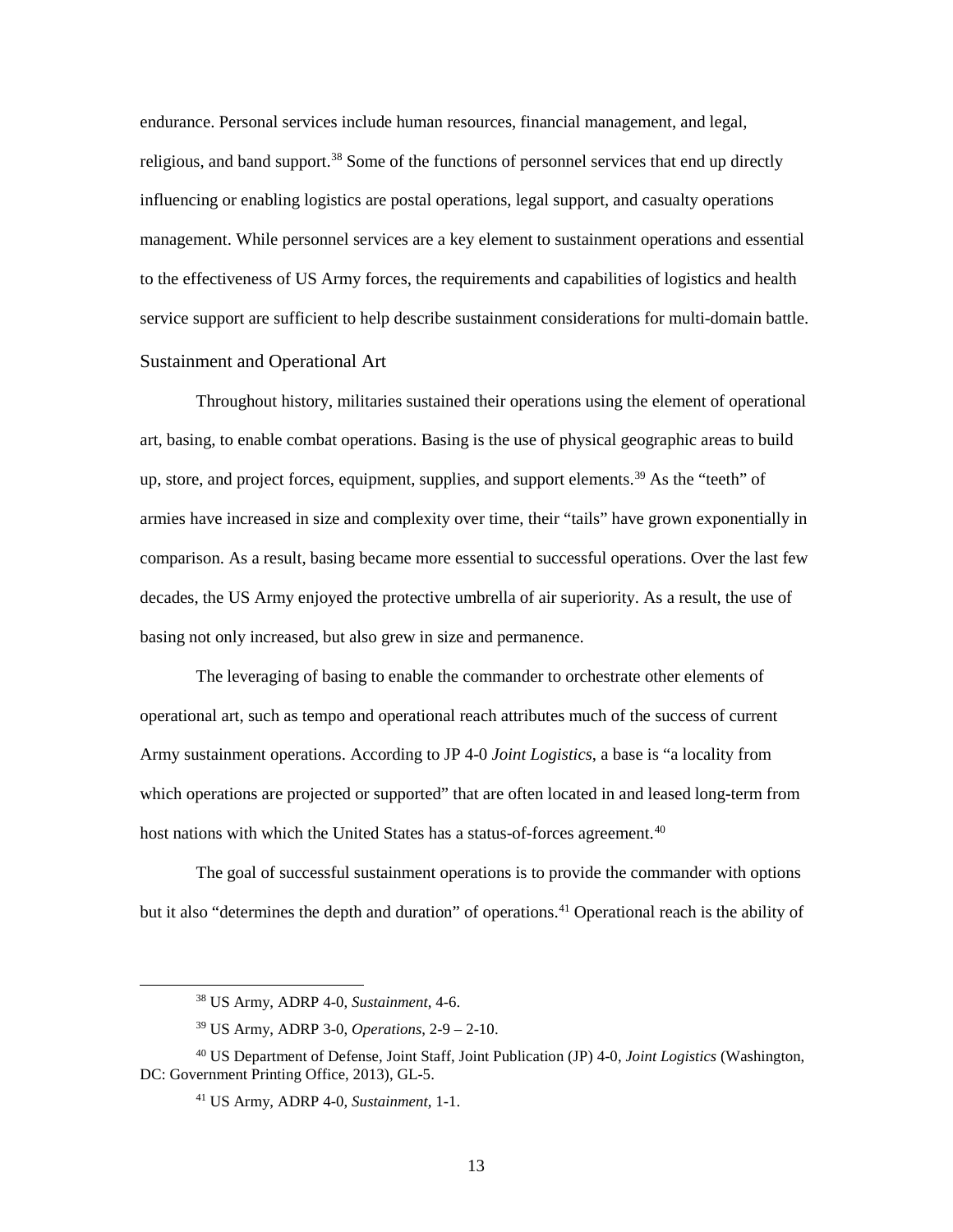extends operational reach by increasing endurance and momentum through the shortening of the distance between warfighting forces and their support forces. In the future operating environment, these types of bases may not be able to exist. Therefore, operational reach may be limited unless does not just enable operational reach, but allows for optimal tempo. a force to achieve its objectives as far as possible in time and space prior to culmination.<sup>42</sup> Basing the force employs new methods of sustainment operations to maintain operational reach. Basing

 ADRP 3-0 *Operations* describes tempo as "the relative speed and rhythm of military operations over time with respect to the enemy."<sup>[43](#page-20-2)</sup> The ADRP goes on to state it is important to control the tempo of operations based on available resources. Higher tempo requires more energy and resources to maintain.<sup>[44](#page-20-3)</sup> Basing can help maintain high tempo by keeping resources as close to the fight as possible, allowing sustainment forces to reach the warfighter quickly. It is easier to maintain high tempo in conflicts, such as the later years of OIF and OEF, because of already established bases throughout the area of responsibility. In a decisive action scenario, coupled with the challenges of multi-domain battle, high tempo may be harder to maintain without serious adaptation in sustainment operations.

## <span id="page-20-0"></span>The Army's Role in Joint Sustainment

 According to FM 4-95 *Logistics Operations*, "logistics is inherently joint."[45](#page-20-4) The additional roles in support of the joint force when it comes to sustainment. One of the Army's theater, theater distribution. The US Army's Operating Concept: *Win in a Complex World* states individual services' roles in joint logistics vary based on the organic capabilities of each service. As the Joint Force's largest and primarily ground-based service, the Army performs unique major core competencies in joint operations is setting the theater and, as part of setting the

<span id="page-20-2"></span><span id="page-20-1"></span><sup>42</sup> US Army, ADRP 3-0, *Operations*, 2-8.

 43 Ibid., 2-7.

<span id="page-20-3"></span> 44 Ibid.

<span id="page-20-4"></span><sup>45</sup> US Army, FM 4-95, *Logistics Operations*, 2-8.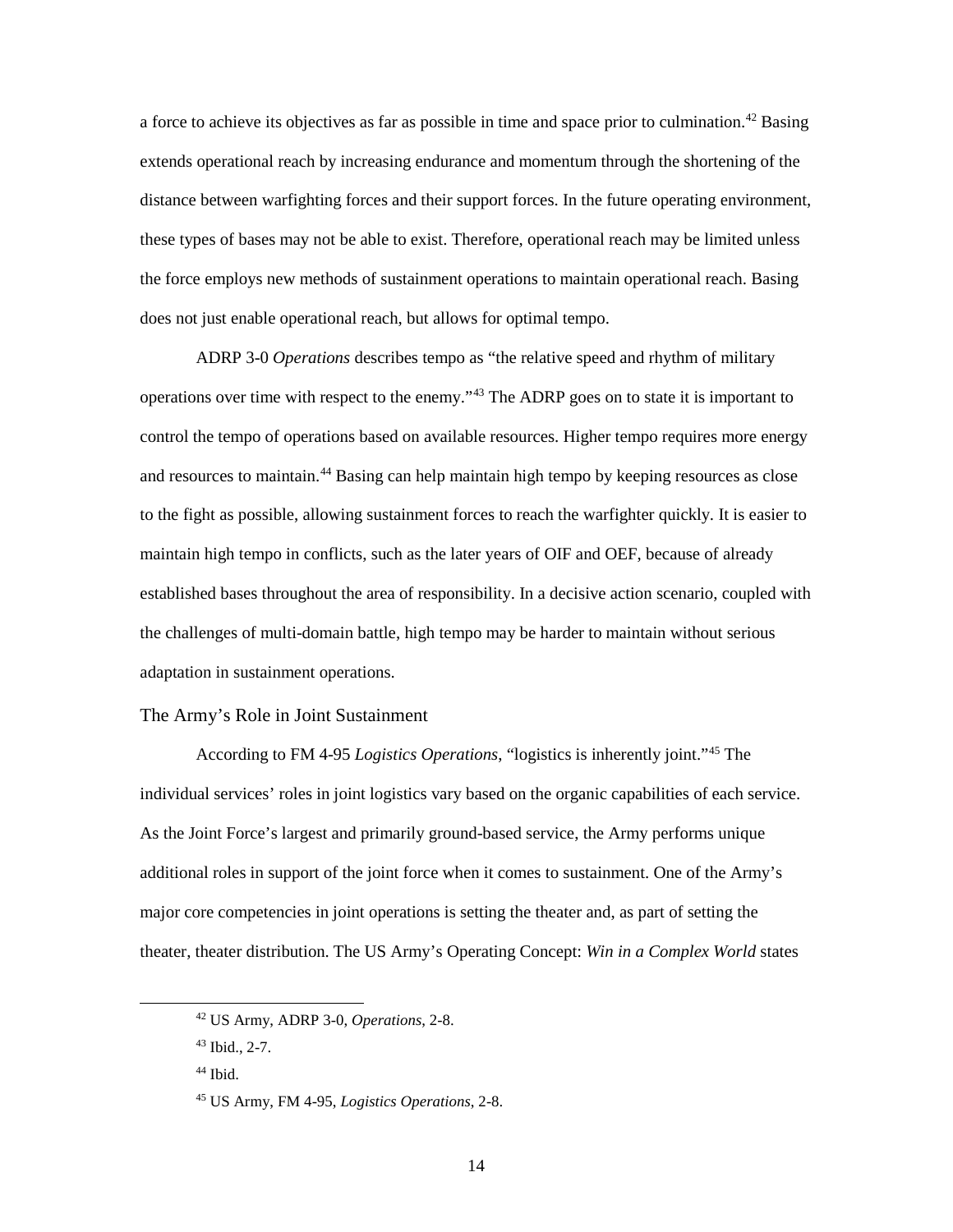that "the Army's ability to set the theater is essential to preventing conflict and, if deterrence fails, allowing the Joint Force to seize the initiative while protecting the force and restricting the enemy's options."[46](#page-21-0) Setting the theater, or Reception, Staging, On-ward Movement, and Integration (RSOI) is "the process used to deliver combat power to the joint force commander."<sup>47</sup> Army sustainment organizations handle these tasks to set the logistics conditions necessary to conduct military operations in a theater, which may include establishing and operating intermediate staging bases (ISB).<sup>[48](#page-21-2)</sup>

The US Army provides the Joint Force with "common-user support, common-user logistics, and common land transportation support."<sup>49</sup> This second part of the "set the theater" core competency, theater distribution, is necessary to provide the Joint Force with the materiel required gain and maintain the initiative. Distribution-based logistics requires a network of nodes and lines of communication to support the force. Theater distribution operations are essential to achieving freedom of action and movement.<sup>50</sup>

 According to FM 4-95 *Logistics*, joint interdependence is "the purposeful reliance by one effects of both."<sup>51</sup> Joint interdependence is vital to the success of joint operations, especially Current joint sustainment operations rely on interdependencies between services. service's forces on another service's capabilities to maximize the complementary and reinforcing when one service holds the vast majority, if not all of the capability, such as the US Air Force and

<span id="page-21-0"></span><sup>46</sup> US Department of the Army, Training and Doctrine Command (TRADOC) Pamphlet 525-3-1, *The US Army Operating Concept: Win in a Complex World* (Fort Eustis, VA: Government Printing Office, 2014), 23.

<span id="page-21-1"></span><sup>47</sup> Kenneth Gaines and Reginald Snell, "Setting and Supporting the Theater: RSOI," *Army Sustainment* (November-December 2015): 14, accessed January 15, 2018, [http://www.dtic.mil/dtic/tr/fulltext/u2/1001685.pdf.](http://www.dtic.mil/dtic/tr/fulltext/u2/1001685.pdf)

<span id="page-21-5"></span><span id="page-21-4"></span><span id="page-21-3"></span><span id="page-21-2"></span> 48 US Department of the Army, Army Techniques Publication (ATP) 4-93, *Sustainment Brigade*  (Washington, DC: Government Printing Office, 2016), 5-2 – 5-3.

 49 Ibid., 1-4.

<sup>50</sup> Gaines and Snell, "Setting and Supporting the Theater," 14.

<sup>51</sup> US Army, FM 4-95, *Logistics Operations*, 2-8.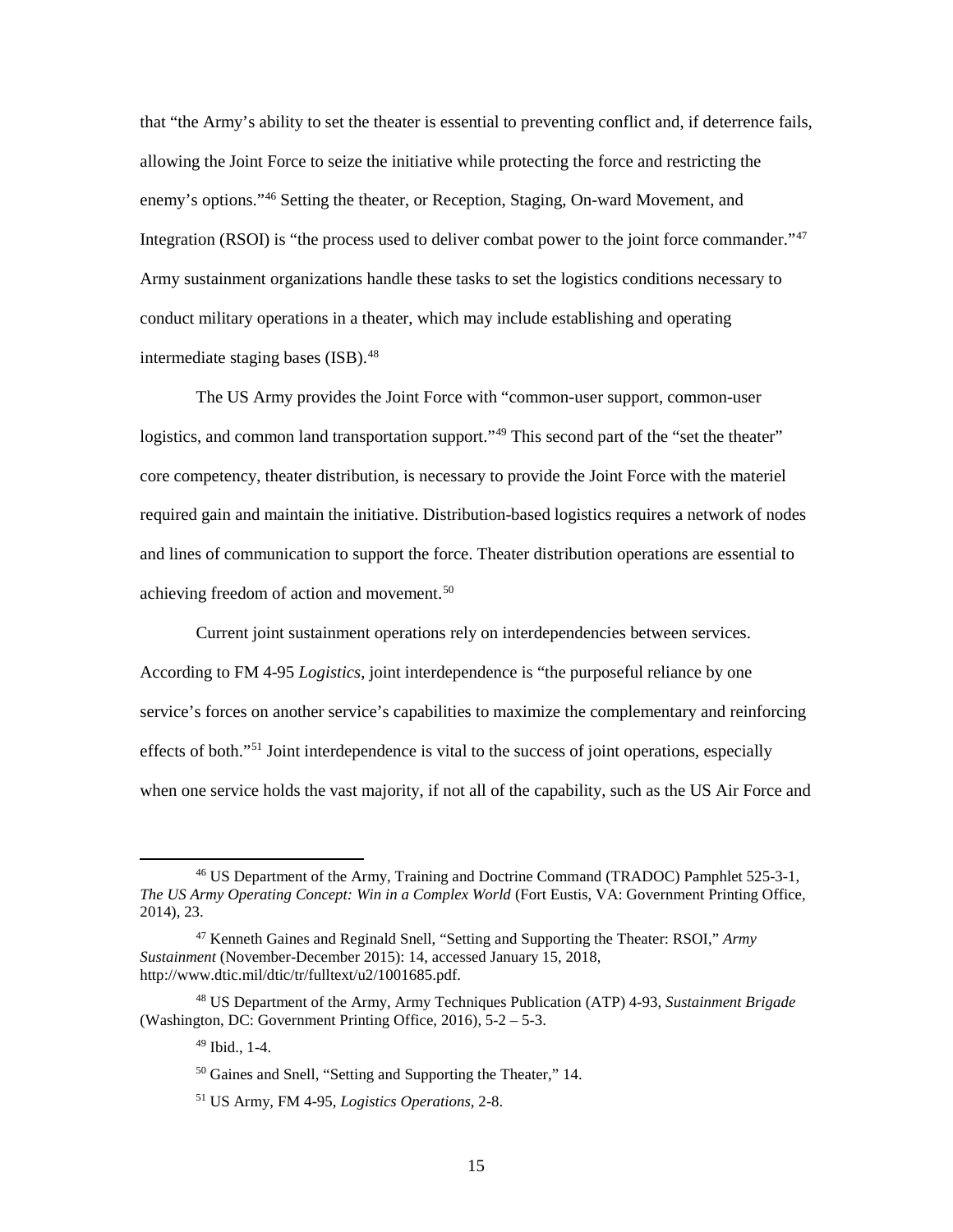strategic airlift, the US Navy and strategic sealift, and the US Army with theater basing and distribution. Joint interdependence maximizes these complementary abilities in order to reduce "duplication of effort and competition for resources.["52](#page-22-1)

 The nature of the environment allowed for increased asset visibility, which in turn, allowed the and lines of communication. It also depends on near-real time asset visibility to ensure forces had OEF and OIF provided an enduring environment for the US Army to practice logistics. Army to practice more demand-supported, or distribution-based, logistics.<sup>53</sup> This concept differs from supply-based logistics, which is dependent on cumbersome "iron mountains" of supplies. Distribution-based logistics depends on a robust network of nodes and links in the form of bases adequate supply for operations and distribution efforts did not exceed end-user capacity.

#### <span id="page-22-0"></span>Sustainment Operations Dependencies

-

 sustainment operations developed a reliance on the predictability of the last sixteen years of war of everything from strategic-level RSOI operations to daily tactical resupply convoys. The with the level of intensity of recent counter-insurgency conflicts. Current army sustainment operations are dependent on a number factors. First, guaranteed air superiority is essential to current basing and distribution techniques. Second, rather than the fluid nature of the anticipated future operational environment. The routine nature implementation of decisive action scenarios during training exercises forces logistics units to operate in more challenging environments. Finally, sustainment units have become complacent

 Sustainment operations are extremely complex, but over the last sixteen years of conflict, the development of robust systems and processes minimized the complexity needed to support the conflicts in Iraq and Afghanistan. The complacency that grew from predictable and familiar

<sup>52</sup> Gaines and Snell, "Setting and Supporting the Theater," 14.

<span id="page-22-2"></span><span id="page-22-1"></span><sup>&</sup>lt;sup>53</sup> C. Brandon Cholek and Matthew A. Anderson, "Distribution-based Logistics in Operation Iraqi Freedom," *Army Logistician* 39, no. 2 (March-April 2007), accessed January 18, 2018, [http://www.alu.army.mil/alog/issues/mar-apr07/distib\\_log\\_oif.html.](http://www.alu.army.mil/alog/issues/mar-apr07/distib_log_oif.html)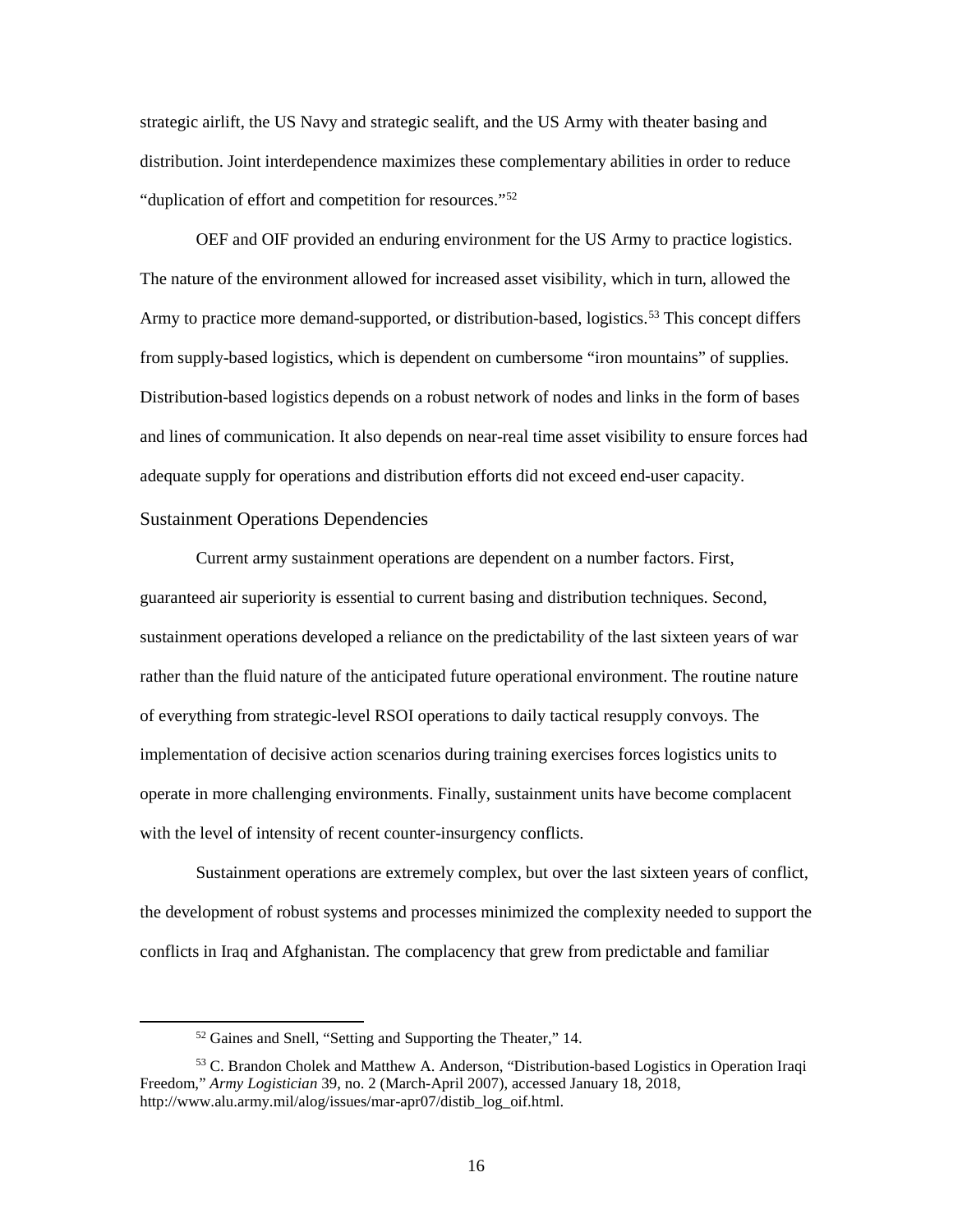operational environments, guaranteed air supremacy, assured communications systems, and minimally contested bases and lines of communication drove the dependency of sustainment forces, and the joint force as a whole, to robust in-theater basing and stockpiling techniques. The future operating environment will not guarantee the safeguards to sustainment that were available in the past. The disconnects between what sustainment forces are used to and what they can expect to experience in the future are extreme.

#### Sustainment in Multi-Domain Battle: A Gap Analysis

<span id="page-23-0"></span>The various sources that describe multi-domain battle discuss how each domain may enable others, but with an expressed emphasis on lethal or non-lethal fires and effects enabling maneuver forces. These ideas, and their maneuver focus, fail to take into consideration multidomain sustainment operations. To sustain the multi-domain battle, sustainment itself must become more multi-domain. Joint logistics must become more integrated and interdependent. The AFC-S outlines many capability gaps between how the Army conducts sustainment operations currently and how sustainment operations must adapt based on changes in the operational environment.

 potential solutions. However, the AFC-S does not adequately address two significant gaps that dispersed operations. In order to conduct the gap analysis, the development of an understanding the understanding of the future challenges to determine where those capabilities are inadequate. capability gaps. A2/AD and dispersed operations present difficult challenges to US Army The future operating environment poses many challenges for sustainment in a multidomain battle. The AFC-S describes many of these challenges in detail and provides a number of the future operating environment presents: the ability to sustain in an A2/AD environment and of these future challenges must first occur. Current capabilities must then be analyzed based on The DOTMLPF-P framework is then used to achieve holistic potential solutions to fill the sustainment, but there are a number of solutions that can improve future performance.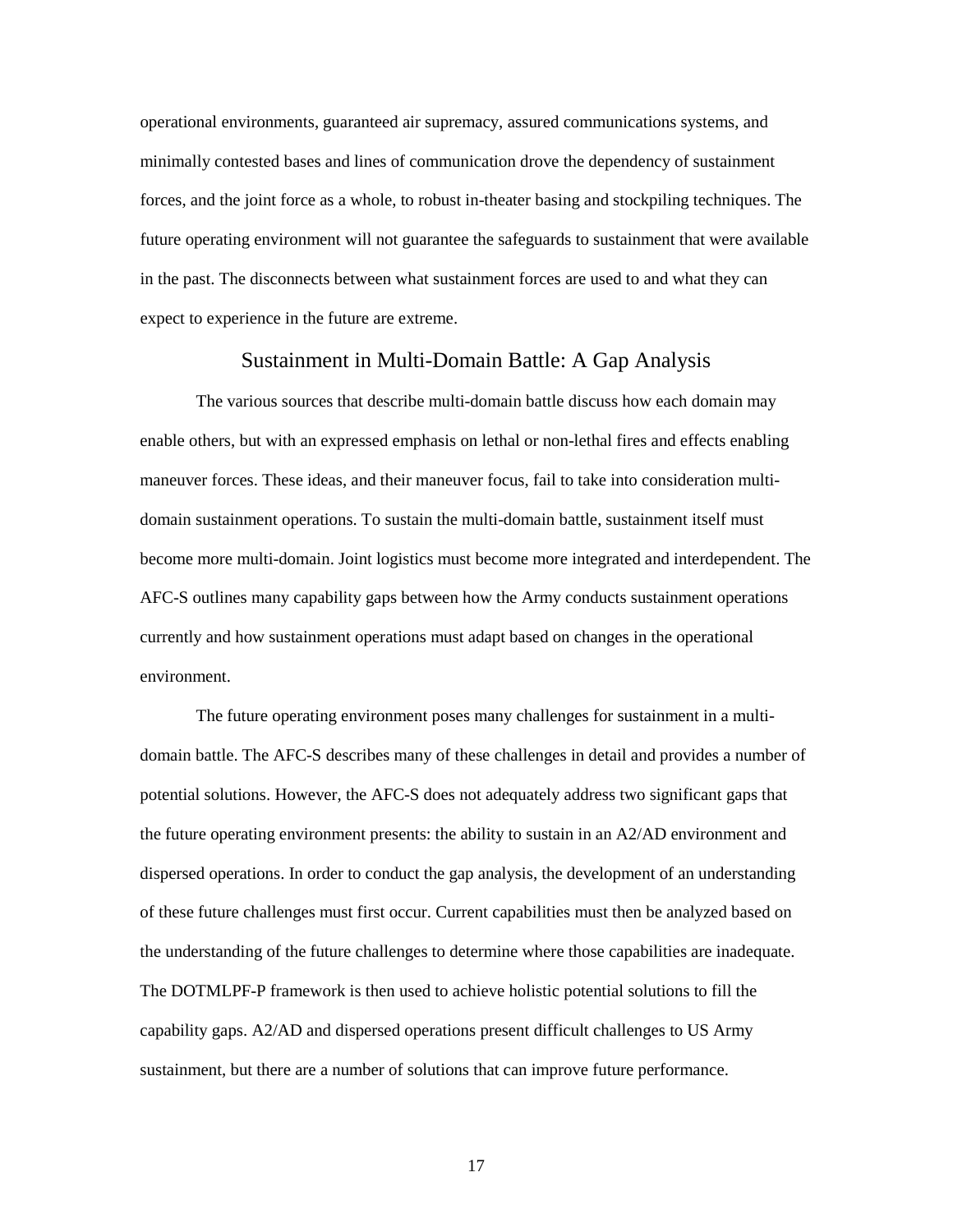### <span id="page-24-0"></span>Counter-Area Access/Area Denial Operations

 JP 3-0 *Operations* identifies a number of strategic environment and national security challenges that US forces may face in the near future. One of these challenges is increased usually long range, [that] prevent or inhibit an advancing force from entering an operational area," and AD as "capabilities that can limit a force's freedom of action within an operational adversary anti-access and area denial capabilities. This publication defines A2 as "capabilities, environment."[54](#page-24-2) Like multi-domain battle, A2/AD is not a new concept. US forces have faced enemy A2/AD operations many times throughout history, and the challenges with sustaining counter-A2/AD operations were apparent.

#### <span id="page-24-1"></span>Historical Precedent – Operation Overlord

 Arguably the most famous successful counter-A2/AD operation (and a superb example of as the D-Day invasion of France in World War II. After the successful occupation of France and the rest of Western Europe, Germany began to harden the coastal defenses along the Atlantic wall from Denmark through Northern France.<sup>55</sup> Adolf Hitler personally ordered one of his most revered generals, Field Marshal Edwin Rommel, to inspect the defensive perimeter. By 1944, the multi-domain battle) by US and allied forces is Operation Overlord on June 6, 1944, better known Germans emplaced thousands of permanent coastal artillery guns, 4.5 million landmines, layered anti-landing craft and anti-ship mines and obstacles, machine gun emplacements, ditches, and other obstacles along the beaches.<sup>56</sup> In the rear areas, the Germans maintained reserves of troops and tanks, emplaced redundant long-range ground and anti-air artillery, and "Rommel's asparagus" fields, which described poles topped with explosives to counter glider landings.<sup>57</sup>

<sup>54</sup> US Joint Staff, JP 3-0, *Operations*, I-3.

<span id="page-24-5"></span><span id="page-24-4"></span><span id="page-24-3"></span><span id="page-24-2"></span><sup>55</sup> Sam J. Tangredi, *Anti-Access Warfare: Countering A2/AD Strategies* (Annapolis: Naval Institute Press, 2013), 135-136.

 56 Ibid., 136.

 57 Ibid.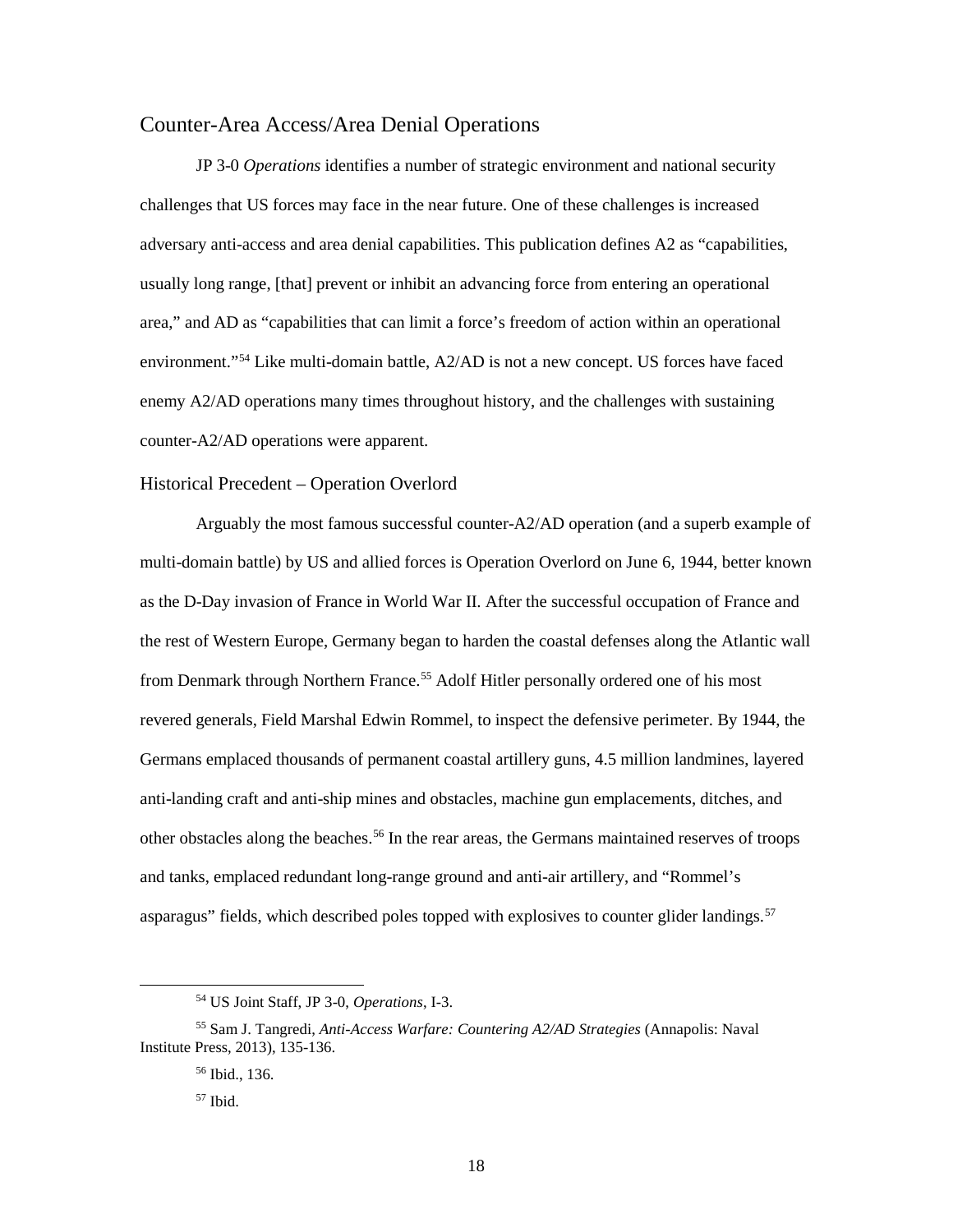Allied success against this formidable defense came from a combination of brute force and effective deception operations.

 Pas-de-Calais held the majority of German capability along the Atlantic wall because of assumption was not only because Pas-de-Calais is the closest point in France to England, just 33 operation. Operation Fortitude included the First US Army Group commanded by Lieutenant General George S. Patton, who used radio transmissions, fake tanks, and other deception tactics the long-held assumption that it would be the most likely approach for an Allied attack. This kilometers across the Strait of Dover, but also due to a highly effective Allied deception to help keep the Germans' attention on Pas-de-Calais while Allied forces launched the real invasion at Normandy.[58](#page-25-0)

 vessels and 12,000 aircraft supported the invasion of 155,000 allied troops on D-Day. By the end continent to allow for follow on counter-A2/AD offensive operations against the Germans.<sup>[61](#page-25-3)</sup> The Operation Overlord was the largest amphibious invasion in history.[59](#page-25-1) Nearly 7,000 of the fifth day, over 325,000 troops, 54,000 vehicles, and 100,000 tons of supplies made it into France.<sup>[60](#page-25-2)</sup> The objective of Operation Overlord was to establish a lodgment on the European enormous scale and complexity of Operation Overlord created significant challenges for sustainment operations.

 argues that despite being the best-equipped and supplied force during the war, the US Army Service Forces "often functioned at less-than-peak efficiency and encountered difficulties that Steve Waddell, author of *United States Army Logistics: The Normandy Campaign, 1944*,

<sup>58</sup> Tangredi, *Anti-Access Warfare*, 137.

<span id="page-25-1"></span><span id="page-25-0"></span><sup>59</sup> Steve R. Waddell, *United States Army Logistics: The Normandy Campaign, 1944* (Westport: Greenwood Press, 1994), xv.

<span id="page-25-2"></span><sup>60</sup> Seattle Times Staff, "About D-Day: Operation Overlord Facts and Figures," *The Seattle Times*, June 4, 2014, accessed December 15, 2017,<https://www.seattletimes.com/nation-world/about-d-day>operation-overlord-facts-and-figures/.

<span id="page-25-3"></span><sup>61</sup> Gordon A. Harrison, *United States Army in World War II – The European Theater of Operations: Cross-Channel Attack* (Washington, DC: Center for Military History, US Army, 1993), 158.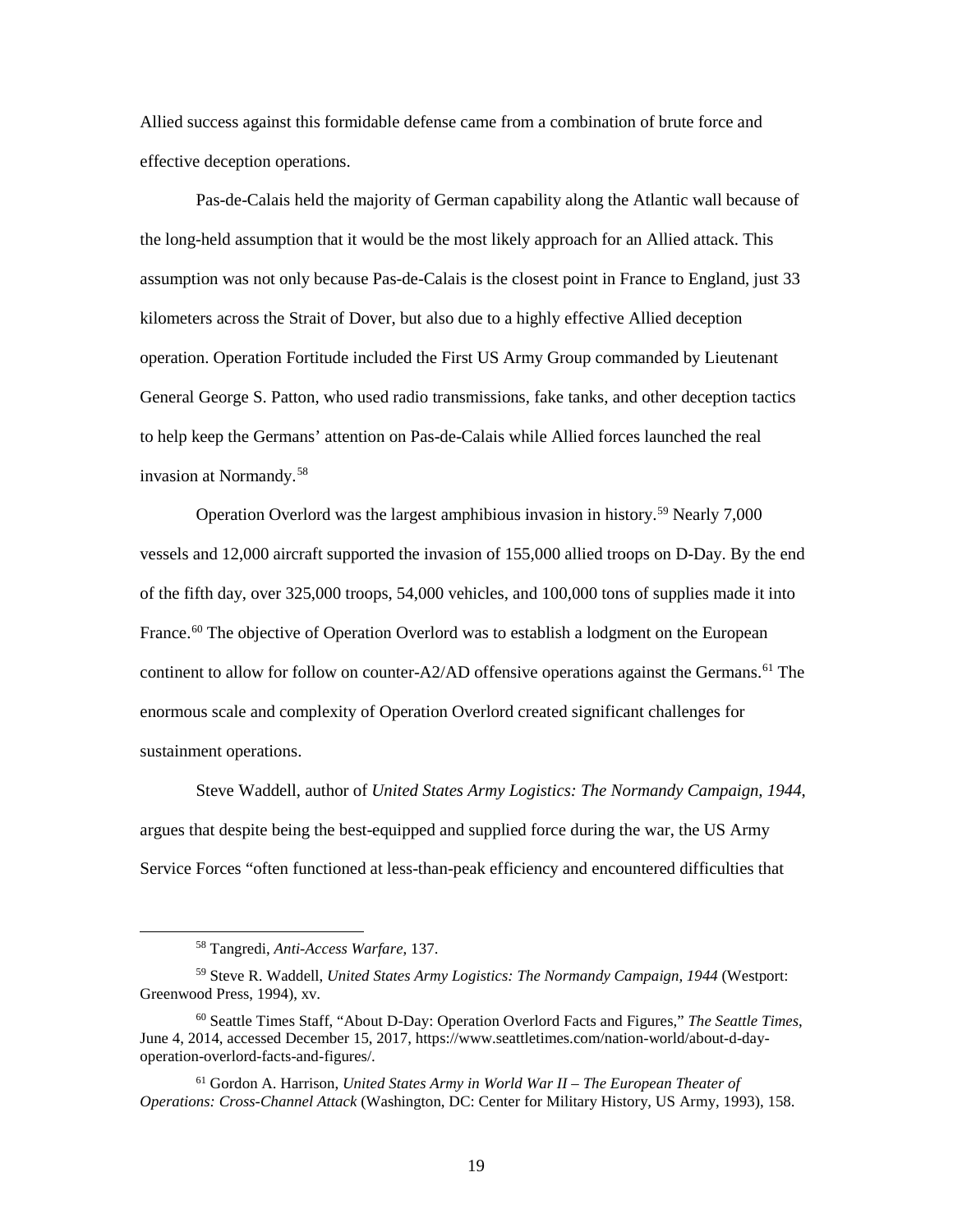should have been anticipated."<sup>62</sup> Waddell states there were two major obstacles facing logisticians in support of Operation Overlord. The first was supplying the invasion forces adequately enough to prevent culmination prior to establishing the lodgment. The second major obstacle was the establishment of supply points to support the follow-on attack on German forces through France.<sup>[63](#page-26-1)</sup>

 Problems with distribution and supply shortages caused US forces to culminate by September 1944. Patton's Third Army, consuming more than 300,000 gallons of fuel per day, out ran the capabilities of the unit's sustainment assets. Additionally, combat forces developed bad habits of discarding reusable material, such as metal fuel canisters, and hording supplies to counter shortages.<sup>[64](#page-26-2)</sup> However, maneuver forces were not entirely to blame. Mismanagement by logistics leaders resulted in overworked truck drivers who would sabotage their own vehicles to get out of missions and sell their own cargo. [65](#page-26-3)

 Sustaining counter-A2/AD operations is a difficult undertaking as shown by the and with guaranteed air superiority where there was little to no adversary A2/AD operations Operation Overlord example. One could argue the size and scope of the invasion caused many of the sustainment issues faced by the Allies, but even smaller counter-A2/AD operations will pose a significant challenge for sustainment forces used to operating in assured environments. In recent history, especially OIF and OEF, US forces established lodgments in friendly, secure countries occurring.

There are numerous indications that near-peer and peer level adversaries are increasing their A2/AD capabilities. Improvements in technology and training to harden A2/AD capabilities show that countries such as Russia and China are preparing to protect themselves against a more

<span id="page-26-1"></span><span id="page-26-0"></span> 62 Waddell, *US Army Logistics: The Normandy Campaign*, xvii.

 63 Ibid., 25.

<span id="page-26-2"></span> 64 Ibid., 153.

<span id="page-26-3"></span> 65 Ibid., 132.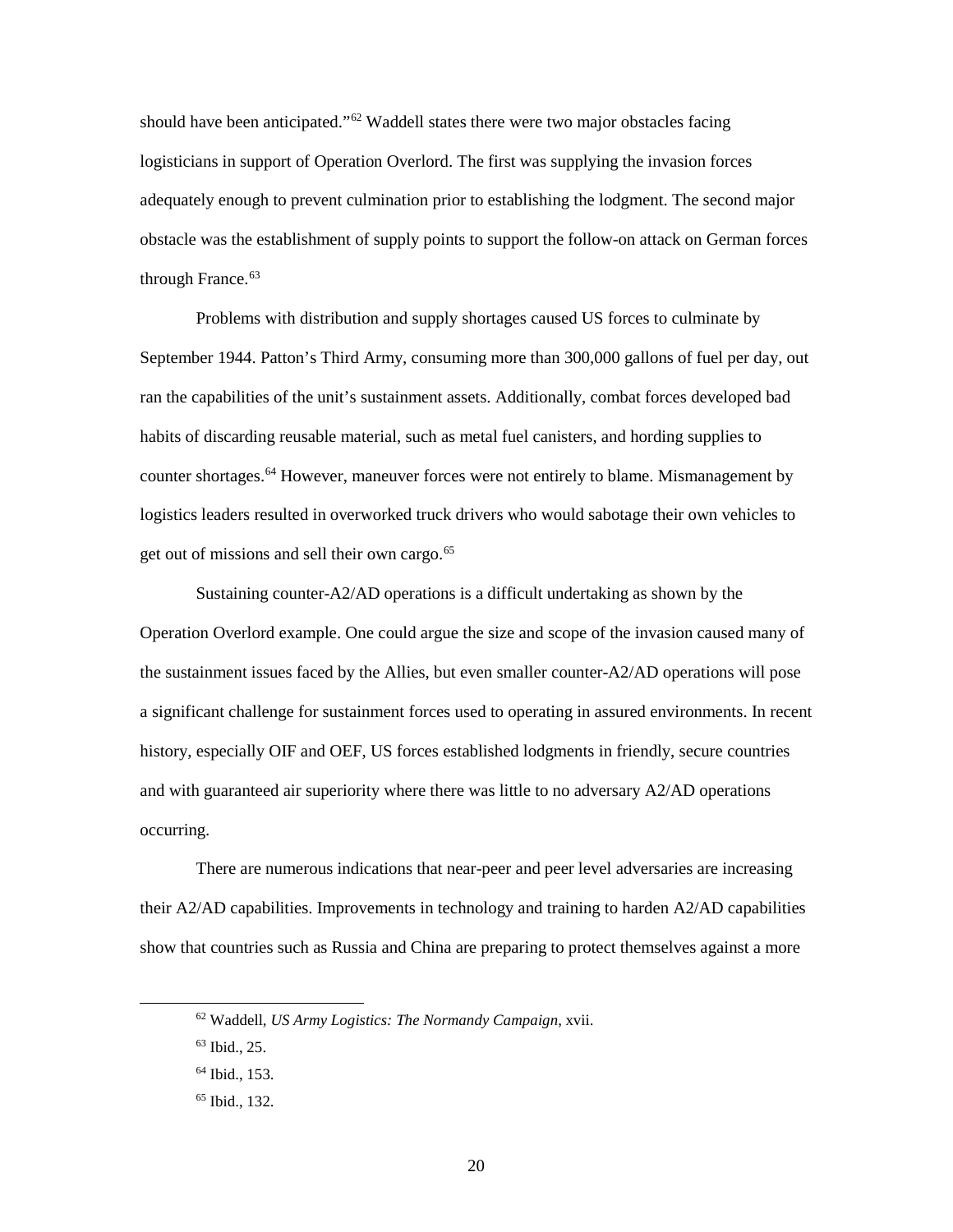any operations against such adversaries. capable adversary. These efforts could potentially degrade the United States' ability to sustain

 and redundant" systems. [66](#page-27-1) Russian A2/AD assets consist of air defense, land-based strike, and For example, Russia's growing A2/AD capabilities constitute a "thicket of overlapping naval strike missiles designed to impede NATO's ability to respond to crisis in the Baltics or Poland.<sup>67</sup> Further, NATO depends on the large collection of air and sea ports of debarkation and embarkation found in Europe.<sup>68</sup> Russia's increased  $A2/AD$  capability enhances the country's ability to strike these important nodes, directly affecting the key sustainment operations of RSOI and distribution.

#### <span id="page-27-0"></span>Sustainment Capability Gaps for Counter A2/AD Operations

 support follow on operations and the loss of guaranteed air superiority in an A2/AD environment air and sea ports of debarkation. In order to support the joint force in future counter-A2/AD environments, more mobile and collaboratively joint sustainment operations may be required. As long as the United States military remains a smaller, all-volunteer force, it cannot expect to be able to conduct counter-A2/AD operations by using brute strength as it did in Operation Overlord. A small invasion force may not be able to secure a lodgment necessary to will prevent the use of robust basing. Additionally, depending on the sophistication of the adversary's A2/AD capabilities, US forces may not be able to count on using already established

 integrated joint force and dispersed warfighters in highly contested environments. Current The concept of basing and how basing is currently used must adapt in order to support an sustainment operations depend on the ability to base in order to support the force. While

<u>.</u>

<span id="page-27-1"></span><sup>66</sup> Kathleen Hicks, *Evaluating Future US Army Force Posture in Europe: Phase II Report*  (Washington, DC: CSIS, 2016), 34, accessed October 25, 2017, <https://www.csis.org/analysis/evaluating>future-us-army-force-posture-europe-phase-ii-report.

<span id="page-27-3"></span><span id="page-27-2"></span><sup>67</sup> Ian Williams, "The Russia-NATO A2AD Environment," *Missile Threat: CSIS Missile Defense Project*, January 3, 2016, accessed November 15, 2017,<https://missilethreat.csis.org/russia-nato-a2ad>environment.

 68 Ibid.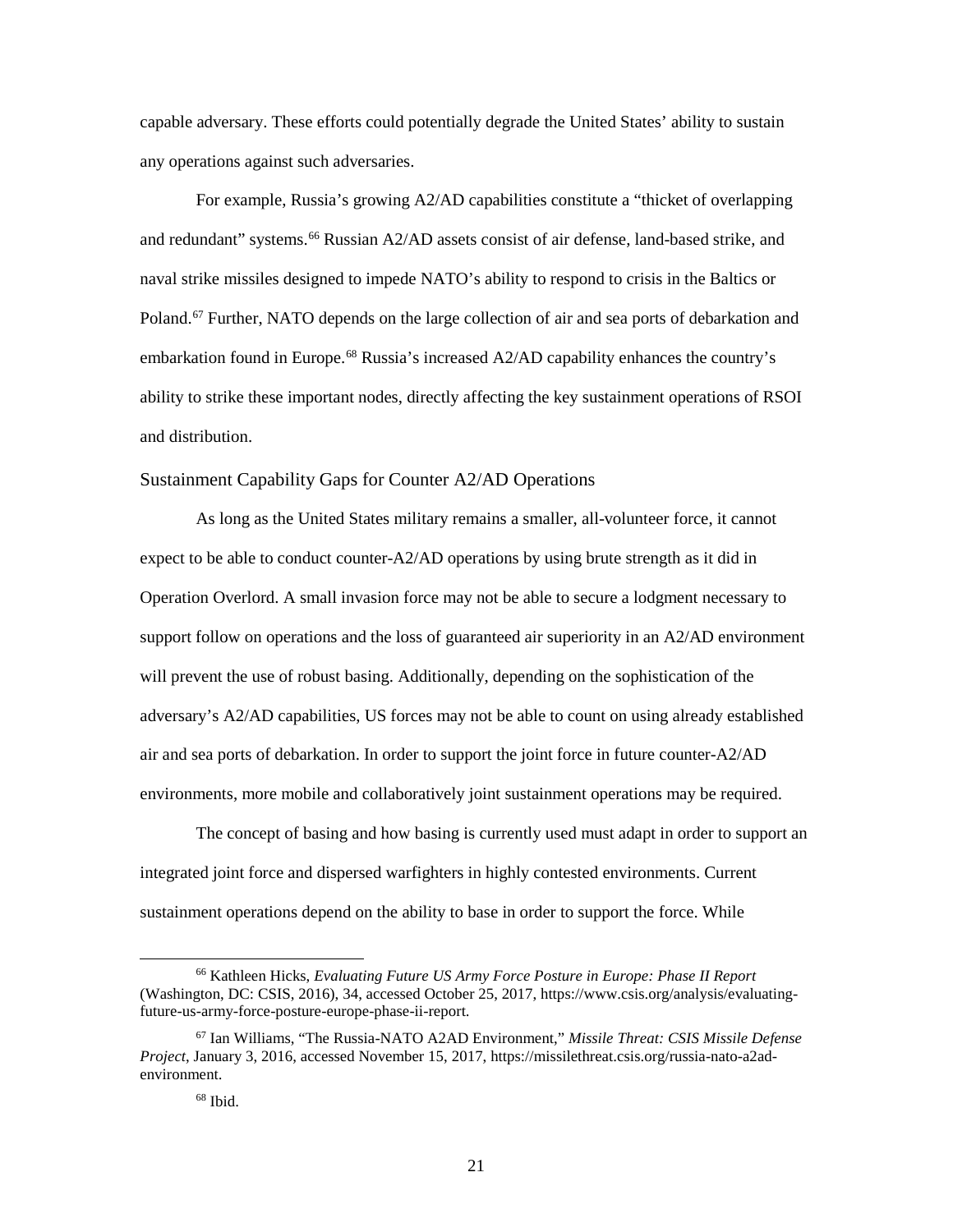distribution-based logistics is now the norm and "iron mountains" of supplies are not typical at forward echelons, the US military is still dependent on large, permanent bases in theater to support sustainment operations. These bases not only provide the logistics storage and necessary to house and support the massive amounts of contractors US Army logistics has come distribution hubs required of distribution-based logistics, but they also provide the security to depend on.

 The envisioned future operating environment is more dangerous, austere, contested than of the US Army's core competencies is setting the theater.<sup>[69](#page-28-0)</sup> The inability to establish the operational environments experienced in the recent past. The security of basing will not be guaranteed and may not even allow for basing to exist in the same ways it has in the past. A contested environment for basing presents a significant capability gap for sustainment forces. One necessary basing to conduct RSOI and support the theater due to enemy action could have terrible implications for follow-on operations. The Army must find solutions to this gap in order to mitigate the effects of such an environment.

 One potential way to construct a joint collaboration effort for sustainment is sea basing; domain synergy through coordinated, simultaneous actions across contested spaces."<sup>[70](#page-28-1)</sup> In order to successfully set and support the theater, US Army sustainment forces must expand out into the maritime domain as required to maintain their core competency as a member of the Joint Force. the combination of US Navy maritime assets with US Army sustainment organizations. Sea basing is currently a capability owned by the Department of the Navy in conjunction with the US Marine Corps. As the AFC-S states, multi-domain battle "emphasizes the need to achieve cross-

<span id="page-28-0"></span><sup>69</sup> US Army, TRADOC Pamphlet 525-3-1, *US Army Operating Concept*, iv.

<span id="page-28-1"></span><sup>70</sup> US Army, TRADOC Pamphlet 525-4-1, *Functional Concept for Sustainment*, 8.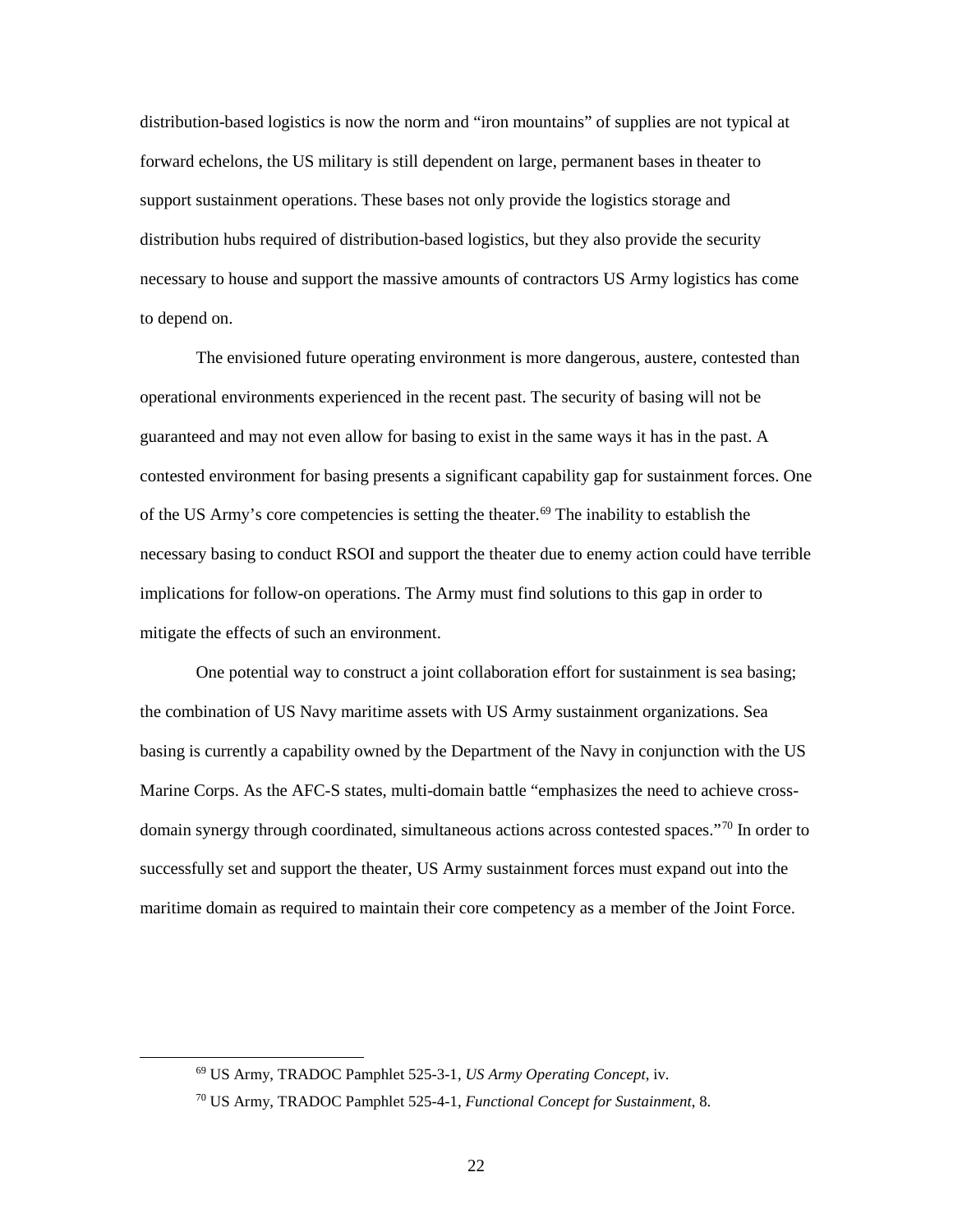### <span id="page-29-0"></span>Dispersed Operations

 $\overline{a}$ 

 operations, first it is important to understand how maneuver forces plans to conduct such Milley's AUSA speech expanded upon the 2014 Army Operating Concept, *Win in a Complex World*, describing the future of Army combat operations as highly dispersed. According to the publications now dedicated to multi-domain battle, the concept of dispersed operations describes various-sized units spread out across wide areas, cut off from direct access to adjacent and supporting forces and operating semi-independently.<sup>[71](#page-29-1)</sup> To determine how to sustain dispersed operations.

 *Maneuver* (AFC-MM) lays out in detail the reasons for dispersed operations. First, as described in ground forces must conduct dispersed operations for their own protection from enemy air other domains by limiting the enemy's capability of friendly force detection through their use of The TRADOC Pamphlet 525-3-5*, US Army Functional Concept for Movement and*  the concept of multi-domain battle, Army forces will fight in contested domains. AFC-MM states that while the Army is experienced in operating in a contested land domain, future adversaries will contest other domains.<sup>72</sup> The idea of a contested air domain is especially new and concerning for the Army. In order to operate in an environment where air superiority is not guaranteed, US operations. Additionally, dispersed operations can improve the ability of the Army to enable the the air, space, and information domains.<sup>73</sup>

 advanced, lethal, and massed artillery poses a significant threat to US forces. Such artillery Increased enemy capability in the other domains will also force the United States to conduct decentralized, semi-independent, dispersed operations. In the land domain, highly

<span id="page-29-3"></span><span id="page-29-2"></span><span id="page-29-1"></span><sup>&</sup>lt;sup>71</sup> US Department of the Army, Training and Doctrine Command (TRADOC) Pamphlet 525-3-1, *The US Army Operating Concept: Win in a Complex World* (Fort Eustis, VA: Government Printing Office, 2014), 22; US Department of the Army, Training and Doctrine Command (TRADOC) Pamphlet 525-3-6, *The US Army Functional Concept for Movement and Maneuver* (Fort Eustis, VA, Government Printing Office, 2017), 13; US Army, TRADOC Pamphlet 525-4-1, *Functional Concept for Sustainment*, 11.

 $73$  Ibid. 72 US Army, TRADOC Pamphlet 525-3-6, *Functional Concept for Movement and Maneuver*, 13.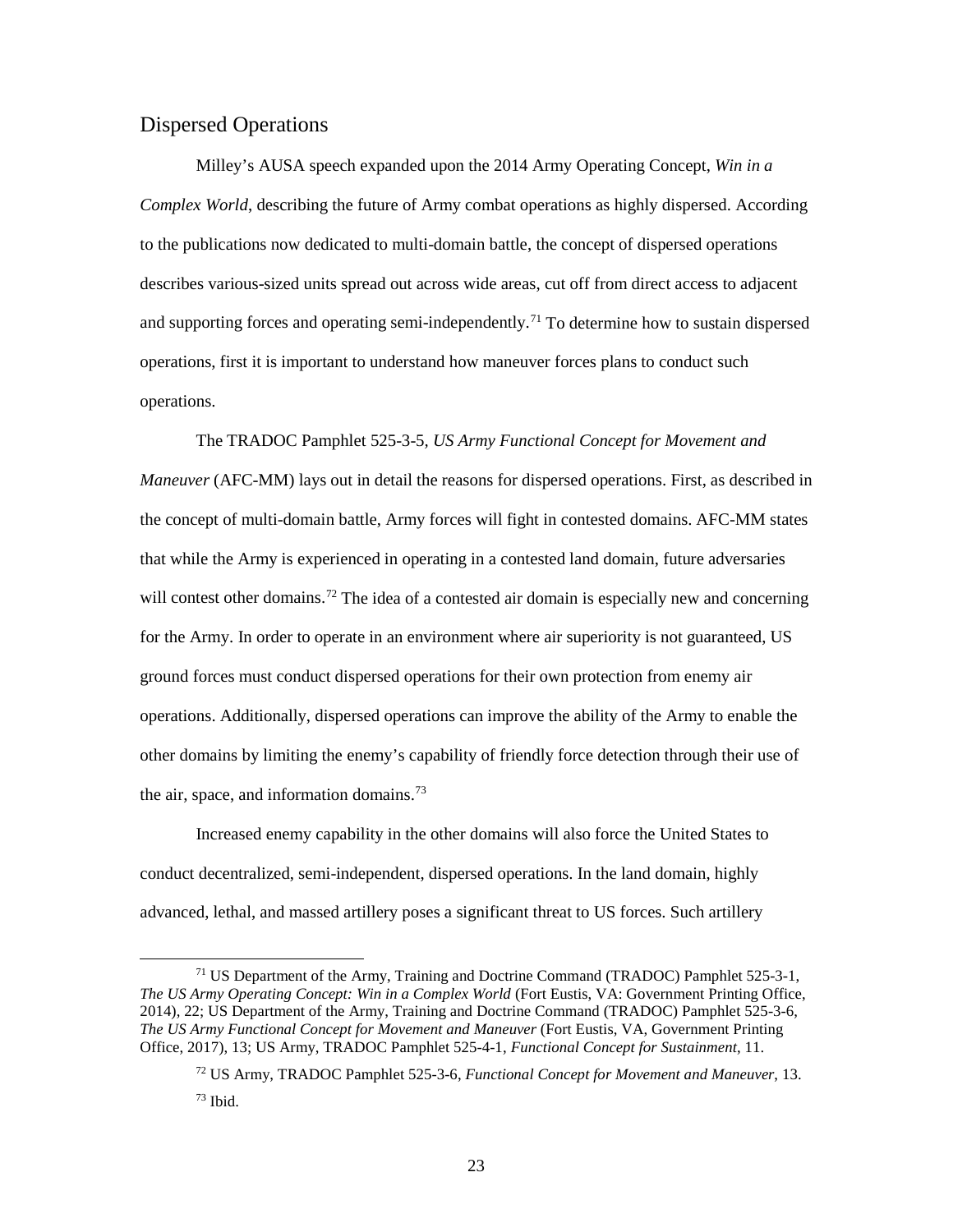disperse units further apart and in smaller elements. Similarly, in the information domain, in a more decentralized and independent fashion. capabilities will require the US military to limit its traditional use of extensive basing and advanced offensive cyber operations by the enemy may cause substantial communications, and other technological, issues for US forces.<sup>74</sup> These problems could force the US military to operate

 complexity not only for maneuver forces, but also for sustainment forces as well. Dispersed operations may be required to counter enemy air superiority, both as a defensive and an offensive sustainment forces that are at odds with current distribution techniques. Multi-domain battle may drive the need for dispersed operations which increases the measure. While the other domains may disperse units to the degree that they are no longer have continuous communication with higher echelons. These issues pose new problems for

#### <span id="page-30-0"></span>Historical Precedence

 During the Vietnam War, the Battle of Khe Sanh forced a number of innovative sustainment techniques by US Marines in order to support the Khe Sanh Combat Base (KSCB) January 21 to July 8 of 1968. The Marines at KSCB, surrounded by the North Vietnamese Army required approximately 185 tons of supplies per day.<sup>75</sup> and the other defensive positions on surrounding hills. The Battle of Khe Sanh occurred from (NVA), had significant resupply issues. Coupled with the enemy threat, the winter monsoon closed Route 9, the main ground line of communication, and by mid-January the Marines

 The monsoon and enemy anti-aircraft fire also limited rotary wing aerial resupply operations to the Marines at Khe Sanh.<sup>76</sup> The Air Force, who had significantly more experience in

<span id="page-30-1"></span><sup>74</sup> Keir Giles, "Assessing Russia's Reorganized and Rearmed Military," *Carnegie Endowment for International Peace*, May 3, 2017, accessed February 23, 2018, [http://carnegieendowment.org/2017/05/03/assessing-russia-s-reorganized-and-rearmed-military-pub-69853.](http://carnegieendowment.org/2017/05/03/assessing-russia-s-reorganized-and-rearmed-military-pub-69853)

<span id="page-30-3"></span><span id="page-30-2"></span> 75 Moyers S. Shore, *The Battle for Khe Sanh* (Washington, DC: Historical Branch, G-3 Division, Headquarters, US Marine Corps, 1969), 90.

 76 Ibid., 72.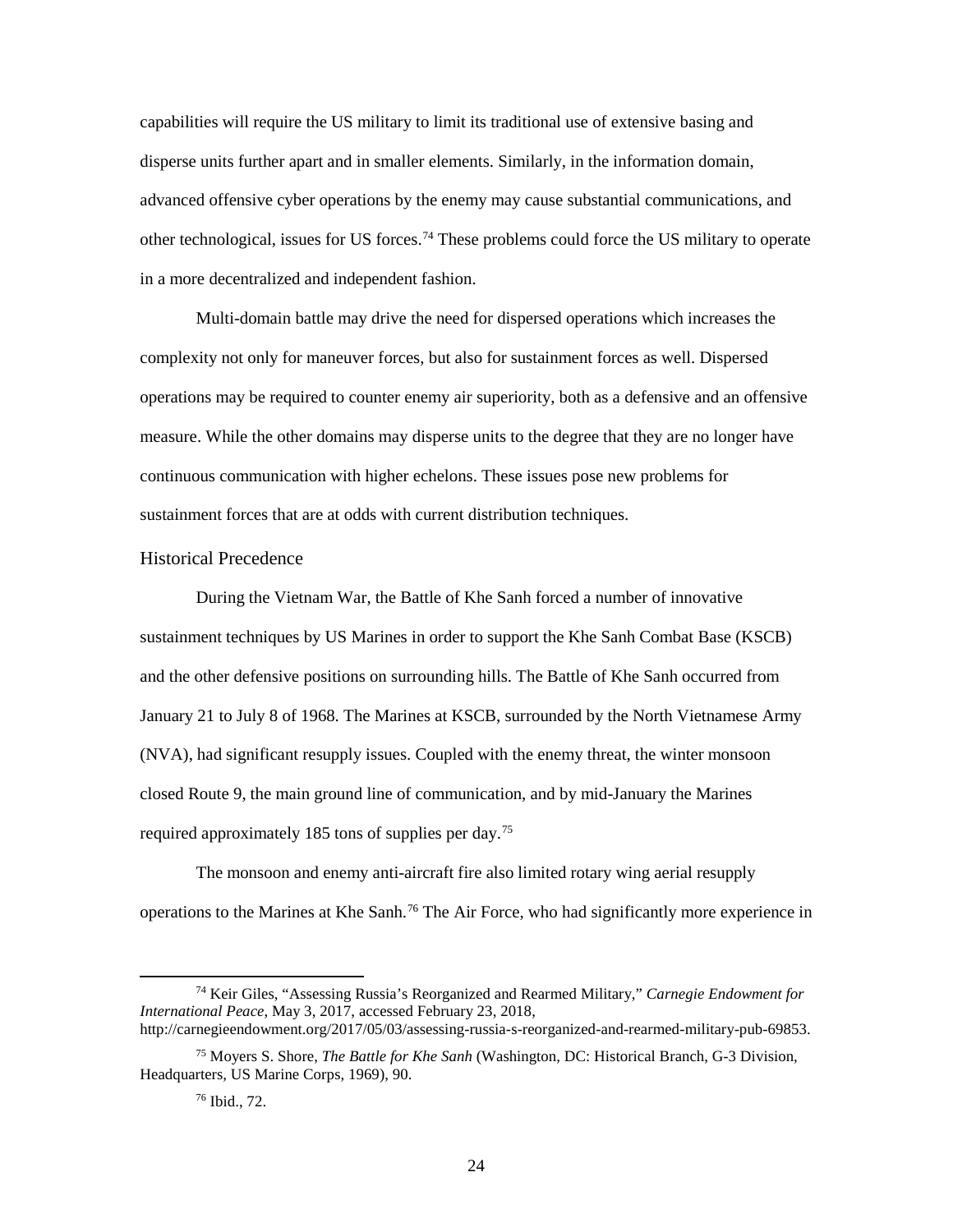130 cargo aircraft throughout the battle.<sup>77</sup> In order to resupply the outlying, isolated hill outposts surrounding KSCB, the Marines instituted what they called the "Super Gaggle."<sup>[78](#page-31-2)</sup> The concept sorties, which would resupply the outposts simultaneously.<sup>[79](#page-31-3)</sup> air drop operations than the Marines, ended up airdropping nearly 65 percent of supplies by Ccalled for a group of fighter-bombers to provide flak suppression for massed rotary wing resupply

#### <span id="page-31-0"></span>Sustainment Capability Gaps for Dispersed Operations

Dispersed operations presents many challenges for future sustainment operations. Like A2/AD, dispersed operations may prevent US Army sustainment units from using bases as they traditionally have. Dispersed operations will also present new challenges to distribution techniques. Both physical and technological security concerns for logistics operations show the need for further gap analysis when it comes to sustaining dispersed operations.

 with the concept of multi-domain battle. Distribution-based logistics, as it exists, requires an extensive network of bases and lines of communication to conduct sustainment operations. The ability to conduct theater distribution for the Joint Force. Basing from the maritime domain could The dependence of current sustainment operations on air superiority is not compatible loss of air superiority puts traditional distribution networks at risk. Like counter-A2/AD, dispersed operations could require the US Army to change how it bases in order to maintain the assist with dispersed operations sustainment issues depending on the proximity to sea lines of communication.

 modal in current practice, much of these operations depend on robust basing on substantial In addition to basing issues, traditional distribution techniques present a problem in a multi-domain battle environment with dispersed operations. While theater distribution is multi-

<span id="page-31-3"></span><span id="page-31-2"></span><span id="page-31-1"></span><sup>77</sup> Clark Dougan and Stephen Weiss, *Nineteen Sixty-Eight* (Boston: Boston Publishing Company, 1986), 49.

<sup>78</sup> Shore, *The Battle for Khe Sanh*, 89.

 79 Ibid.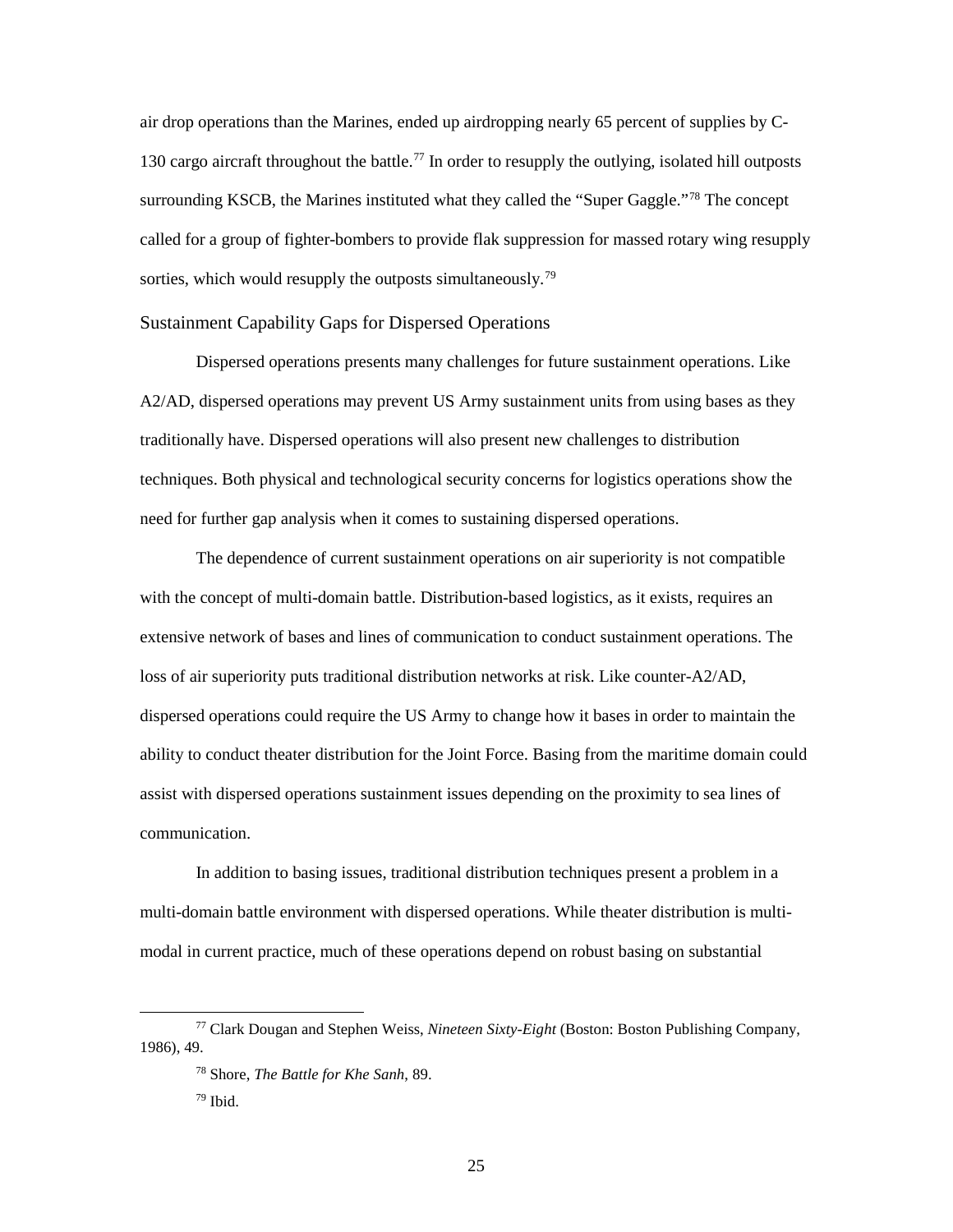there must be diverse methods of aerial delivery, such as the traditional airdrop and sling load methods, and new, innovative methods using unmanned aerial vehicles (UAV) and delivery via or inferior conventional forces, but is a method of resupply used by US special operations in their own often-dispersed situations. airfields, large convoys, and a high dependence on contractor support. Current distribution techniques that are useful to dispersed operations, such as aerial delivery, depend on an environment where the US forces enjoy air superiority. Aerial delivery is also only effective with certain classes of supplies, and in certain quantities. To support dispersed operations effectively, artillery. While aerial delivery is essential to supporting dispersed operations, lesser-used methods of logistics may now fit the environment. Caching is typically associated with insurgent

 Just as daunting as the distribution issue, retrograde and evacuation present other, perhaps more serious problems. The lack of retrograde of supplies and equipment from a dispersed operations environment could be detrimental to the current supply system that depends on the The military and industry must be prepared to sustain a war without the expectation of the quick support. Operating in dispersed environments may force units to increase their own medical capabilities at the lowest levels and use more innovative techniques for evacuating casualties, the integrity of the remains. In-theater graves registration (burial of personnel in theater), once a return of inoperable equipment, repair parts, and other reusable materiel to maintain stock levels. retrograde of equipment. Evacuation of causalities and remains is another great concern. US forces still operate under the "golden hour" policy from operations in Iraq and Afghanistan where robust basing and air supremacy provided the necessary protection for far-forward medical such as autonomous MEDEVAC UAVs or ground traversing robots. Additionally, due to the nature of dispersed operations, the evacuation of remains may not occur quick enough to maintain common method in past wars, may become standard practice again.

Sustaining counter-A2/AD and dispersed operations presents major capability gaps that the current sustainment community is not able to address. Major changes and innovations across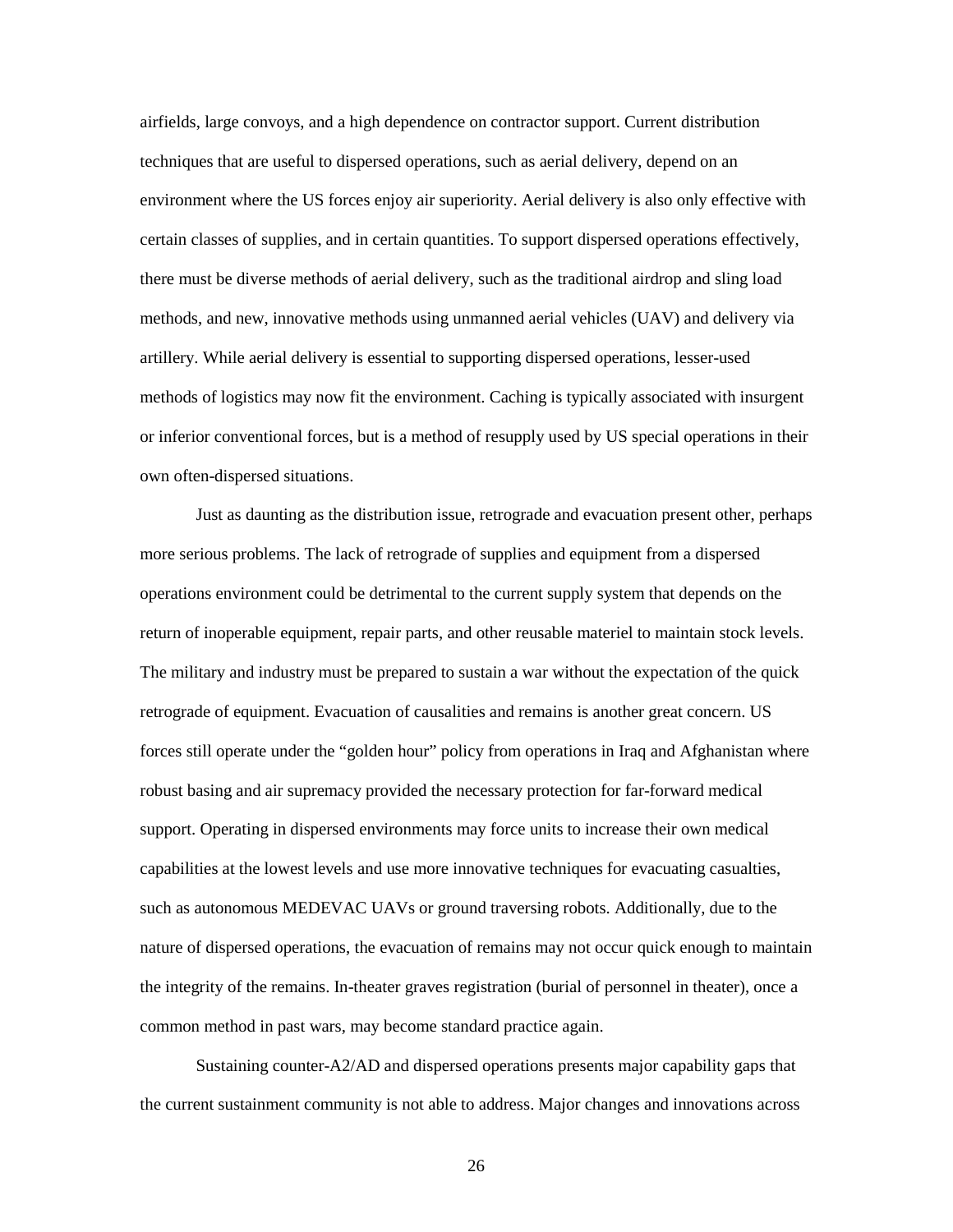the DOTMLPF-P spectrum must be achieved in order to successfully support a war that occurs typically the recipients of major funding efforts, consideration must be made to the types of solutions presented. Many of these innovations do not require "big M" solutions, but can be the future operating environment. Because sustainment equipment and formations are not integrated into already existing equipment, contracts, and sustainment methods.

#### Solutions for Multi-Domain Battle Sustainment Capability Gaps

<span id="page-33-0"></span> allows solutions to develop as rapidly as possible and safeguards the budget and taxpayer from Once gap analysis is conducted and capability gaps identified, the development of solutions can begin. The DOTMLPF-P framework is essential to developing solutions because it ensures that all possible solutions are considered and prevents a dependence on "big M." This excessive spending. Many of the solutions presented for counter-A2/AD and dispersed operations sustainment gaps have a materiel element, but the majority are not new concepts and exist in some form either in the civilian or military worlds.

#### <span id="page-33-1"></span>Sea-Basing

 The US Marine Corps and US Navy already exercise this capability. They define sea basing as One solution for both counter-A2/AD and dispersed operations is US Army sea basing. "the deployment, assembly, command, projection, sustainment, reconstitution, and reemployment of joint power from the sea without reliance on land bases within an operational area."<sup>80</sup> Sea basing eliminates, or greatly reduces the need for on-shore logistics assets and reduces the need for strategic airlift capabilities.<sup>[81](#page-33-3)</sup> However, due the US Marine Corps' expeditionary nature and small size, the service would not be able to support a massive RSOI operation anywhere near the scale of Operation Overlord. Additionally, setting and supporting the theater is the US Army's

<span id="page-33-3"></span><span id="page-33-2"></span><sup>80</sup> US Department of the Navy, US Marine Corps, *Maritime Expeditionary Warfare Annual Report*  (Washington, DC: US Government Printing Office, 2017), 8.

 81 Ibid.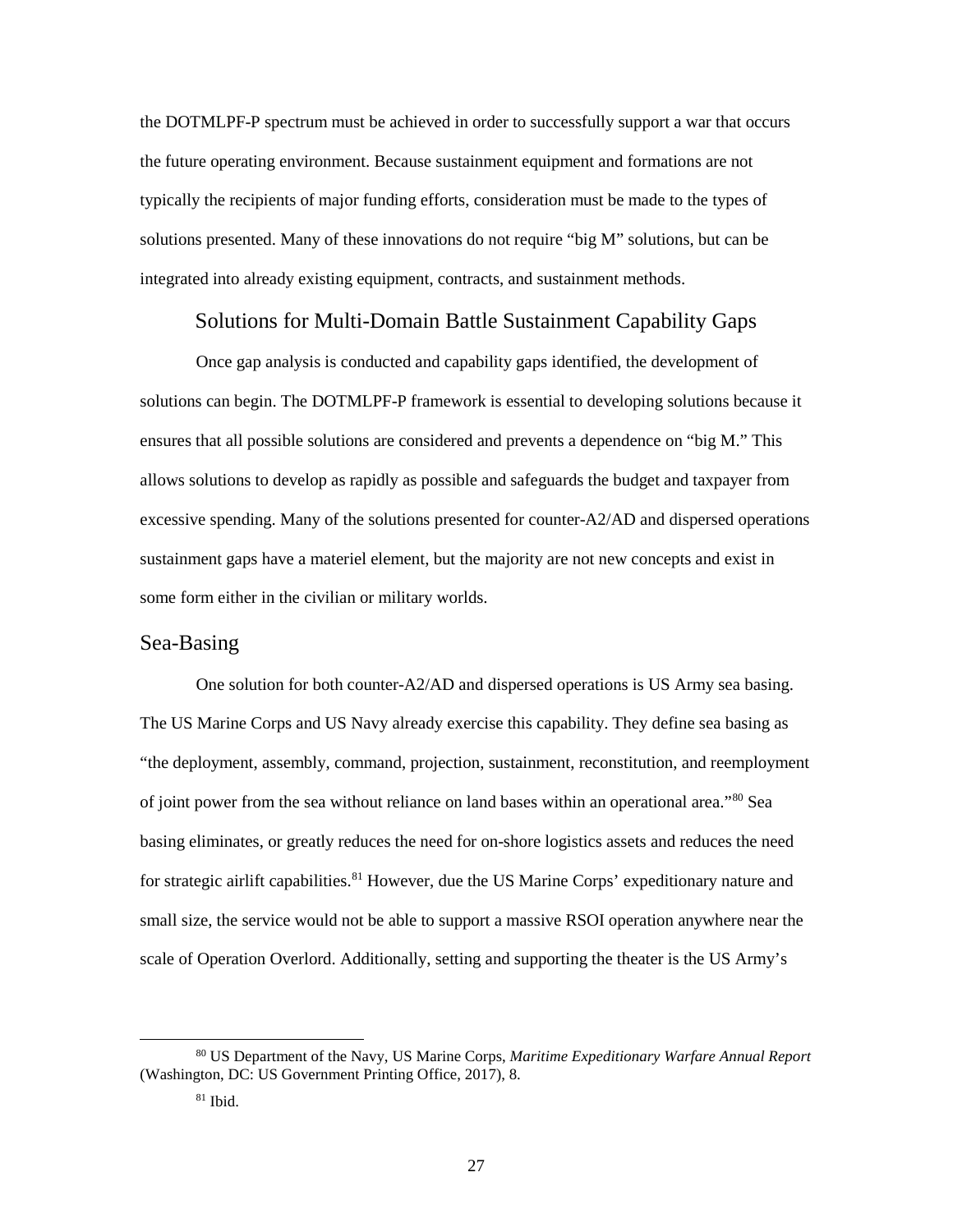core competency. Therefore, the US Army must achieve the capability to sea base in order to successfully sustain US forces in the future operational environment.

 In a counter-A2/AD environment, sea basing can provide the necessary logistics to support RSOI of combat forces while maintaining freedom of movement to avoid enemy base, ready for rapid employment, a sea base can serve as a mobile ISB, able to change location when necessary to support the fight from the best position possible and mitigate the effects of countermeasures. Not only can massive amounts of materiel and equipment be staged at a sea enemy air superiority. A sea base can support an invading force until enough space is created and enough security is available to establish a land-based ISB.

 Certain classes of supply present more difficult problems than others. Bulk fuel storage and distribution is one of the most significant, mission-impacting challenges facing sustainment operations in any conflict. In a counter A2/AD operation, storing bulk fuel on-ground only increases risk to forces and to the mission. Sea basing may provide additional options to counter this challenge. An Army sustainment brigade, with a quartermaster petroleum, oil, and lubricants (POL) element, operating on a ship in the littoral could use floating or seabed pipelines to transport bulk fuel from ship to shore.

The US Air Force  $12<sup>th</sup>$  Tactical Fighter Wing (TFW) did just that in the Vietnam War. anchored tanker ship off the coast to fuel its F-4C Phantoms. The pipeline from the tanker could move approximately 30,000 gallons of fuel per hour; using booster pumps to push the fuel a function, the pipeline method prevented the airstrip from becoming more of a target to the Viet Cong due to the lack of large fuel tanks on ground. Additionally, the tanker ship was easily During the establishment of the Cam Ranh Bay airstrip in early 1966, the 12<sup>th</sup> TFW used an distance of seven miles and over difficult terrain. Besides making it possible for the airstrip to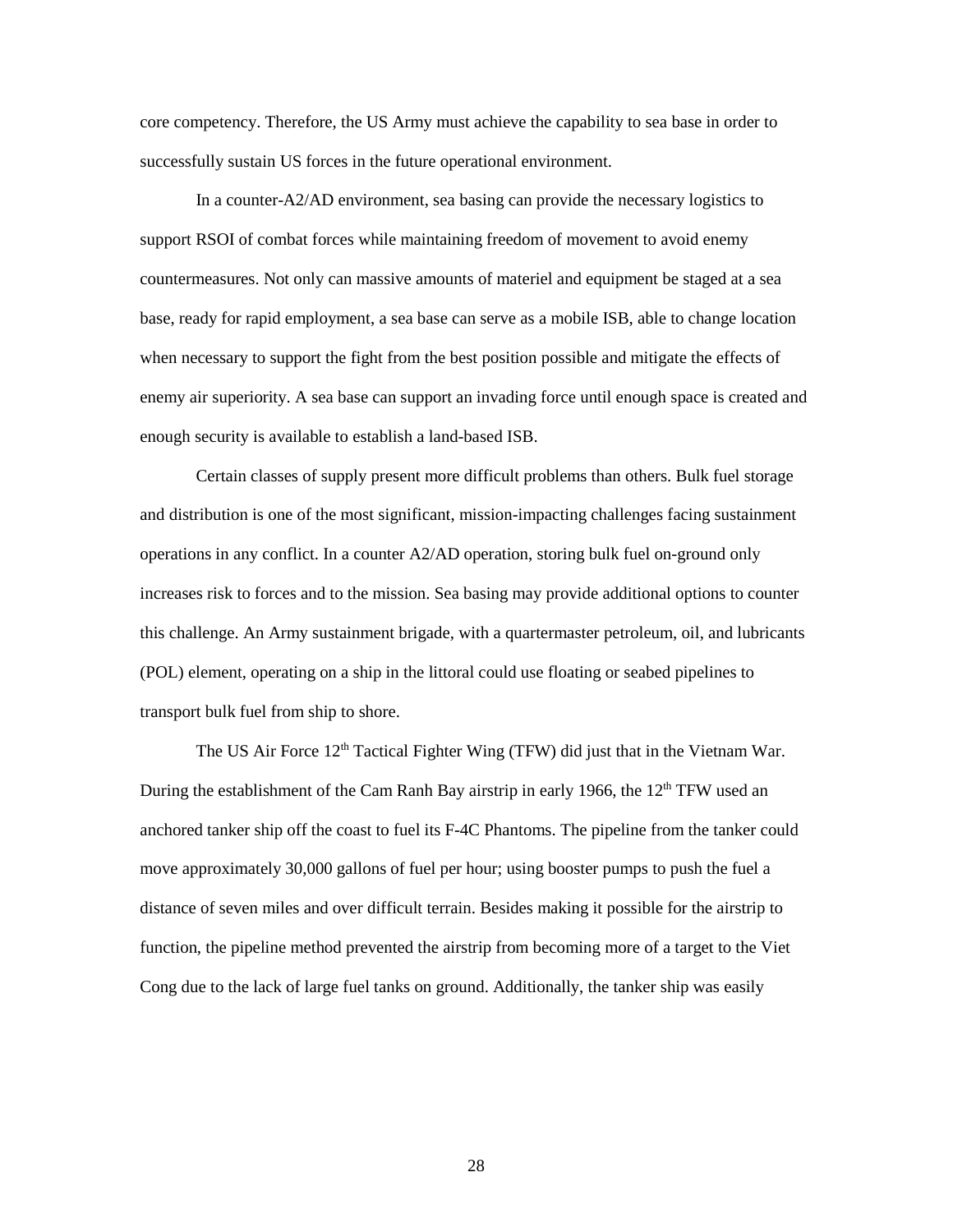moving through hostile territory.<sup>82</sup> resupplied by other ships, decreasing the need for large resupply convoys of tanker vehicles

 system ship, USNS Vice Admiral K.R. Wheeler, notionally practiced pumping fuel to shore from fuel from a tanker vessel to shore using 35 spools of flexible, metal-lined, pipe. In a real-world operation, the Wheeler could deploy its full length of pipe ashore and be ready to pump fuel in as single sustainment ship, or use vessels like the Wheeler to assist in bulk fuel operations as a true collaborative joint operation, the doctrine, training, and materiel already exist. The capability to conduct ship-to-shore bulk fuel distribution is available and used by the US Navy today. In June 2010, the Military Sealift Command's offshore petroleum distribution a tanker up to eight miles out to sea.<sup>83</sup> The ship operates as a floating pumping station, moving little as 20 hours.<sup>[84](#page-35-2)</sup> Whether an Army sea-basing concept would include these capabilities in a

 For both counter-A2/AD and dispersed operations, sea basing provides facilities that can superiority is established or are distant that they affect operational reach. Sea bases can support capabilities can assist with blood storage and remains processing as well. support retrograde and evacuation operations without having to put bases on land before air large, immobile capabilities such as three dimensional printing and component repair units for the reconstitution of repair parts. Role III medical facilities with robust triage, surgical, and other trauma care for casualties can be relatively free from enemy interference, and refrigeration

 Like many solutions to complex problems, sea basing does create additional problems that must be solved. Sea basing could potentially be offset further from combat operations than typical on-shore basing depending on the distance between combat operations and littoral areas.

<u>.</u>

<span id="page-35-0"></span><sup>82</sup> Wallace Beene, "Floating Fuel Dump Keeps Thirsty Phantoms Filled Up," *Stars and Stripes*, February 8, 1966, accessed September 17, 2017,<https://www.stripes.com/news/floating-fuel-dump-keeps>thirsty-phantoms-filled-up-1.59778#.WbspaXpOmf0.

<span id="page-35-2"></span><span id="page-35-1"></span><sup>83</sup> Ed Baxter, "One-of-a-Kind Wheeler Trains to Deliver Fuel to Shore," Military Sealift Command, August 2010, accessed September 17, 2017, [http://www.msc.navy.mil/sealift/2010/August/wheeler.htm.](http://www.msc.navy.mil/sealift/2010/August/wheeler.htm)

 84 Ibid.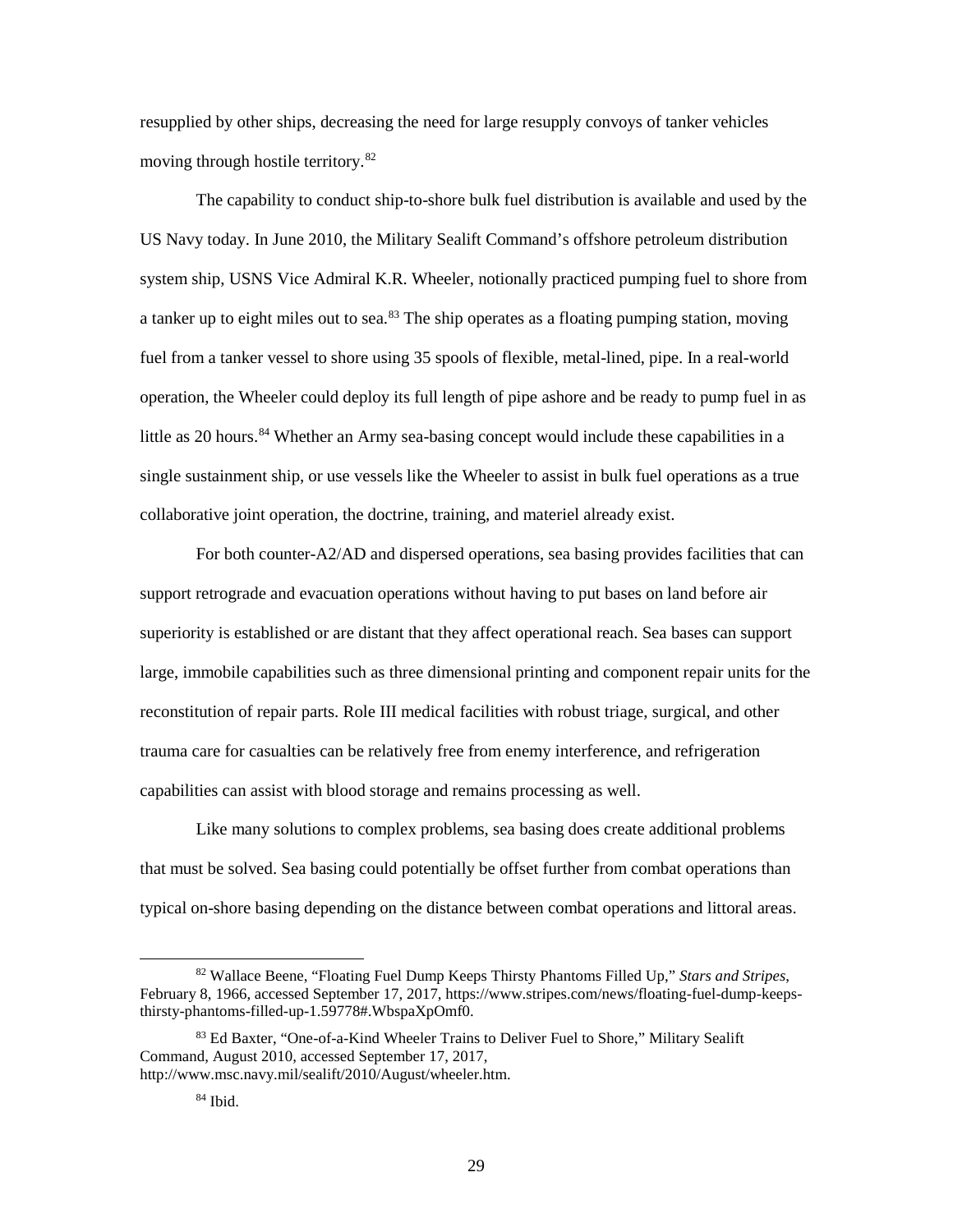sustainment operations. The US Army currently does not have vertical lift aircraft capable of Blackhawk and AH-64 Apache, took its first flight in December 2017.<sup>[85](#page-36-0)</sup> The V-280 has a combat range of over 900 miles and a top speed of nearly 350 miles per hour.<sup>[86](#page-36-1)</sup> Compared to the US speed and range.<sup>[87](#page-36-2)</sup> This type of aircraft is essential to the success of US Army sea basing. Additionally, sea basing is highly reliant on vertical lift capabilities for distribution for many prolonged distances and flight times necessary to support counter A2/AD or dispersed operations either with sea-basing or distant land-basing. However, the V-280 Valor, a new prototype tiltrotor aircraft competing for the US Army's Future Vertical Lift replacements for the UH-60 Army's most useful aircraft for logistics, the CH-47 Chinook, the V-280 has nearly double the

 services. The US Marine Corps and US Navy currently have a robust sea basing capability. Where this capability falls short is the ability to support large-scale and prolonged counter- A2/AD operations. Regardless, the US Army can quickly adapt Marine Corps and Navy doctrine, organization, and training, among other DOTMLPF-P elements, to suit Army sea-basing. Much of the materiel elements of the sea basing solution already exist, with US Navy and merchant Sea basing is a solution that requires elements across the DOTMLPF-P spectrum in order for the US Army to implement successfully. However, many of these elements do not require extensive innovation and can be adapted from already established capabilities in the sister marine assets, or material solutions for other purposes in development, such as Army tilt-rotor capabilities.

 Marine Corps, the Army will depend on the Navy to provide and operate the shipping necessary The challenges of Army sea basing are extensive, but not insurmountable. Like the US

<span id="page-36-0"></span><sup>85</sup> David Cenciotti, "Bell V-280 Valor Next-Generation Tilt-Rotor Aircraft Prototype Has Just Made Its First Flight," *The Aviationist*, December 18, 2017, accessed February 23, 2018, <https://theaviationist.com/2017/12/18/bell-v-280-valor-next-generation-tilt-rotor-aircraft-has-just-made-its>first-flight/.

 86 Ibid.

<span id="page-36-2"></span><span id="page-36-1"></span><sup>87 &</sup>quot;[C]H-47 Chinook," Boeing Defense, accessed February 23, 2018, <http://www.boeing.com/defense/ch-47-chinook>.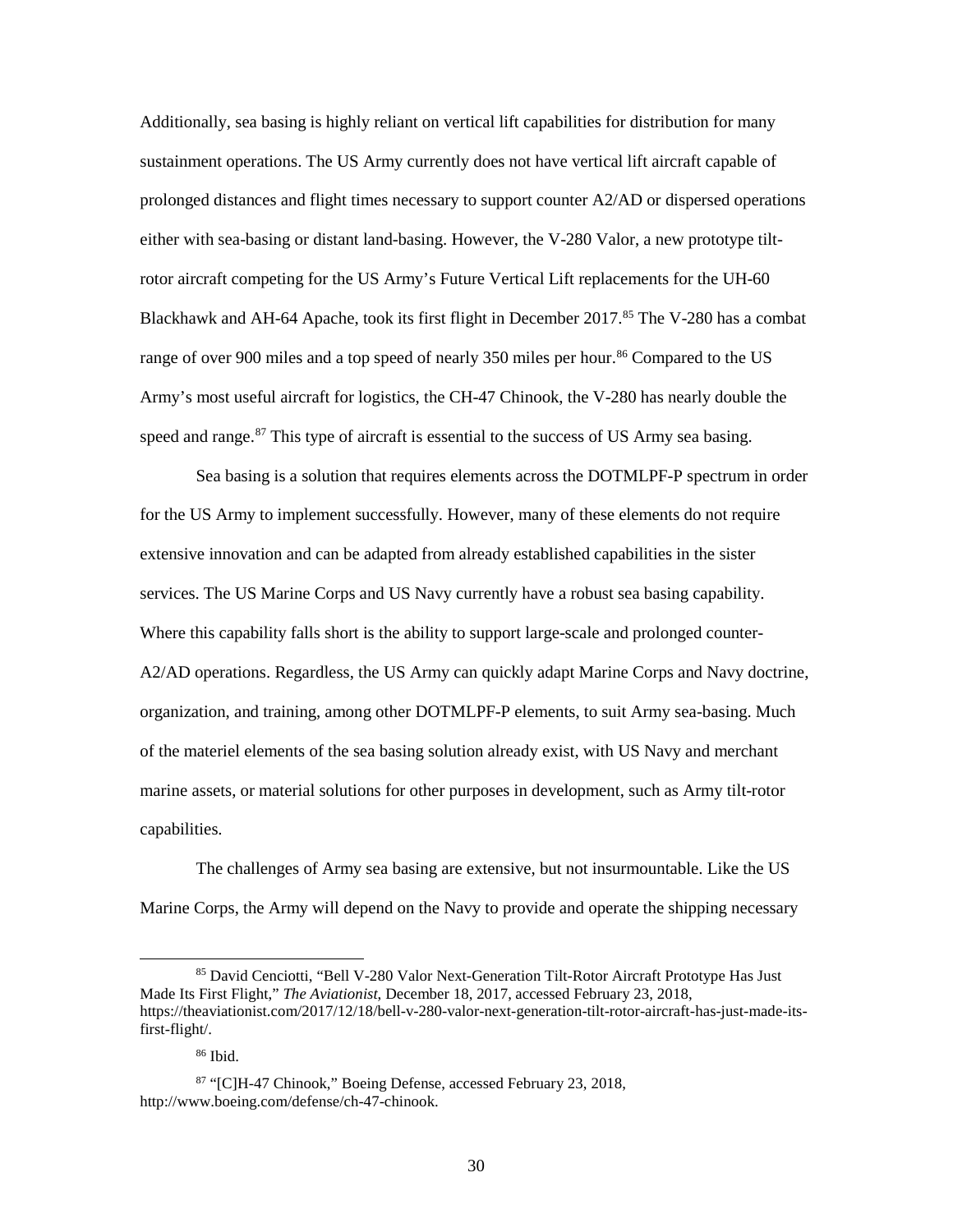support structure, to enable sea basing. The Army must also establish rotational training opportunities for the types of units designated to conduct sea basing operations. This may affect other deployment schedules for both the Army and Navy and disrupt other sustainment capability to support counter-A2/AD and dispersed operations in the future operational to support sea basing. It is unlikely that the Army would develop its own shipping, operating, and operations. However, since multi-domain battle requires increased service interdependence, Army sea basing with Navy support feeds into that interdependence requirement. Ultimately, the environment outweighs the challenges of Army sea basing.

## <span id="page-37-0"></span>**Caching**

 $\overline{a}$ 

 friendly forces. The lack of air superiority may limit predictable and accurate aerial delivery resupply operations. One technique that could reduce these risks to both sustainment and combat In Multi-Domain Battle, especially in an environment where the United States does not have the advantage of air superiority, small elements of US forces can expect to conduct dispersed operations. Where these dispersed units are isolated and operating deep into enemy territory, effective resupply operations become highly degraded and put an increased risk on sustainment units and those supported units. Traditional ground resupply operations present a lucrative target for the enemy and have the potential to reveal the locations and activities of forces is caching.

As defined by JP 3-50 *Personnel Recovery*, a cache is "a source of subsistence and supplies…packaged to prevent damage from exposure and hidden in isolated locations by such methods as burial, concealment, and/or submersion, to support isolated personnel."[88](#page-37-1) The JP goes on to describe that caches are useful in environments where the extended concealment and evasion of US forces is necessary. Caches can be emplaced before the outbreak of and during

<span id="page-37-1"></span><sup>88</sup> US Department of Defense, Joint Staff, Joint Publication (JP) 3-50 *Personnel Recovery*  (Washington, DC: Government Printing Office, 2015), GL-7.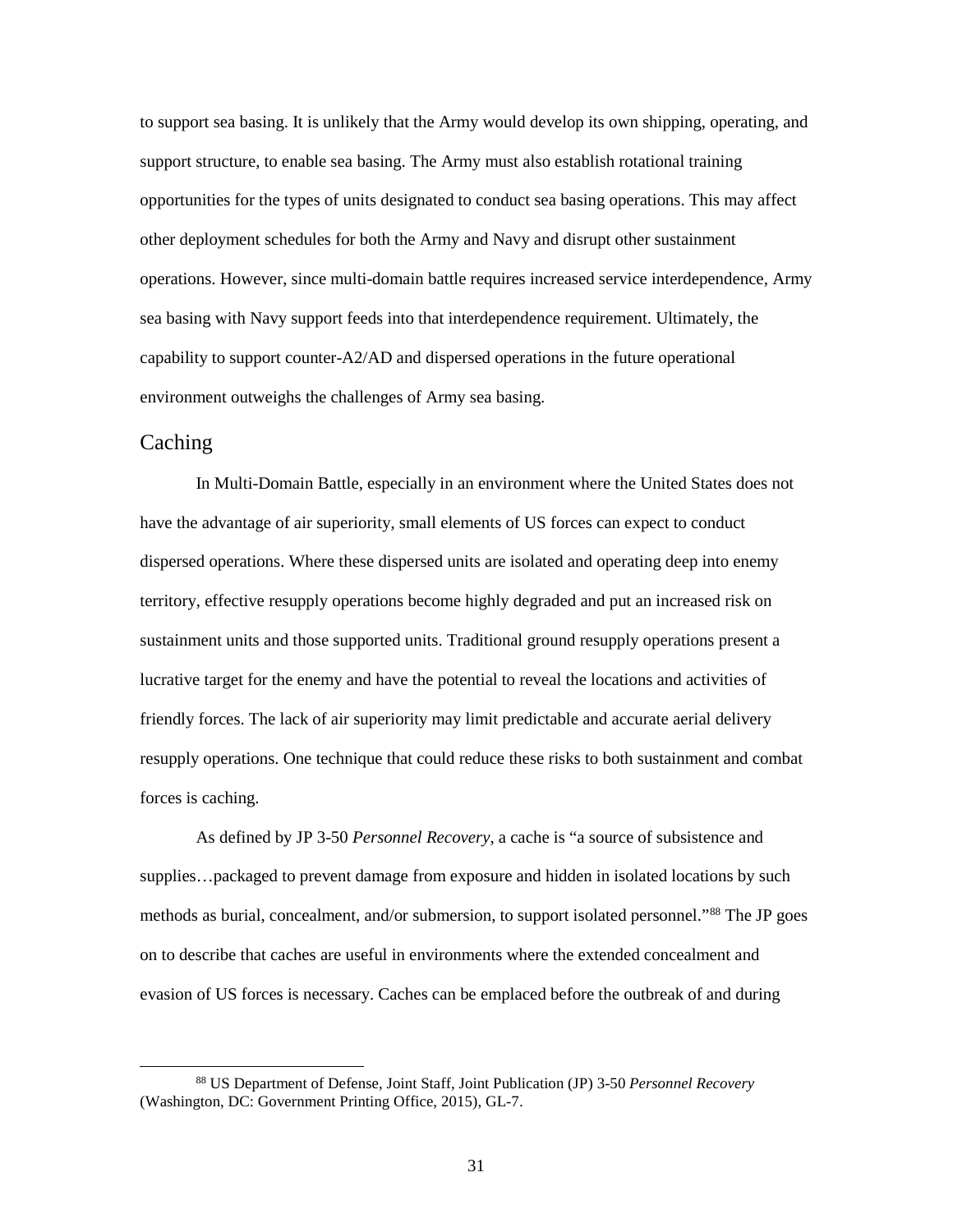being overrun."<sup>89</sup> Caching is a resupply method typically used by insurgent or counter-insurgency multi-domain battle where small conventional land forces conduct dispersed operations in order to enable the other domains, caching may be one solution to the sustainment problem. Adjusting the concept of caching slightly may also enable larger forces to extend their operational reach and hostilities, and are typically pre-positioned in "adversary-controlled territory or regions subject to forces, and in the traditional sense, is not conducive to large-scale operations. However, in a maintain tempo longer than would otherwise be possible with traditional logistics operations.

 One potential way to sustain dispersed operations either directly or through caches is to to a direct point of need with extreme accuracy.<sup>[90](#page-38-1)</sup> Similar to JPADS, the US Marine Corps is testing glider drones capable of delivering payloads of about 700 pounds at a range of up to 70 increase the innovative use of aerial delivery. The Joint Precision Airdrop System (JPADS), already in use, allows for Global Positioning System (GPS) guided parachutes to deliver supplies miles, also guided by GPS.<sup>91</sup> Resupply via artillery is now a possibility, as well. The Ammunition Resupply Projectile is a hollow mortar shell capable of delivering small amounts of small-arms ammunition quickly to the point of need using mini GPS-guided parasails, similar to JPADS.<sup>[92](#page-38-3)</sup> As well as using these innovative resupply methods to deliver to the point of need, these methods could establish caches ahead of moving forces to prevent signaling friendly force locations to the enemy.

<sup>89</sup> US Joint Staff, JP 3-50, *Personnel Recovery*, VI-15.

<span id="page-38-1"></span><span id="page-38-0"></span> 90 Gareth Evans, "JPADS: Circumventing GPS for Next-Gen Precision Airdrops," *Air Force Technology*, April 25, 2017, accessed December 13, 2017, <http://www.airforce>[technology.com/features/featuresjpads-circumventing-gps-for-next-gen-precision-airdrops-4872436](https://technology.com/features/featuresjpads-circumventing-gps-for-next-gen-precision-airdrops-4872436)/.

<span id="page-38-2"></span><sup>91</sup> Kyle Mizokami, "The Marines Are Testing a Glider Drone Made of Plywood," *Popular Mechanics*, April 20, 2017, accessed December 13, 2017, [https://www.popularmechanics.com/military/aviation/a26150/marines-testing-plywood-drone/](https://www.popularmechanics.com/military/aviation/a26150/marines-testing-plywood-drone).

<span id="page-38-3"></span> $92$  Kyle Mizokami, "Special Delivery: The US Army Plans to Shoot Supplies to its Own Soldiers Inside Hollow Mortars," *Popular Mechanics*, March 9, 2017, accessed December 13, 2017, <https://www.popularmechanics.com/military/weapons/a25613/us-army-ammunition-resupply-projectile>mortar/.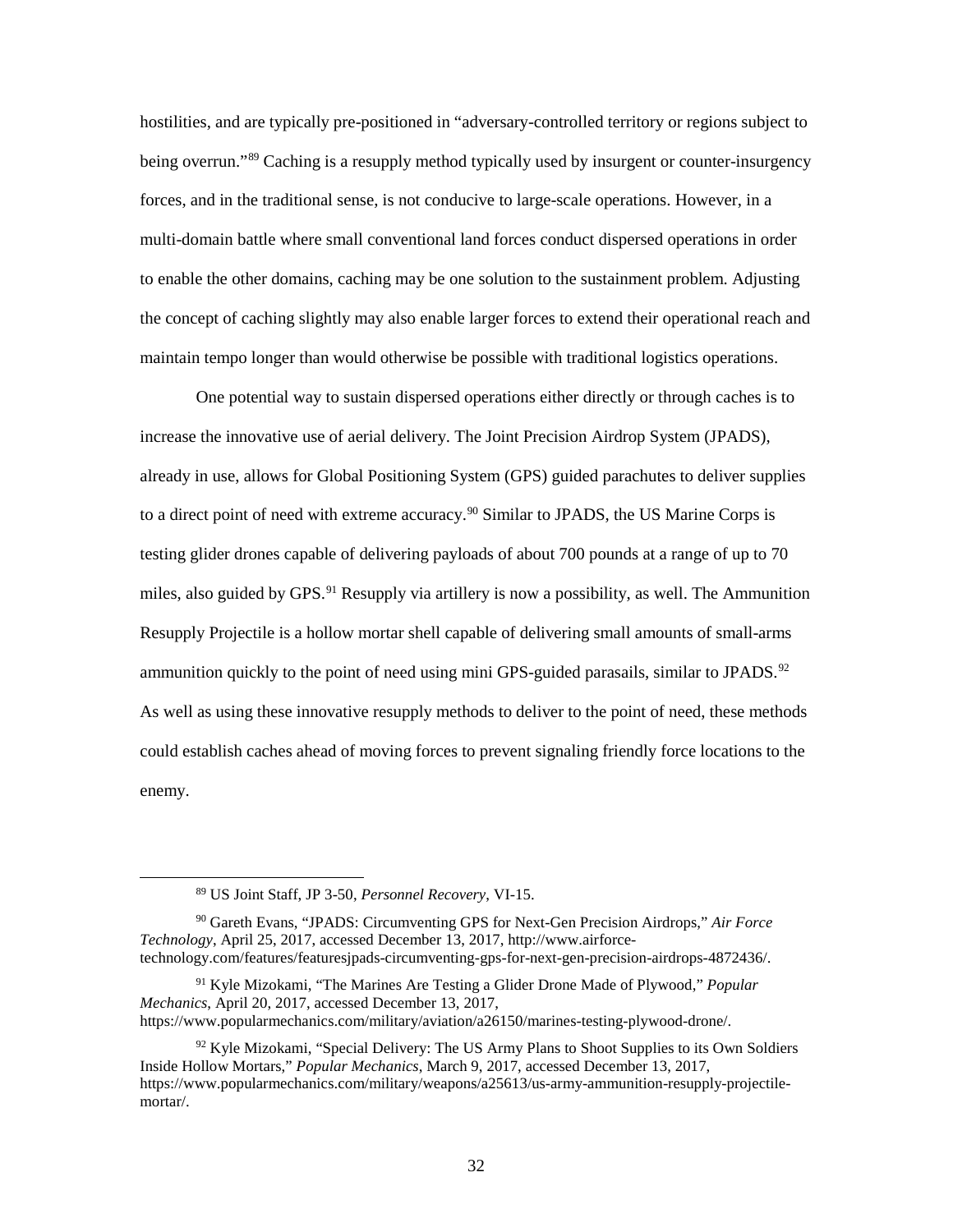Milley mentions the development and use of autonomous convoys in his speech to the AUSA and in the AFC-S. While autonomous convoys would help to prevent casualties, they will establish small caches along movement routes for units to collect later in the operation. Autonomous fuel trucks could download large amounts of fuel at existing infrastructure (civilian fuel stations), secured by forward dispersed forces, at multiple points along the battlefield. This Armor Brigade Combat Team or Armor Division. do nothing to stop the adversary from interdicting supplies vital to friendly forces and destroying expensive, technologically enhanced equipment that is difficult to replace quickly. Single vehicle resupply operations are typically out of the question due to the risk to forces, but autonomous vehicles might make this possible in the future. Single vehicles moving at different times, along different routes may prevent enemy action from having a significant effect on ground resupply operations. These autonomous vehicles, like the innovative aerial delivery methods, could type of cache could enable major combat units that require extensive fuel support, such as an

 spectrum. Similar to sea basing, many of these elements only need modification for use in the conventional Army. Special operations forces already have the doctrine and training established Like sea basing, the caching solution requires elements across the DOTMLPF-P for cache operations. The larger Army could adapt those methods to suit more conventional requirements. In addition, the material solutions mentioned are already in development. While many of these innovations are designed to support direct resupply operations, it would not a stretch to apply them to caching techniques.

 Caching would not only help solve the problem of sustaining dispersed forces by hiding small supply depots throughout the battlefield, but also allow commanders to maintain and dictate tempo and extend their operational reach. Caching operations also presents the enemy with multiple dilemmas by having multiple forward resupply points for friendly forces to choose from, ideally remaining in unknown locations, and not presenting soft, easy targets such as logistics convoys and large supply bases close to the fight. Of course, caching is not without risk or cost.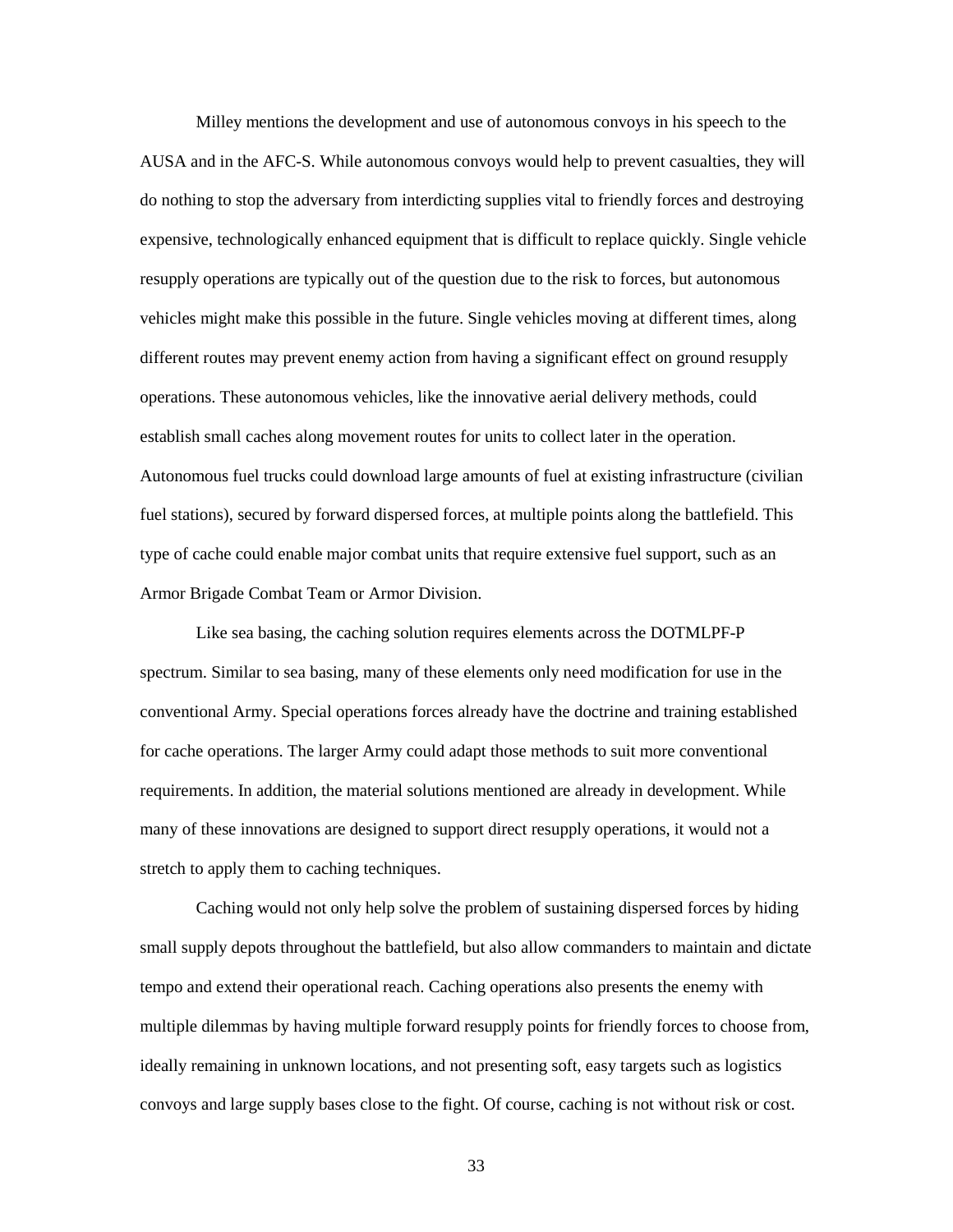malfunction, misplacement, or the enemy are also risks. However, the traditional method of JPADS and other GPS-guided systems are costly and often not reusable. Loss of supplies to resupply using large, predictable, and manned convoys presents even more risk to force and mission in the future operational environment. Additionally, use of GPS-guided systems require dominance of the space domain to guarantee the fidelity of navigation data.

### <span id="page-40-0"></span>**Security**

 The AFC-S discusses security considerations for sustainment operations as it pertains to the challenges multi-domain battle presents. Sea basing and caching address some security issues, particularly when they pertain to physical security of logistics bases and convoys. Other security concerns, such as the well-being of sustainment assets, are addressed by potentially removing bases and manned convoys in part from the land domain in the future operating environment. operational environment. Therefore, there are a number of physical security solutions that can However, it is not realistic to expect the removal of basing and manned convoys entirely from the address this capability gap. Additionally, cyber and other forms of non-physical security considerations will become increasingly important to sustainment operations in the future operational environment.

 comes to security. In recent conflicts, sustainment forces and operations were typically subject to Current sustainment forces are heavily reliant on security provided by other, more capable units, whether it be for bases or distribution operations. In the multi-domain battle, while the domains must become more interdependent, forces may become more independent when it insurgent tactics like small ambushes and improvised explosive devices (IED). In the future operational environment, there is an expectation that these tactics will continue, along with the even more severe threat of enemy conventional and special operations forces. This is especially true for dispersed operations. Any sustainment force operating in austere, decentralized, and isolated environments must have the capability to defend itself against enemy action.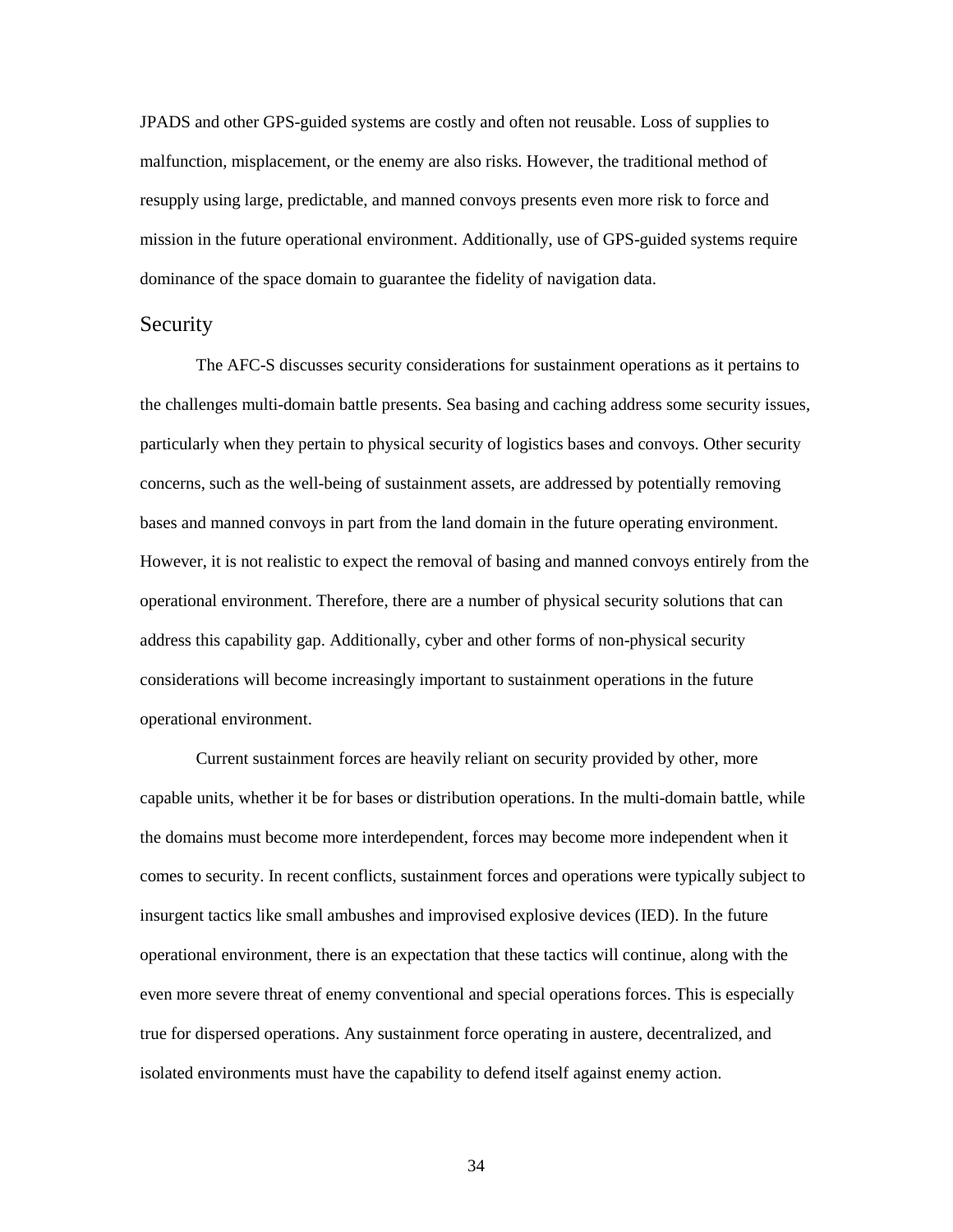convoys. Sustainment units will continue to have the expectation to operate in areas with nonpotential threats without resorting to deadly force.<sup>93</sup> Additionally, solutions such as sea basing and caching require increased reliance on aerial delivery methods of resupply. In the future operating environment there is the expectation for a contested air domain. As with the Battle of Along with increased firepower, sustainment units need innovative methods for physical security. UAVs operating autonomously to collect data and alert forces to possible enemy action around bases or moving with convoys can provide vital intelligence and early warning to sustainment forces. Increased electronic jamming that does not interfere with sensitive friendly technological capabilities can prevent IEDs and enemy communication around bases and combatant populations. Such units need non-lethal methods of crowd control and dispersal, such as the long-range acoustic device (LRAD) which can produce sounds loud enough to deter Khe Sanh with "super gaggles," the Army may need to establish what the AFC-S described as "windows of domain superiority" in order to make aerial delivery feasible.<sup>[94](#page-41-1)</sup>

 present the enemy with potential cyber targets. One counter to a GPS-denied environment is Cyber security is another significant concern for sustainment operations in the multidomain battle. Many solutions to the sustainment of counter-A2/AD and dispersed operations problems depend on technology to be successful. For example, many of the GPS-guided solutions visually aided technology. The US Army Natick Soldier Research, Development, and Engineering Center is developing sensors that will allow JPADS to use visual cues to navigate instead of GPS.[95](#page-41-2) Similar optical sensors could be used for base and convoy security.

The problems with sustaining counter-A2/AD and dispersed operations in the future operating environment are complex. This complexity leads to complex solutions that present their

<span id="page-41-0"></span><sup>93 &</sup>quot;Applications," Long-Range Acoustic Device (LRAD), accessed January 17, 2018, [https://www.lradx.com/application/defense.](https://www.lradx.com/application/defense)

<span id="page-41-2"></span><span id="page-41-1"></span><sup>94</sup> Shore, *The Battle for Khe Sanh*, 89; US Army, TRADOC Pamphlet 525-4-1, *Functional Concept for Sustainment*, 18.

<sup>95</sup> Evans, "JPADS."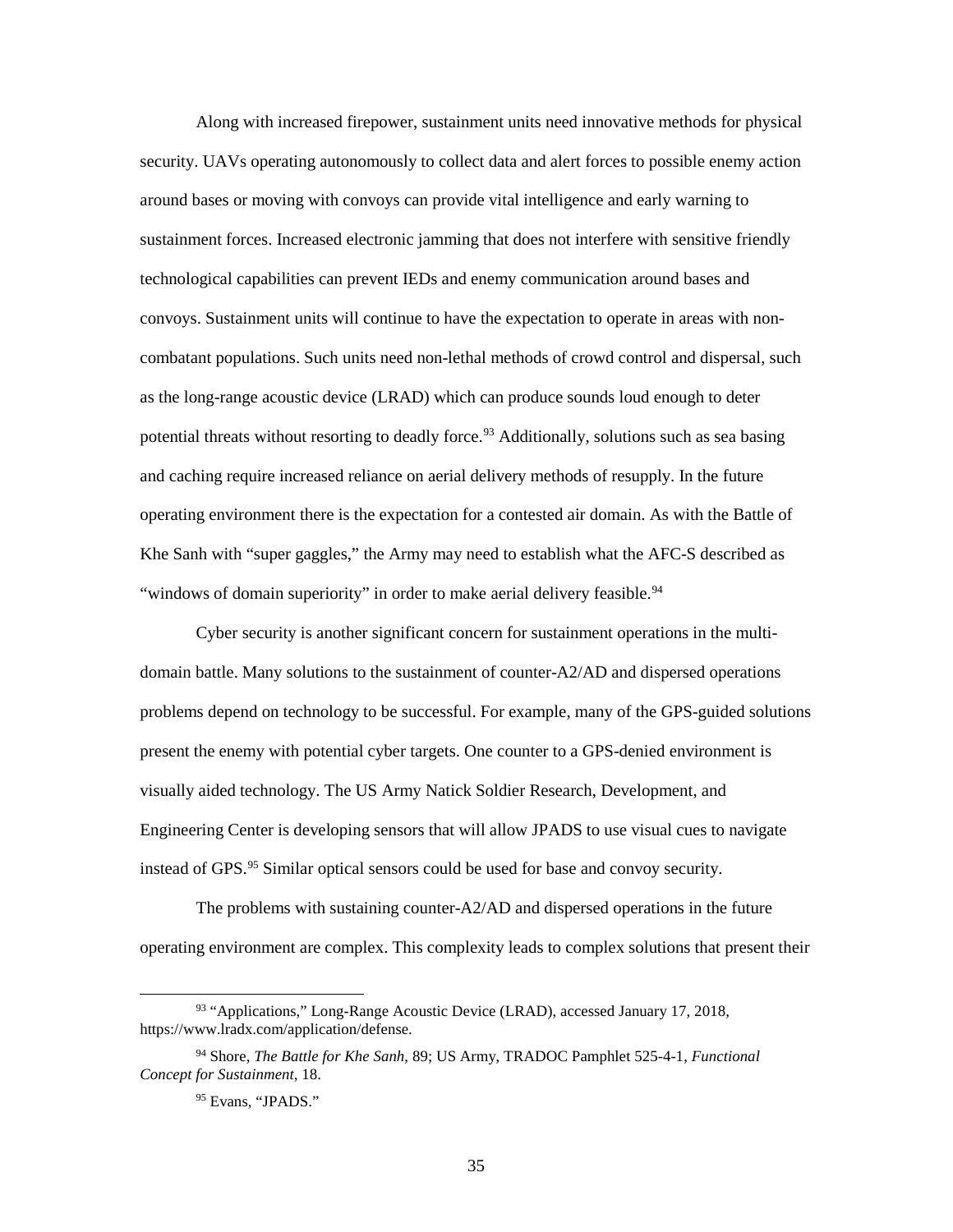gaps in physical and cyber security. The solutions for the security issues also cut across the training, as well as the materiel requirements to produce those technological advancements. Reimagining commercially available products, or technology already in use elsewhere within the military or other government agencies can prevent an undue burden on the taxpayer while still own problems needing solutions before implementing. Sea basing and caching produce capability DOTMLPF-P spectrum. New technology and capabilities require new doctrine, organization, and providing the force with what is required to operate successfully in the future operational environment.

# Conclusion

<span id="page-42-0"></span> The envisioned future operational environment General Milley described in his speech to the Association of the US Army presents significant challenges to the entire force. After decades Army will almost certainly find itself fighting to establish a foothold into an area of operations dispersed operations will become the norm until US forces achieve domain superiority, particularly air superiority. of enjoying the freedom of movement and enduring security that air supremacy brings, the US and operating on extremely dangerous and austere battlefields. The proliferation of technology has the potential to make any enemy, peer-level or not, a significant threat in the future. Counter-A2/AD operations will become an essential first task in operations against future adversaries and

 Expectations and requirements for a more interdependent Joint Force and for each service to enable the others in order to achieve mission success will increase. This concept of multi- combat forces, but allowed for robust sustainment operations as well. Secure basing and complexity of the future operational environment and the concept of multi-domain battle presents domain battle presents significant challenges to the US Army, which enjoyed the comfort and protection of air superiority since the end of World War II. Past air superiority not only enabled relatively safe lines of communication ensured predictable and reliable logistics. However, the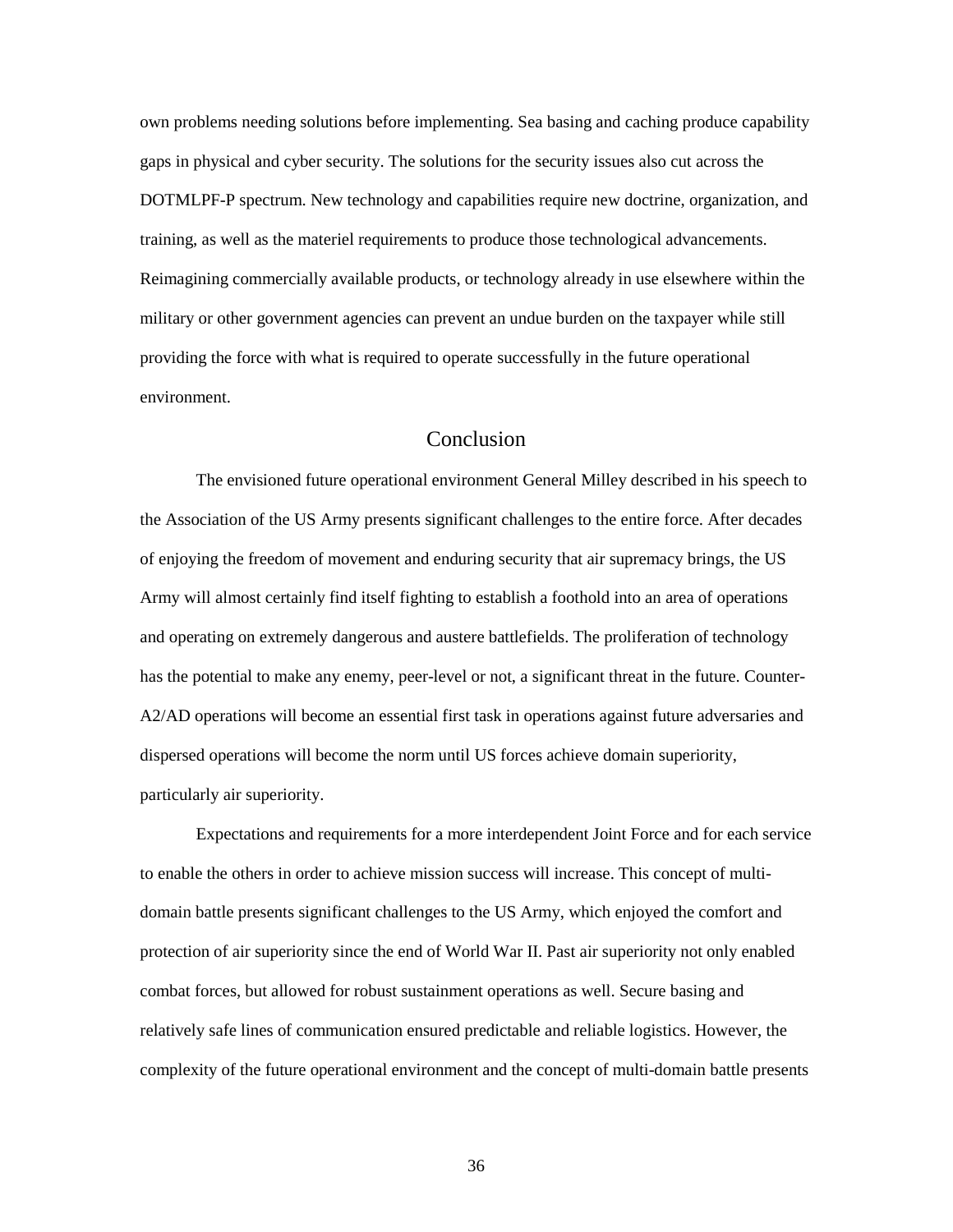numerous challenges to sustainment operations. No longer will secure basing and distribution be a given.

 logistics methods employed in recent conflicts, but it must still meet its obligations to the Joint Force. Therefore, security of sustainment operations in the future operating environment becomes Counter-A2/AD and dispersed operations present particular challenges to sustainment operations unlike any seen in the recent past. The Joint Force relies on the US Army to set the theater and maintain theater distribution. An enemy A2/AD capability could potentially threaten the Army's ability to achieve this core competency. Dispersed operations, where combat forces operate in small elements cut off from traditional support, defies normal distribution techniques. The US Army cannot expect to achieve survivability of sustainment assets using the same a difficult challenge that must be overcome.

 to develop effective solutions that fit within these constraints. New, technologically advanced other elements of DOTMLPF-P, are required not only to integrate new materiel solutions, but may be solutions in and of themselves. Additionally, the adaptation and adjustment of materiel solutions already implemented, or in design meant to address other gaps, can address these unique These capability gaps require innovative solutions that take into consideration fiscal and technological constraints. Gap analysis, using the DOTMLPF-P spectrum, provides a framework materiel solutions cannot be the only answer. Changes to doctrine, training, or personnel, among challenges.

 Sea basing is one solution to the sustainment of counter-A2/AD and dispersed operations capability. Changes to doctrine, organization, training, and other elements can be achieved by simply modifying current sister-service methods. In a large-scale future war against an A2/ADcapability gaps that requires elements across the DOTMLPF-P spectrum. Much of the materiel elements of the solution are already in existence or in development, such as shipping and vertical lift capabilities. The US Marine Corps, with the Navy, are the current owners of sea-basing capable adversary, the Marine Corps might not have a large enough capability to be effective.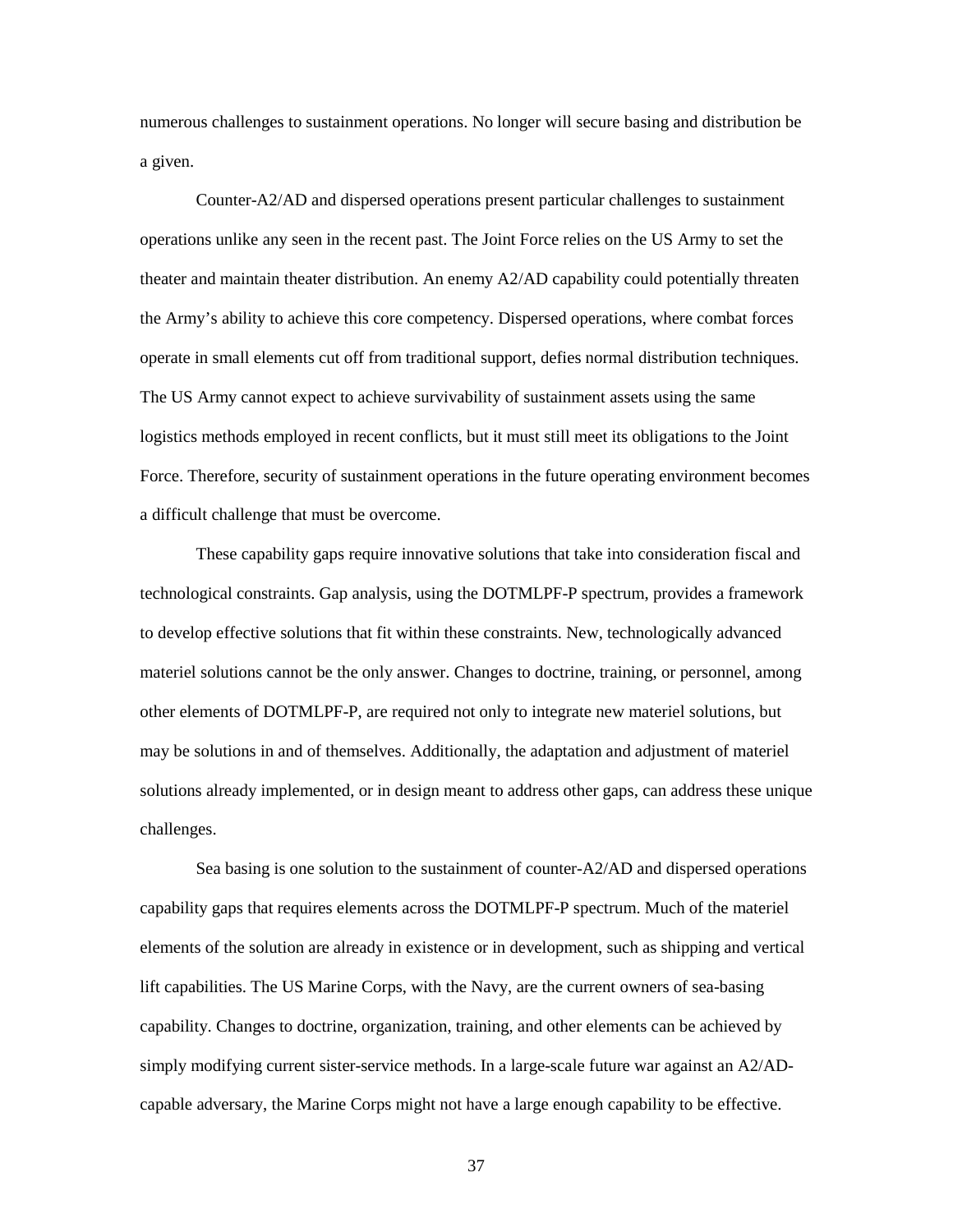Therefore, it is imperative that the Army establishes a sea-basing capability in order to maintain the ability to achieve its core competency of setting the theater.

 Caching is another solution that can potentially aid in the sustainment of forces in the sea basing, caching as a solution that requires elements across the DOTMLPF-P spectrum. Innovative materiel elements, together with changes to doctrine, training, personnel, and other future operating environment, particularly with dispersed operations. Caching may seem like a de-evolution in logistics methods, especially since it is normally used by less militarily capable forces against a superior adversary. However, caches are still in use as a sustainment method for modern, sophisticated special operations forces conducting their own dispersed operations. Like elements, produce an effective caching solution able to close the gap on sustaining dispersed operations.

 as sea-basing and caching, present their own problems. Security of sustainment assets, supplies, and personnel is another capability gap, which is potentially exacerbated by these solutions. forces need security solutions in the form of new doctrine, organization, materiel, and personnel in order to be able to achieve mission success in the future operating environment. The complexity of the future operating environment and the concept of multi-domain battle drives complex solutions to address sustainment problems. These complex solutions, such Dispersed combat operations will require dispersed sustainment operations on some level. These

 success, so the unique problems facing the sustainment community must receive major future difficulties, but does not fully describe how the Army will maintain its core competency of The future operating environment and the concept of multi-domain battle presents significant challenges to the entire Joint Force. Sustainment of the force is essential to mission consideration. The US Army Functional Concept for Sustainment recognizes and addresses many setting the theater and theater distribution in counter-A2/AD and dispersed operations. Although this monograph is not full gap analysis of sustaining counter-A2/AD and dispersed operations, it hopes to bring these concerns, and their potential solutions, to bear for the Army's consideration.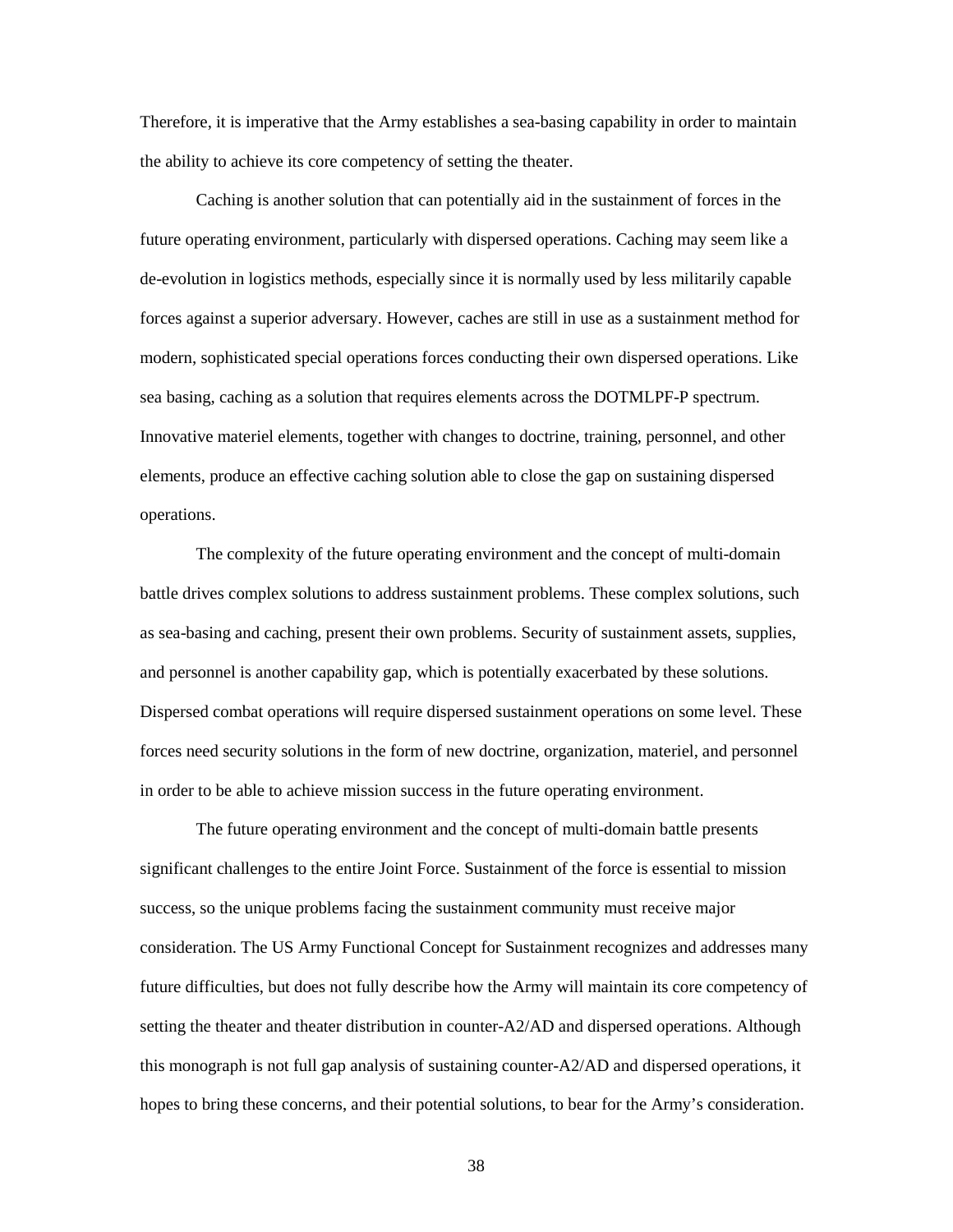## Bibliography

- <span id="page-45-0"></span> Baxter, Ed. "One-of-a-Kind Wheeler Trains to Deliver Fuel to Shore." Military Sealift Command, August 2010. Accessed September 17, 2017. [http://www.msc.navy.mil/sealift/2010/August/wheeler.htm.](http://www.msc.navy.mil/sealift/2010/August/wheeler.htm)
- Beene, Wallace. "Floating Fuel Dump Keeps Thirsty Phantoms Filled Up." *Stars and Stripes*, February 8, 1966. Accessed September 17, 2017.<https://www.stripes.com/news/floating>fuel-dump-keeps-thirsty-phantoms-filled-up-1.59778#.WbspaXpOmf0.
- Boeing. "[C]H-47 Chinook." Boeing Defense. Accessed February 23, 2018. <http://www.boeing.com/defense/ch-47-chinook>.
- Cenciotti, David. "Bell V-280 Valor Next-Generation Tilt-Rotor Aircraft Prototype Has Just Made Its First Flight." *The Aviationist*, December 18, 2017. Accessed February 23, 2018. <https://theaviationist.com/2017/12/18/bell-v-280-valor-next-generation-tilt-rotor-aircraft>has-just-made-its-first-flight/.
- Cholek, C. Brandon and Matthew A. Anderson. "Distribution-based Logistics in Operation Iraqi Freedom." *Army Logistician* 39, no. 2 (March-April 2007). Accessed January 18, 2018. [http://www.alu.army.mil/alog/issues/mar-apr07/distib\\_log\\_oif.html](http://www.alu.army.mil/alog/issues/mar-apr07/distib_log_oif.html).
- Dougan, Clark and Stephen Weiss. *Nineteen Sixty-Eight*. Boston: Boston Publishing Company, 1986.
- Evans, Gareth. "JPADS: Circumventing GPS for Next-Gen Precision Airdrops." *Air Force Technology*, April 25, 2017. Accessed December 13, 2017.<http://www.airforce>[technology.com/features/featuresjpads-circumventing-gps-for-next-gen-precision](https://technology.com/features/featuresjpads-circumventing-gps-for-next-gen-precision)airdrops-4872436/.
- Frank, Richard B. *Guadalcanal*. New York: Penguin Books, 1992.
- Gaines, Kenneth and Reginald Snell. "Setting and Supporting the Theater: RSOI." *Army Sustainment* (November-December 2015): 8-15. Accessed January 15, 2018. [http://www.dtic.mil/dtic/tr/fulltext/u2/1001685.pdf.](http://www.dtic.mil/dtic/tr/fulltext/u2/1001685.pdf)
- Gates, Robert M. *Duty: Memoirs of a Secretary at War*. New York: Random House, 2014.
- Giles, Keir. "Assessing Russia's Reorganized and Rearmed Military." *Carnegie Endowment for International Peace*, May 3, 2017. Accessed February 23, 2018. <http://carnegieendowment.org/2017/05/03/assessing-russia-s-reorganized-and-rearmed>military-pub-69853.
- Harrison, Gordon A. *United States Army in World War II The European Theater of Operations: Cross-Channel Attack*. Washington, DC: Center for Military History, US Army, 1993.
- Hicks, Kathleen. *Evaluating Future US Army Force Posture in Europe: Phase II Report*. Washington DC: Center for Strategic Studies (CSIS), 2016. Accessed October 25, 2017. <https://www.csis.org/analysis/evaluating-future-us-army-force-posture-europe-phase-ii>report.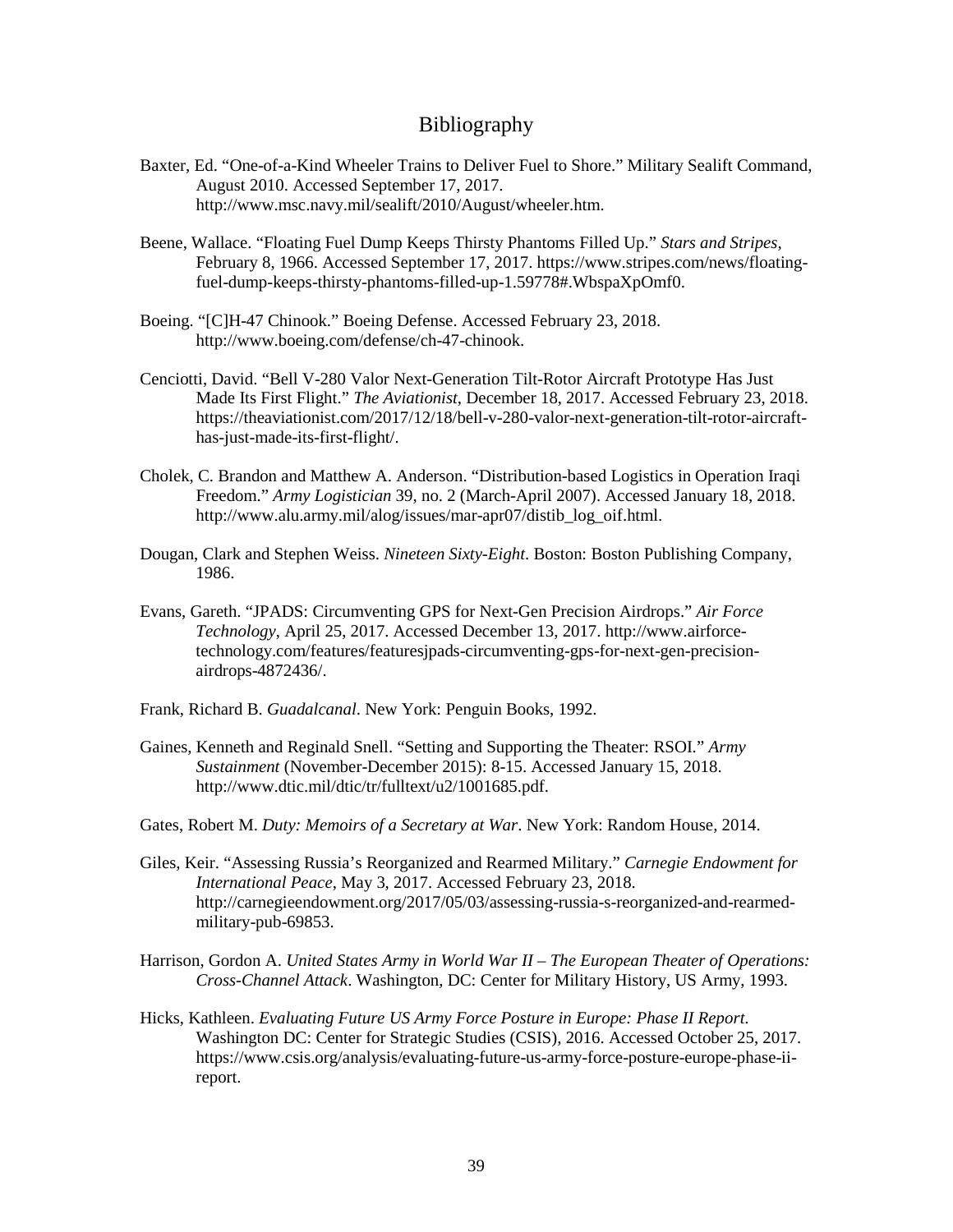- Long-Range Acoustic Device (LRAD). "Applications." Accessed January 17, 2018. <https://www.lradx.com/application/defense>.
- Lopez, C. Todd. "Milley: Army on Cusp of Profound Fundamental Change." US Department of the Army News Service, October 6, 2016. Accessed June 25, 2017. [https://www.army.mil/article/176231.](https://www.army.mil/article/176231)
- Mizokami, Kyle. "The Marines Are Testing a Glider Drone Made of Plywood." *Popular Mechanics*, April 20, 2017. Accessed December 13, 2017. <https://www.popularmechanics.com/military/aviation/a26150/marines-testing-plywood>drone/.
- –––. "Special Delivery: The US Army Plans to Shoot Supplies to its Own Soldiers Inside Hollow Mortars." *Popular Mechanics*, March 9, 2017. Accessed December 13, 2017. <https://www.popularmechanics.com/military/weapons/a25613/us-army-ammunition>resupply-projectile-mortar/.
- Palazzo, Albert and David P. Mclain. "Multi-Domain Battle: A New Concept for Land Forces." *War on the Rocks*, September 15, 2016. Accessed February 4, 2018. <https://warontherocks.com/2016/09/multi-domain-battle-a-new-concept-for-land-forces>/.
- Rhyne, Darren W. "U.S.-Coalition Forces and Host Nations: DOTmLPF-P for Contingency Procurements, Part II." *Defense AT&L* (July-August 2014): 24. Accessed November 15, 2017. [http://dau.dodlive.mil/files/2014/10/Rhyne1.pdf.](http://dau.dodlive.mil/files/2014/10/Rhyne1.pdf)
- Seattle Times Staff. "About D-Day: Operation Overlord Facts and Figures." *The Seattle Times*, June 4, 2014. Accessed December 15, 2017. <https://www.seattletimes.com/nation>world/about-d-day-operation-overlord-facts-and-figures/.
- Shore, Moyers S. *The Battle for Khe Sanh*. Washington DC: Historical Branch, G-3 Division, Headquarters, US Marine Corps, 1969.
- Tangredi, Sam J. *Anti-Access Warfare: Countering A2/AD Strategies*. Annapolis: Naval Institute Press, 2013.
- Waddell, Steve R. *United States Army Logistics: The Normandy Campaign, 1944*. Westport: Greenwood Press, 1994.
- Williams, Ian. "The Russia-NATO A2AD Environment." *Missile Threat: CSIS Missile Defense Project*, January 3, 2016. Accessed November 15, 2017. <https://missilethreat.csis.org/russia-nato-a2ad-environment>.
- US Department of Defense, Joint Staff. Joint Publication (JP) 3-0, *Joint Operations*. Washington, DC: US Government Printing Office, 2017.
- –––. Joint Publication (JP) 3-01, *Countering Air and Missile Threats*. Washington, DC: Government Printing Office, 2017.
- –––. Joint Publication (JP) 3-50 *Personnel Recovery*. Washington, DC: Government Printing Office, 2015.